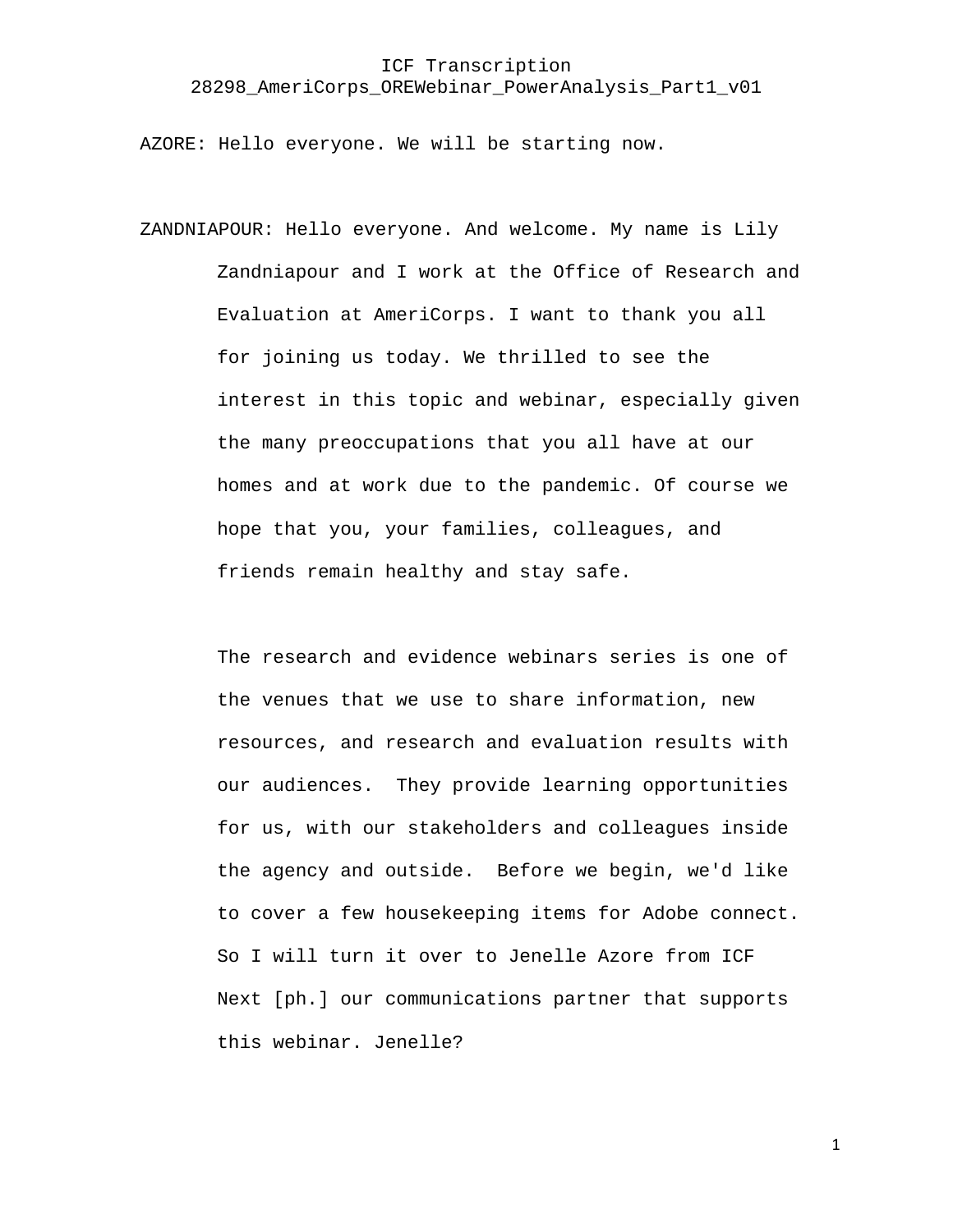AZORE: Thank you. This webinar will be recorded and posted online following the presentation. There is no dialin phone line. All audio is broadcast over the internet using your computer speakers. All participants will be in listen only mode until the question and answer session following the presentation at which time you can ask a question using your computer's microphone by selecting the raise hand feature from the menu bars. You can also ask questions at any time during the presentation by using the Q&A or chat boxes below.

> As mentioned earlier, this webinar is being recorded and if you have any questions or experience technical difficulties, please let us know using the Q&A or chat boxes below. Lily, I believe that takes care of our housekeeping items.

ZANDNIAPOUR: Thank you to Jenelle. Let me just start by giving you a little bit about the format for today's webinar. We're going to start with a brief introduction and I will then pass the mic to Dr.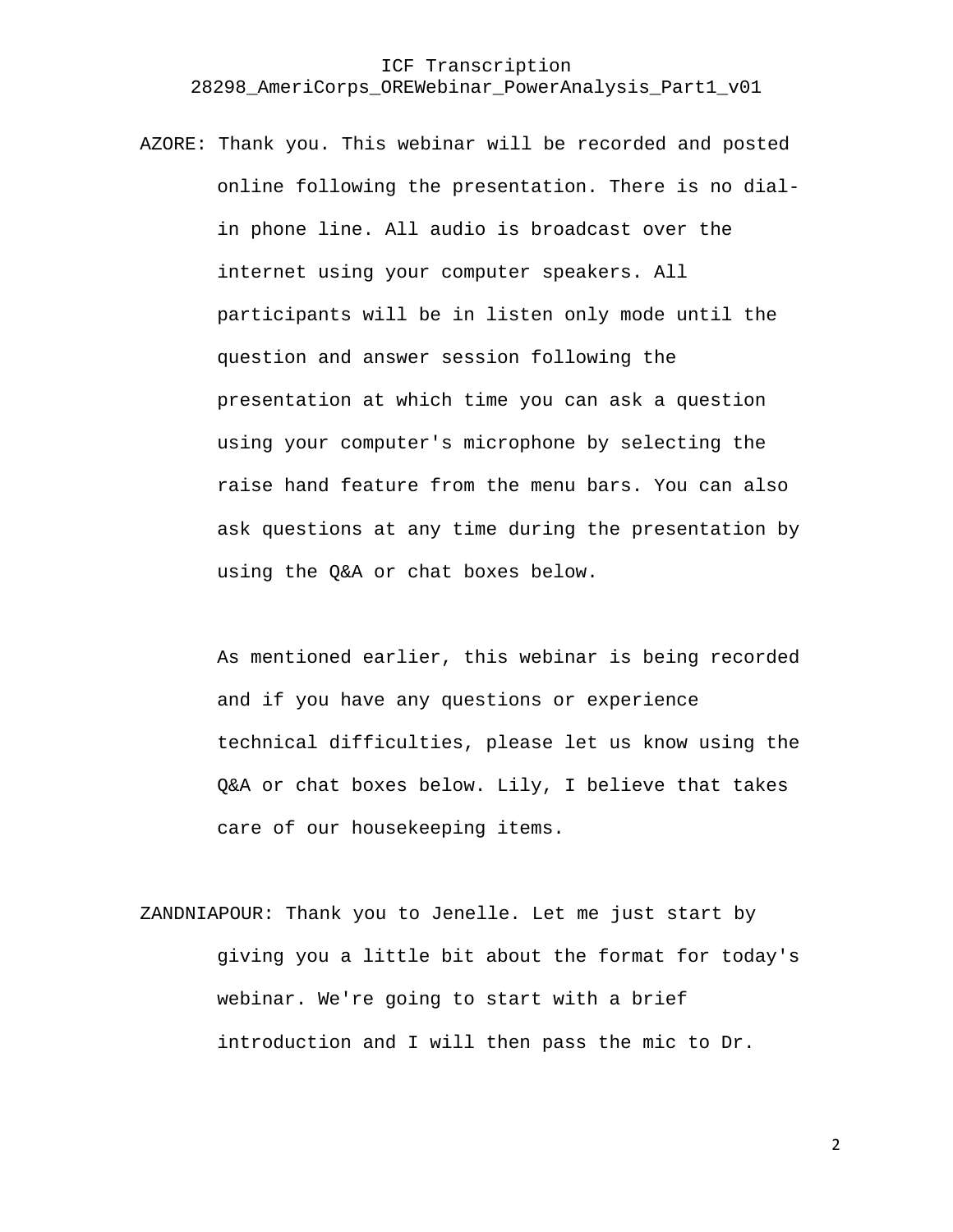Carrie Markovitz from NORC to lead the webinar and introduce our main presenter, Dr. Eric Hedberg.

The NORC team's presentation will likely take about 15 minutes or so and after that, we will open it up for Q&A and any comments or discussion, and we will have about half an hour for that. And my colleague, Dr. Andrea Robles will facilitate that portion of the webinar.

I'm delighted that we are able to offer today's webinar on power analysis to you. This webinar has been a long time coming and is the first in a three part or three levels series of trainings that we have planned on this topic. Level one provides an introduction to power analysis, level two, we'll delve deeper into the basic mechanics of power analysis, and the focus of level three training will be on applied power analysis.

This webinar, and really the totality of the threepart training series will be delivered by our evaluation training and technical assistance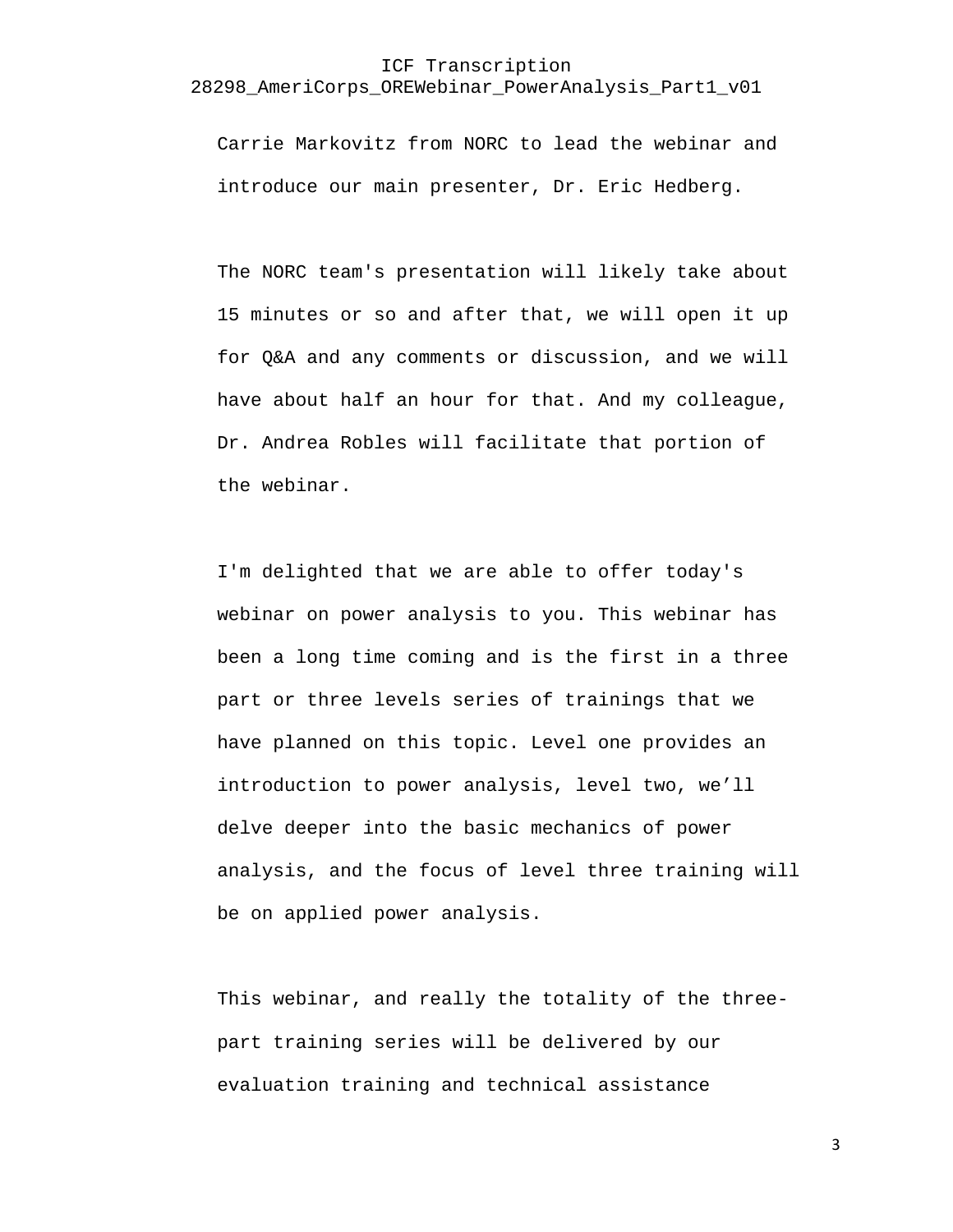provider NORC at the University of Chicago. We have been fortunate and have been working with NORC for some years now to strengthen our grantees evaluation studies so they are better positioned to produce credible and quality evidence about the programs and interventions they implement.

This also provides us with good information about the program models supported by the agency and their effectiveness. I want to take a moment to tell you why we chose to focus on this topic and I know that my colleague from NORC will also expand on this some more.

Following the passage of the Serve America Act in 2009, AmeriCorps as an agency began to more intentionally organize and develop the evidence base for national service programs and increase it's focus on evaluation, evidence building, and use. We've been conducting systematic evaluation plan and evidence reviews as part of our grantmaking and grants management process for nearly a decade now.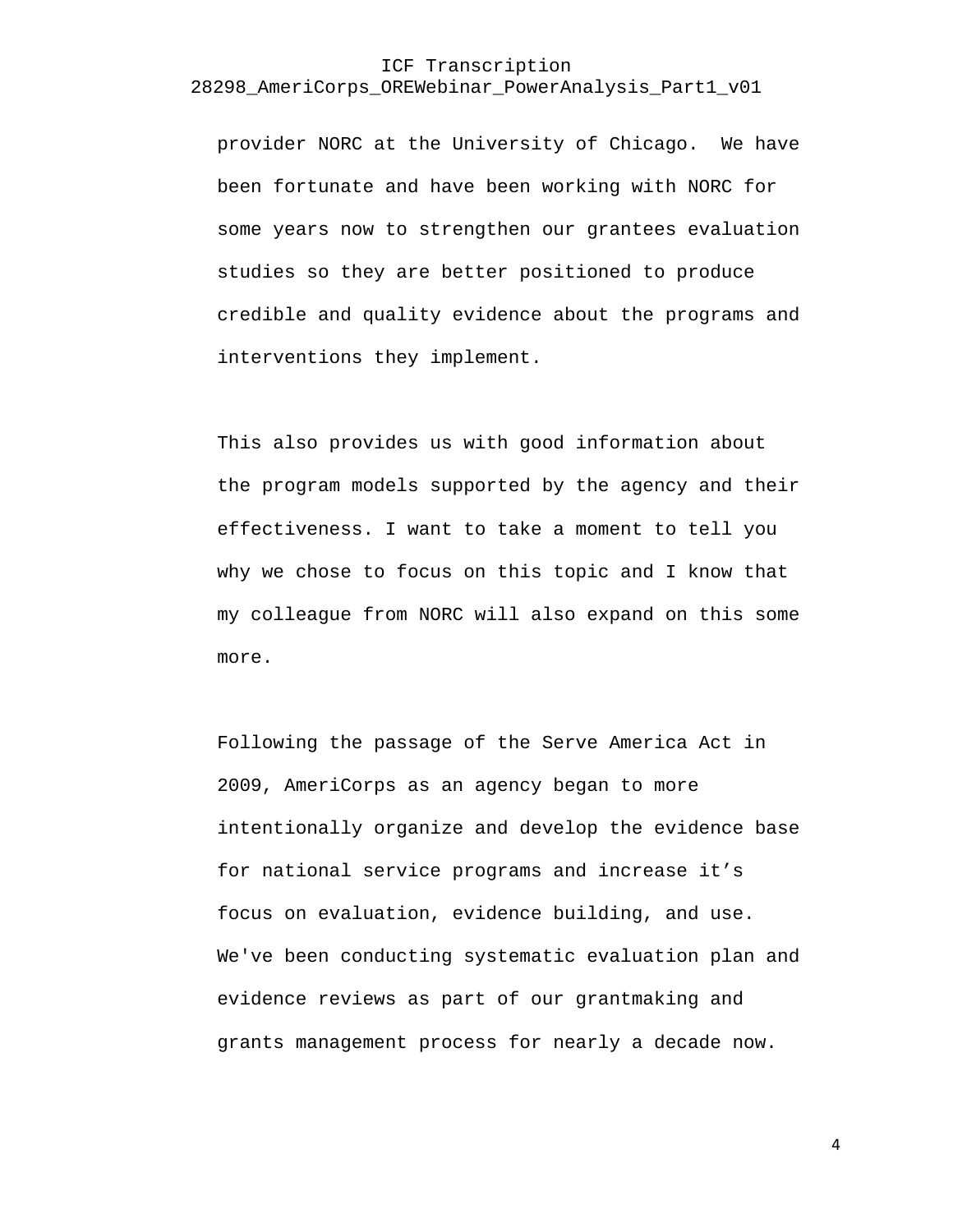Even though AmeriCorps continues to support program models at different points along the evidence continuum, there is a focus on rigorous evaluation, on identifying and supporting solutions that work and on measuring program impacts as individuals, organization, and community levels.

We have learned a lot during time. Our experience has underlined the importance of well-designed and well implemented evaluations to produce high quality and credible evidence, particularly when it comes to impact studies that aim to measure effects and demonstrate that the program actually caused outcomes that were achieved. If you embark on designing an impact evaluation, when selecting your study sample, power analysis becomes relevant and key to making sure you're able to capture and measure impact successfully.

It is a critical element of a well-designed and rigorous impact study and it's important to conduct it during the planning phase and not so much at a later date. Doing the power analysis is really just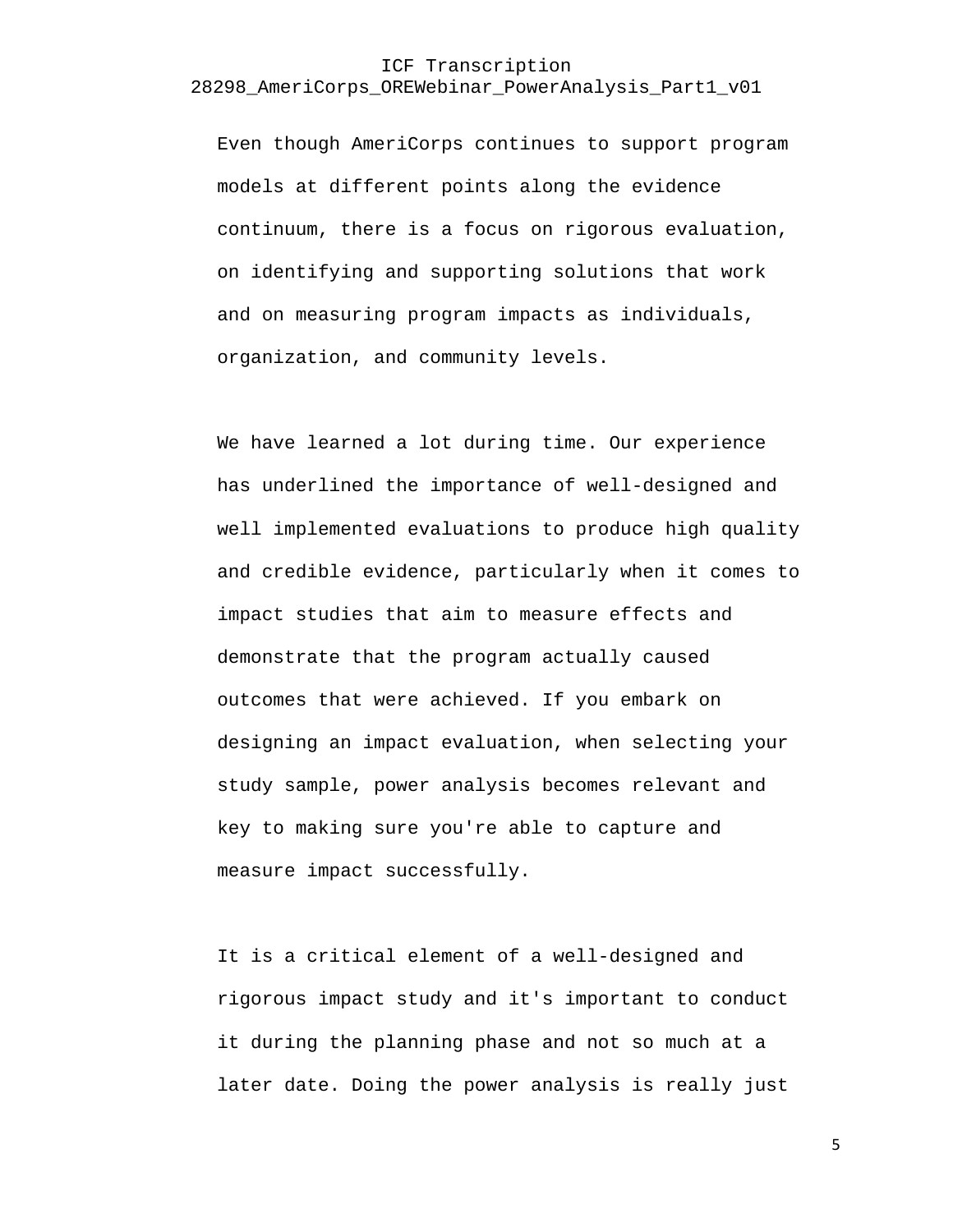part of doing good research and it is a way of making sure that you've thought through every aspect of the study and the statistical analysis before you start collecting data. So sharing more about this topic, we think is really helpful.

This webinar will give you more grounding on this topic, and we specifically wanted it to be introductory and make it relevant for a broad set of audience groups. You may not be conducting a power analysis, but it is helpful to know what it's about and why it's needed. The second and third trainings as I described earlier, will have more technical content for application purposes.

So please stay tuned on what your come your way on this topic from us in the near future. With that, I will now turn it over to Dr. Carrie Markovitz, the principal research scientist at NORC and project director for our evaluation training and technical assistance work for AmeriCorps state & national program to lead us in this webinar and introduce our main presenter. Carrie?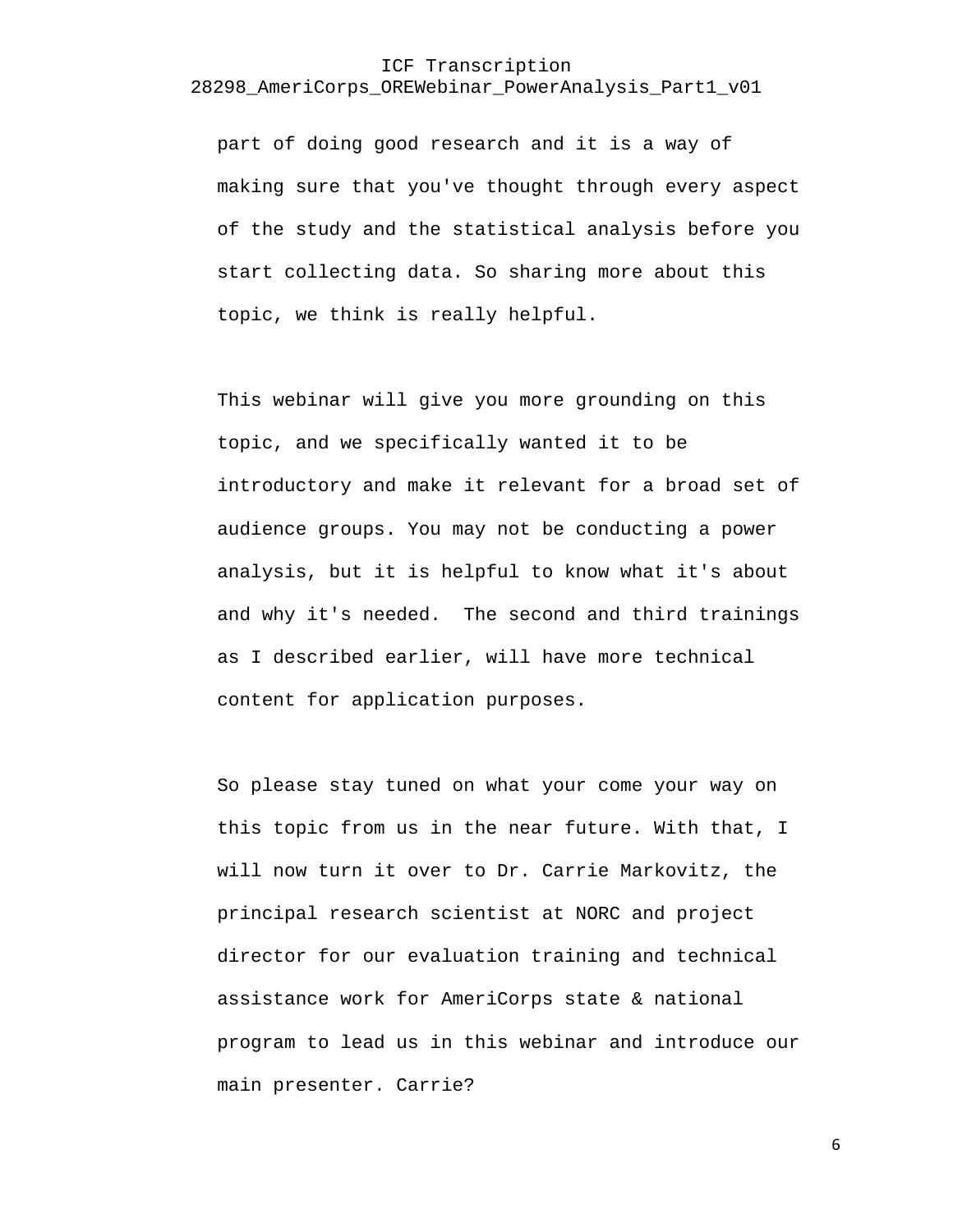MARKOVITZ: Thank you. NORC at the University of Chicago has been collaborating with AmeriCorps Office of Research and Evaluation for almost a decade to strengthen the existing evaluation guidance and tools for AmeriCorps state national applicants and grantees. Our activities include reviewing and providing feedback to grantees on their evaluation plans and reports. We also provide intensive individualized evaluation technical assistance to select grantees.

> And we continuously discuss challenges, identify grantee needs, and make recommendations to improve the evaluation capacity of ASN grantees. Over the years, our TA team has assisted and supported numerous AmeriCorps grantees with their evaluation plans, design and implementation challenges, instrument development, and reporting. And through this work, we have identified common areas of need and then worked with the Office of Research and Evaluation on developing tools, webinars, classes, and presentations to fill these gaps.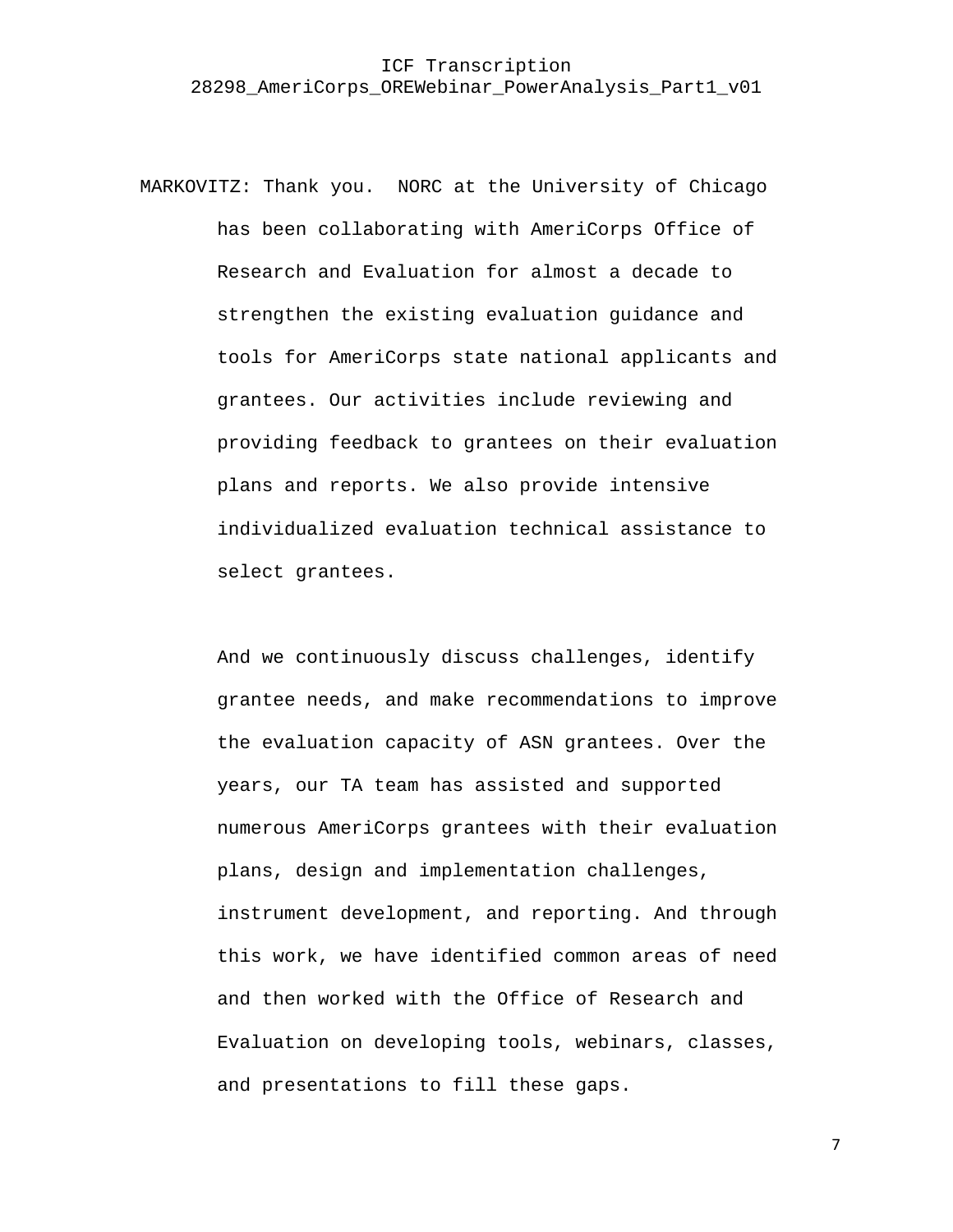So this class on power is one of several classes on evaluation topics that were developed over the past 10 years by NORC and are currently available online on AmeriCorps' website.

These classes include information on topics from logic model development, to drafting research questions and addressing other design topics, to budgeting and managing and evaluation. So, we encourage everyone to check out these other classes based on their own evaluation needs.

As Dr. Zandiapour mentioned, this presentation is the first in a three-level series of trainings on statistical power. The idea for these power classes grew from a presentation that Dr. Hedberg conducted up to 2019 AmeriCorps State and National Grantees Symposium. He conducted the presentation because our TA providers were fielding a lot of questions on power analysis, especially from grantees designing impact evaluations of their programs.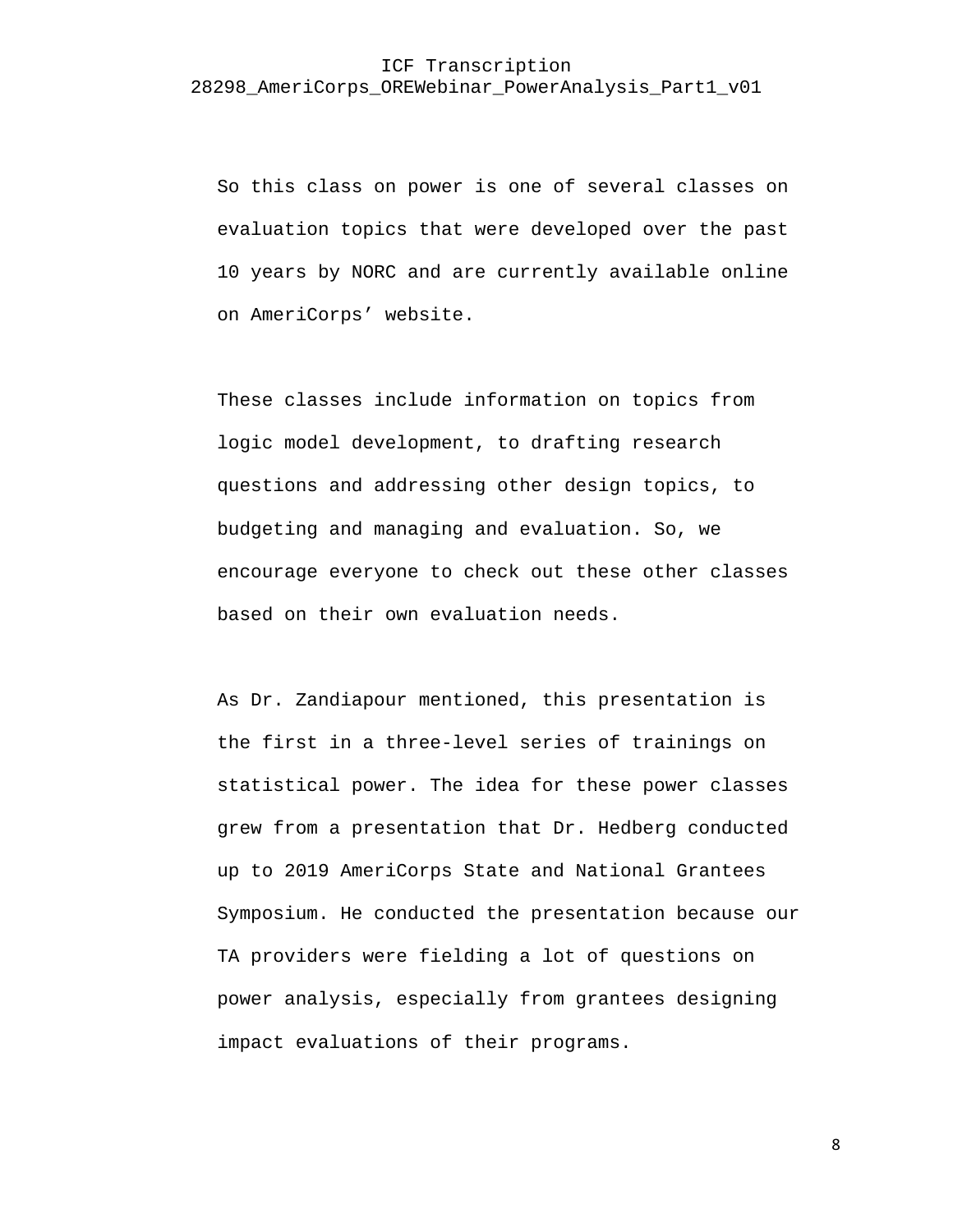The session was so well attended that AmeriCorps decided to support an ORC in developing a full series of classes on statistical power. So, we would like to thank Lily Zandniapour, Andrea Robles, and Mary Hide [ph.] at AmeriCorps Office of Research and Evaluation for their vision and their support in developing the series.

Today, you will be provided an introduction to the concept of power and why power is an important consideration in evaluation design. NORC also developed two additional classes on power that are designed for more advanced audiences. Level two provides more detail on the elements that affect power levels and how they factor into power analysis.

Level three is even more advanced and it focuses almost primarily on how to conduct power analysis for several different design options. The level three presentation includes multiple live demonstrations of power calculation. We hope to have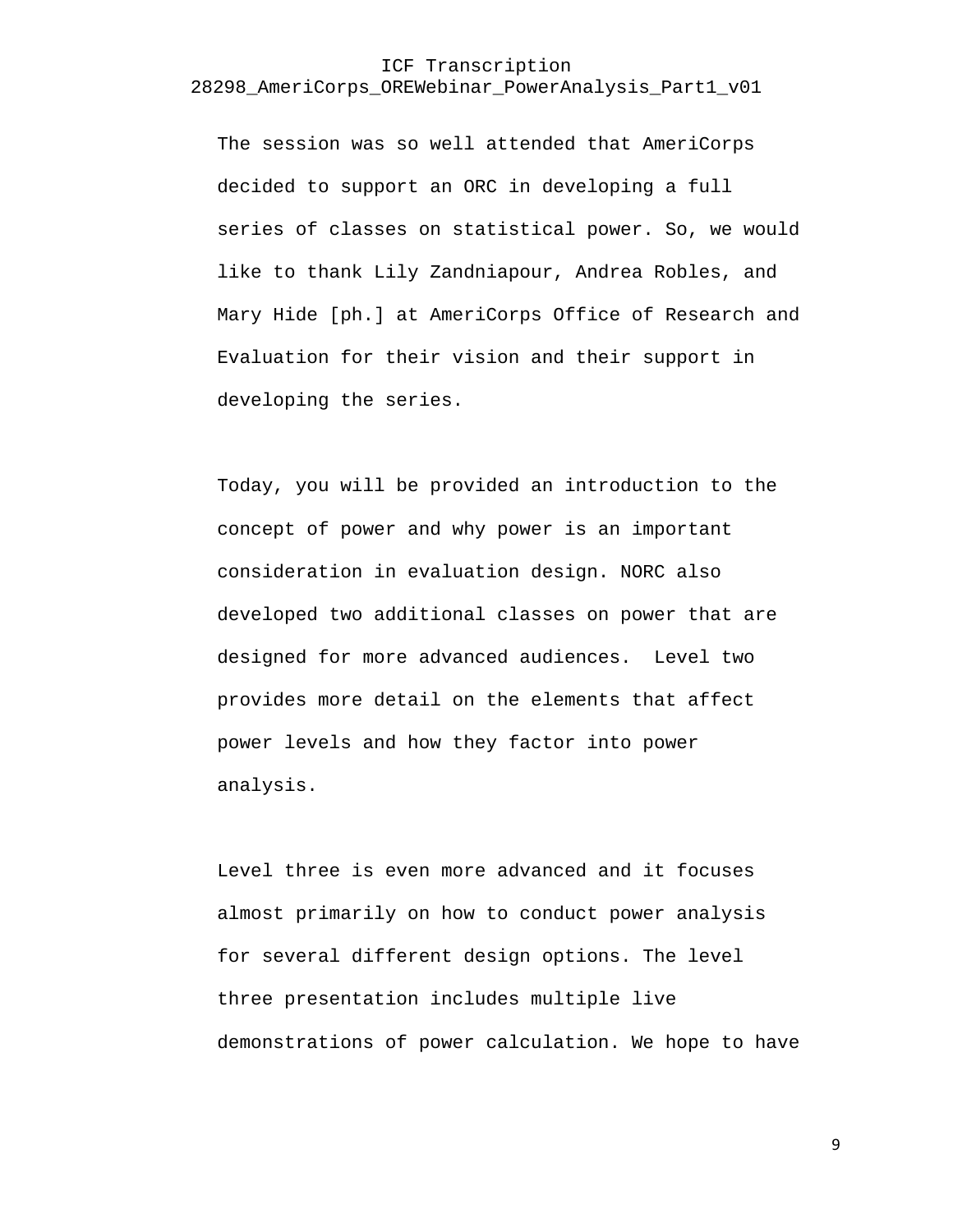these additional classes available soon on AmeriCorps' website.

So finally, I would just like to introduce Dr. Eric Hedberg. For Dr. Hedberg power is a major methodological topic interest. Most known for his work on evaluation design, Dr. Hedberg is a deeply interdisciplinary quantitative methodologist. His research interests include several areas of methodology related to evaluation and analysis. And he recently authored a Sage Little Green Book on statistical power analysis.

Dr. Hedberg is an accredited professional statistician by the American Statistical Association, and he is a sociologist. His current areas of research include investigating the design of evaluations in education and criminology, in addition to measuring social capital through social network contextual effects. He is best known for estimating and publishing important experimental design parameters.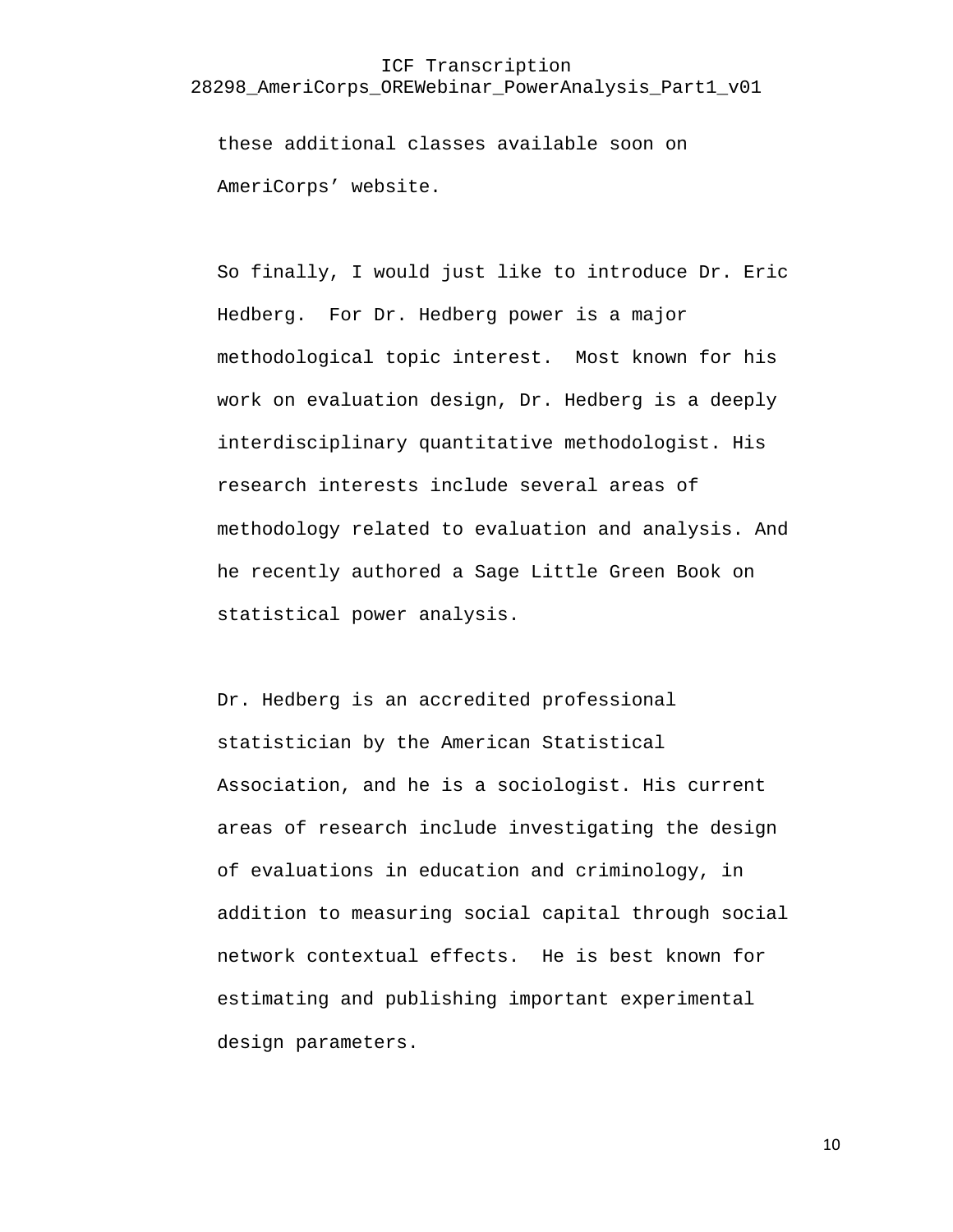Dr. Hedberg has authored or coauthored over 30 methodology focused papers and books that have appeared in education, medical, and criminological journals while also contributing to numerous reports and presentations at major research conferences. Dr. Hedberg earned his PhD in sociology from the University of Chicago. So now I just want to pass this over to Dr. Eric Hedberg.

HEDBERG: Thank you, Carrie. I, you know, when I want to hear about that, I'm glad I went to college. Okay. So, hi everyone. I'm here to discuss power and I'm really glad everybody's here because I think this is one of, a topic in modern research that just can't get enough attention right now. And this first level is really designed to sell you beyond just signing up for a webinar, really sell you on the importance of paying attention to power analysis and sort of the very, very broad mechanics of it. So you can talk to your neighbor about it if you really want to.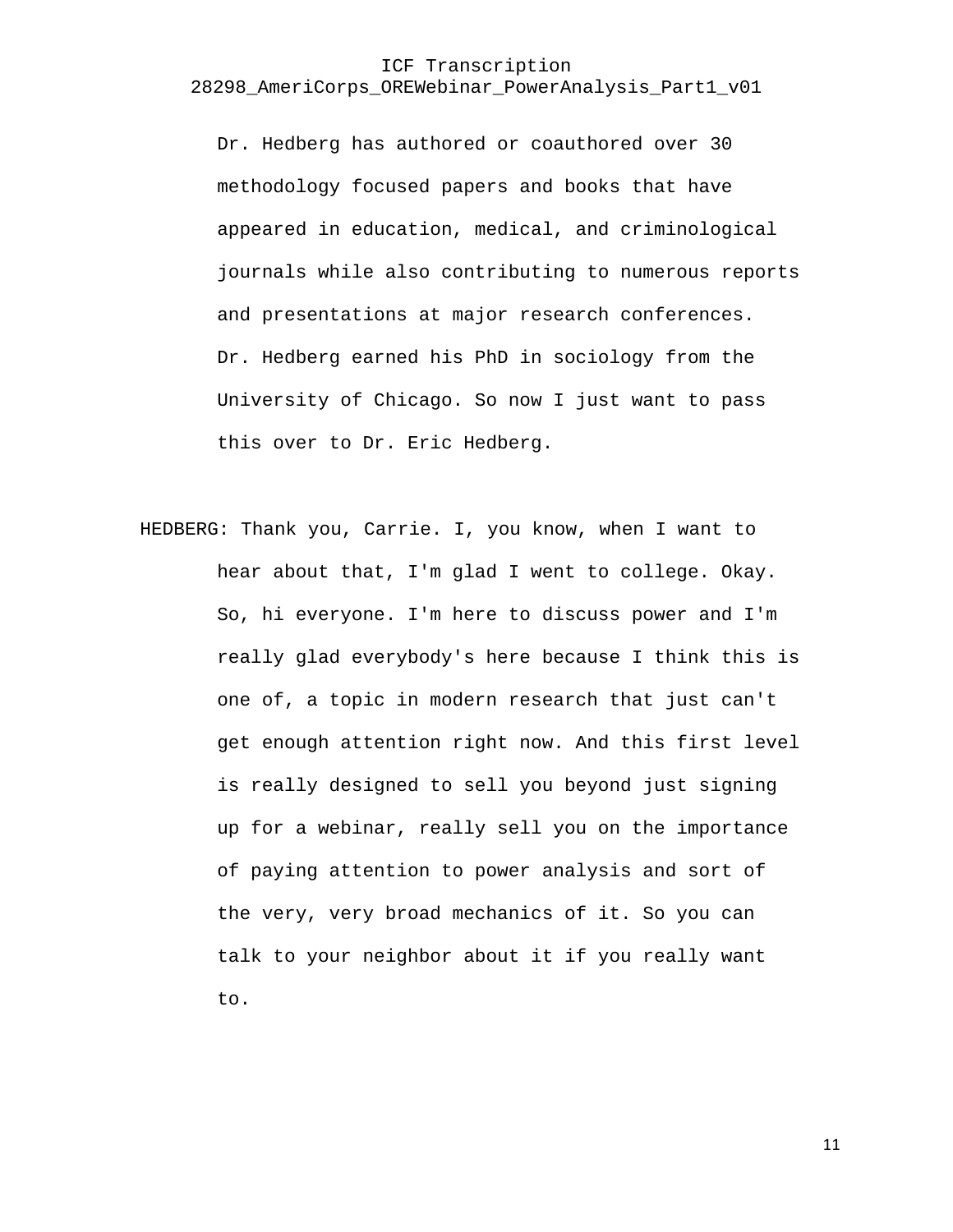Level two, we'll go into a little bit more of sort of the basic mechanics and level three, like we said, is where the equations and the demonstrations are really going to come in. And so let's dive in, shall we?

So, like I said before, level one is this is the broadest message that I want to give. I want to tell everyone about, I've even talked to my dog about it. And we're going to introduce the concept of power analysis and I'm going to really sort of touch on conceptually why it's so important for evaluation planning. The sort of main reason is it serves sort of two of the primary audiences. First is it really helps lend more support, lend more intellectual validity to any one evaluation.

But then it also, if everybody has high power in their analysis or in their designs and data, it also really supports the broader social science or medical science, or any science that you are doing your studies in.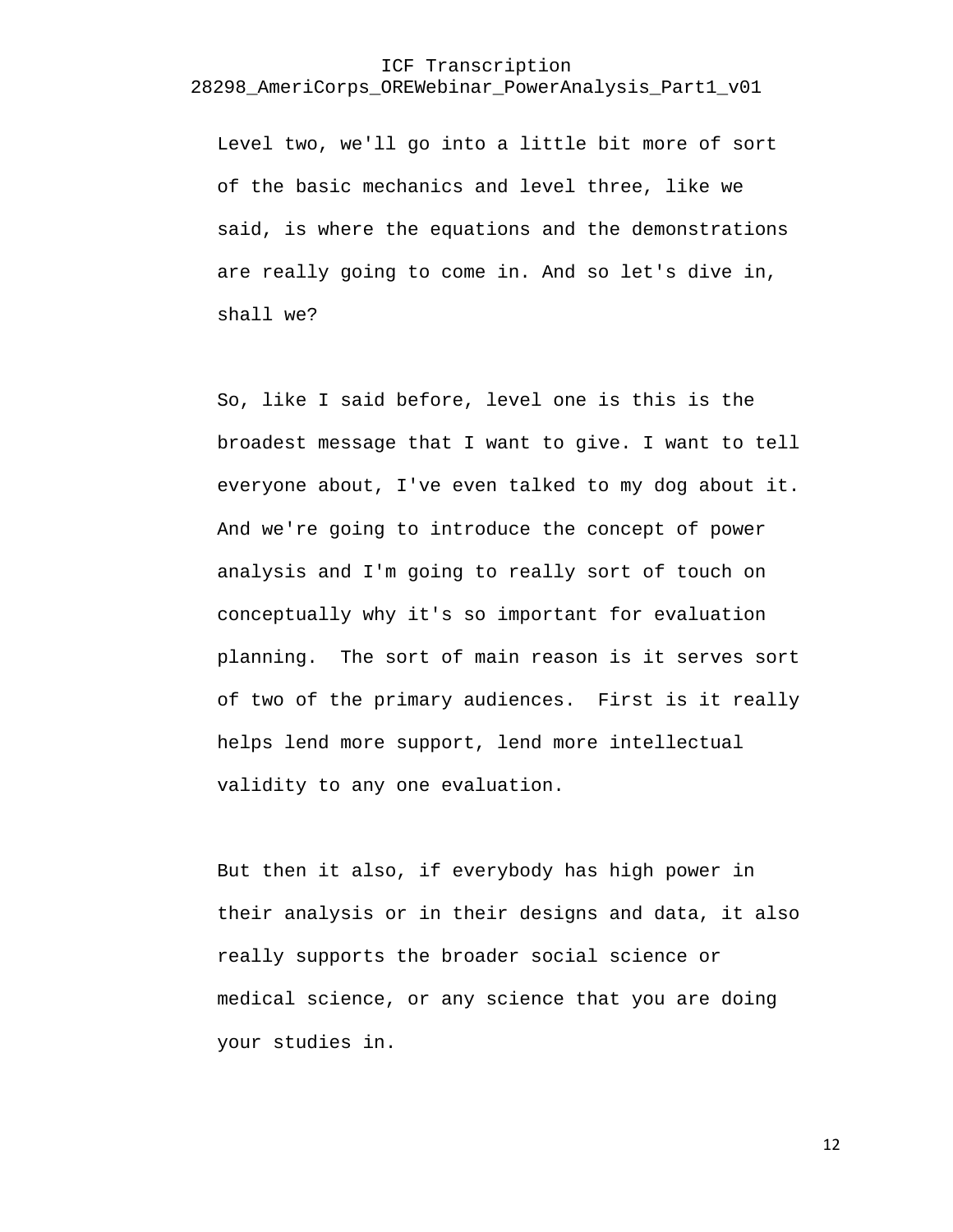So after this, the next recorded webinar that should be available pretty soon is going to really kind of get into some of the mechanics of type I and type II errors that many of you may remember from your introductory to statistics course that you enjoyed and or suffered through. And then level three will really sort of extended to beyond, and really sort of give you the tools, the buzzwords, the necessary concepts you need to conduct a power analysis or work with other statisticians in your projects to conduct their power analysis.

And then level three will also have a little bit of information about how to really write up a power analysis, or for those of you judging other writeups what to look for when you read a power analysis.

Okay, so why is power important? So, you know most people who are tuning into this webinar are evaluating programs or know people who are evaluating programs, and you want to sort of see, okay, does this particular intervention work? And sometimes you know, it costs money to collect data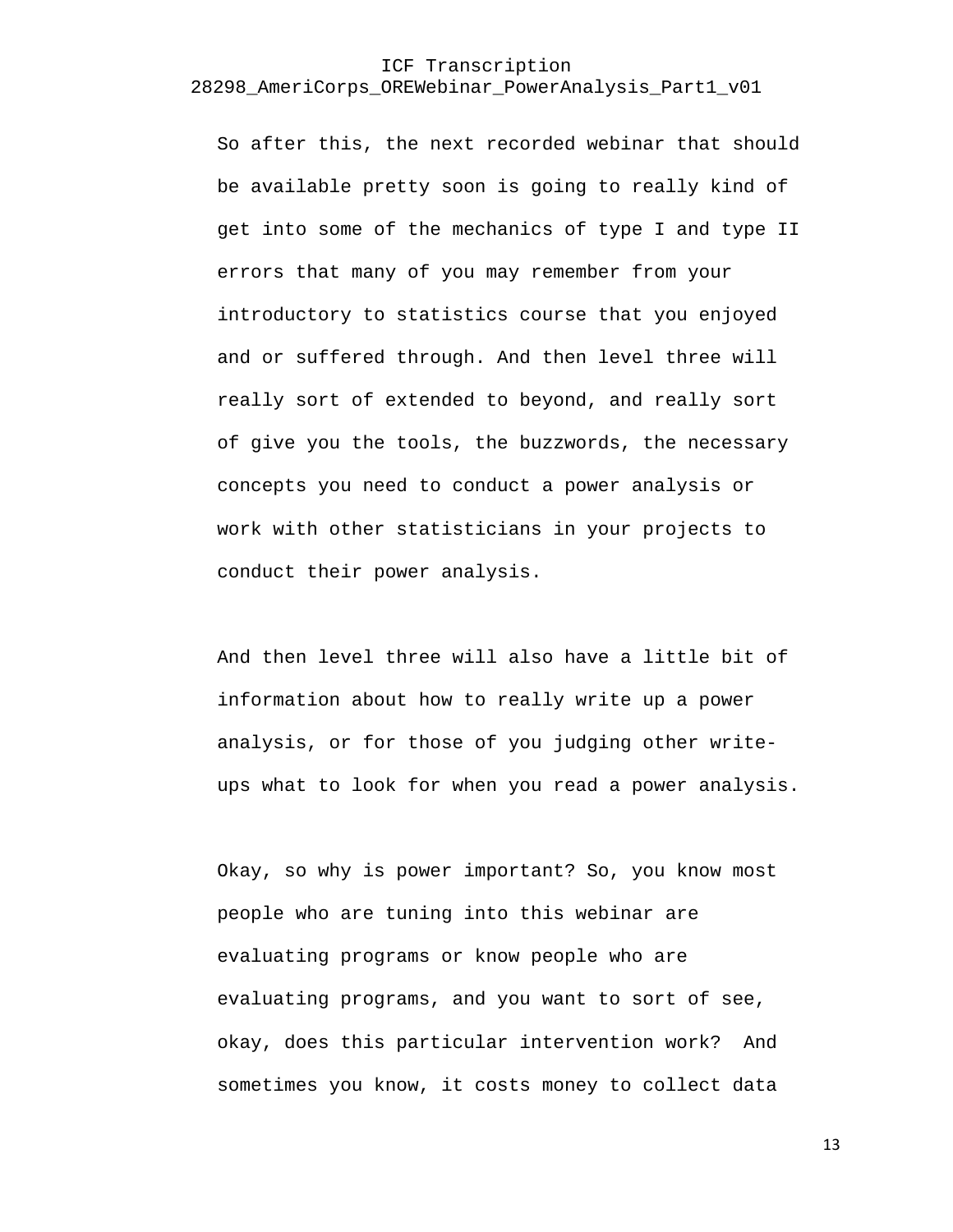and sometimes, you know, there's more data that could be collected than you have money for. And so you're going to want to collect some kind of sample. And that means you need to sort of say, all right, I have so much money. How many participants do I need to measure?

You know, it could be an online survey, or it could be a very expensive psychometric tool. So, as you plan how large your sample needs to be, you want to sort of check and look into the crystal ball a little bit, to get a sense as to whether or not you have a chance to detect the impact of your program. Because it's not always guaranteed. And so this whole broad topic of power analysis, it's really a family of many other smaller types of analysis that really helped, you know, sort of play what if scenarios and say, if the effect is likely this, and I have a sample of this, what's my chance of getting a statistically significant result?

Or if you sort of say, god, if I only have this many, a number of data points, what's the smallest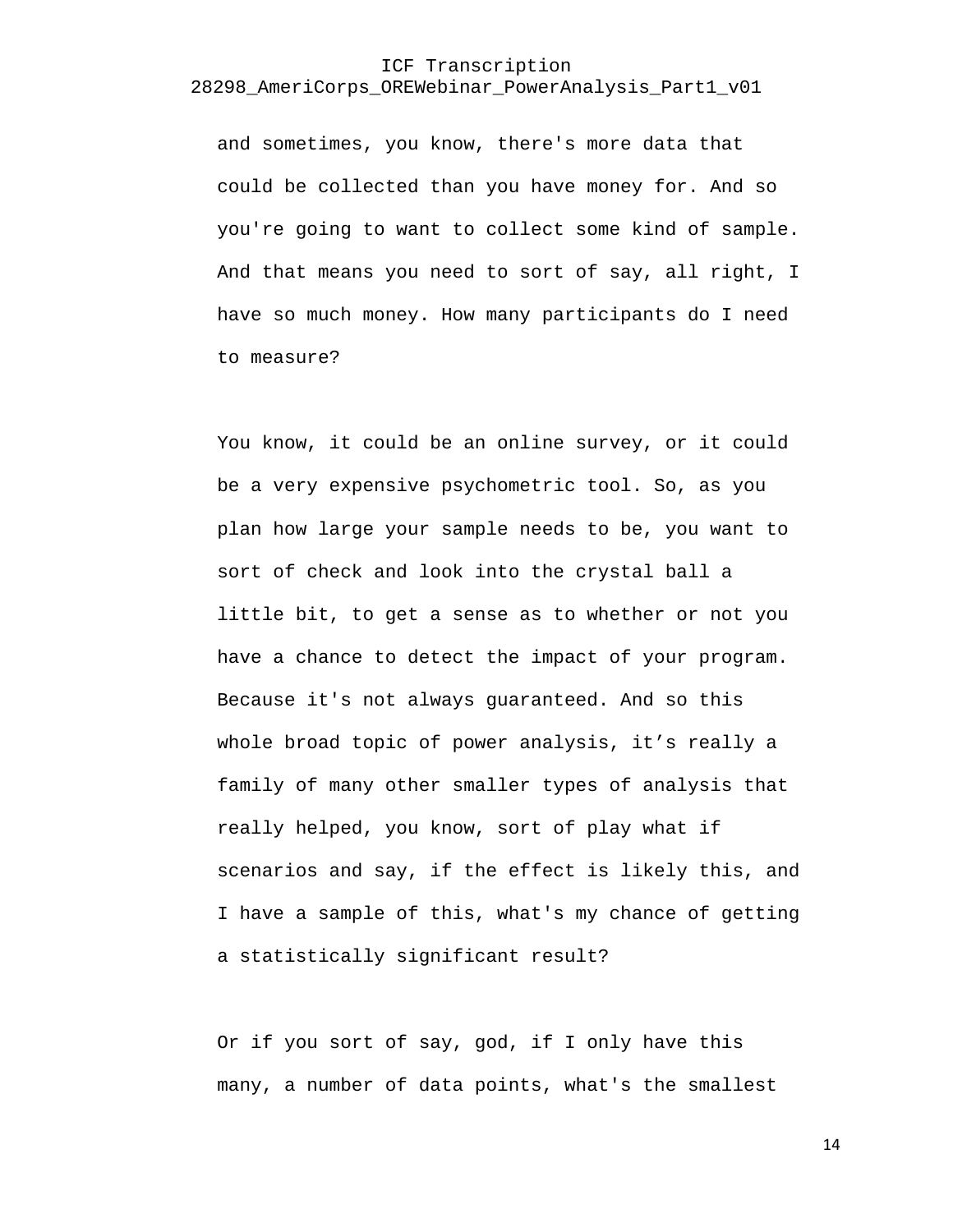effect I could credibly have a chance of detecting. And so power analysis is really a family of you know, what if scenarios that help you plan as you go along. And as Lily mentioned, it's also a very helpful process while you're planning, because it really kind of makes you think about every aspect of your study, the whole life course of your study, you have to sort of think critically about.

And so it's kind of a, it's really an important process in any study, I think. So again, to sort of bring you back a little bit to stats 101, this is a chart that I would make for my undergraduates that really sort of, kind of explicitly lays out what statistics are all about. The idea is that, you know, you have a population of interest, the sort of solid blue and these populations have parameters. And these parameters are sort of these platonic noble quantities that we will never actually know because it's impossible to actually know everything about the population.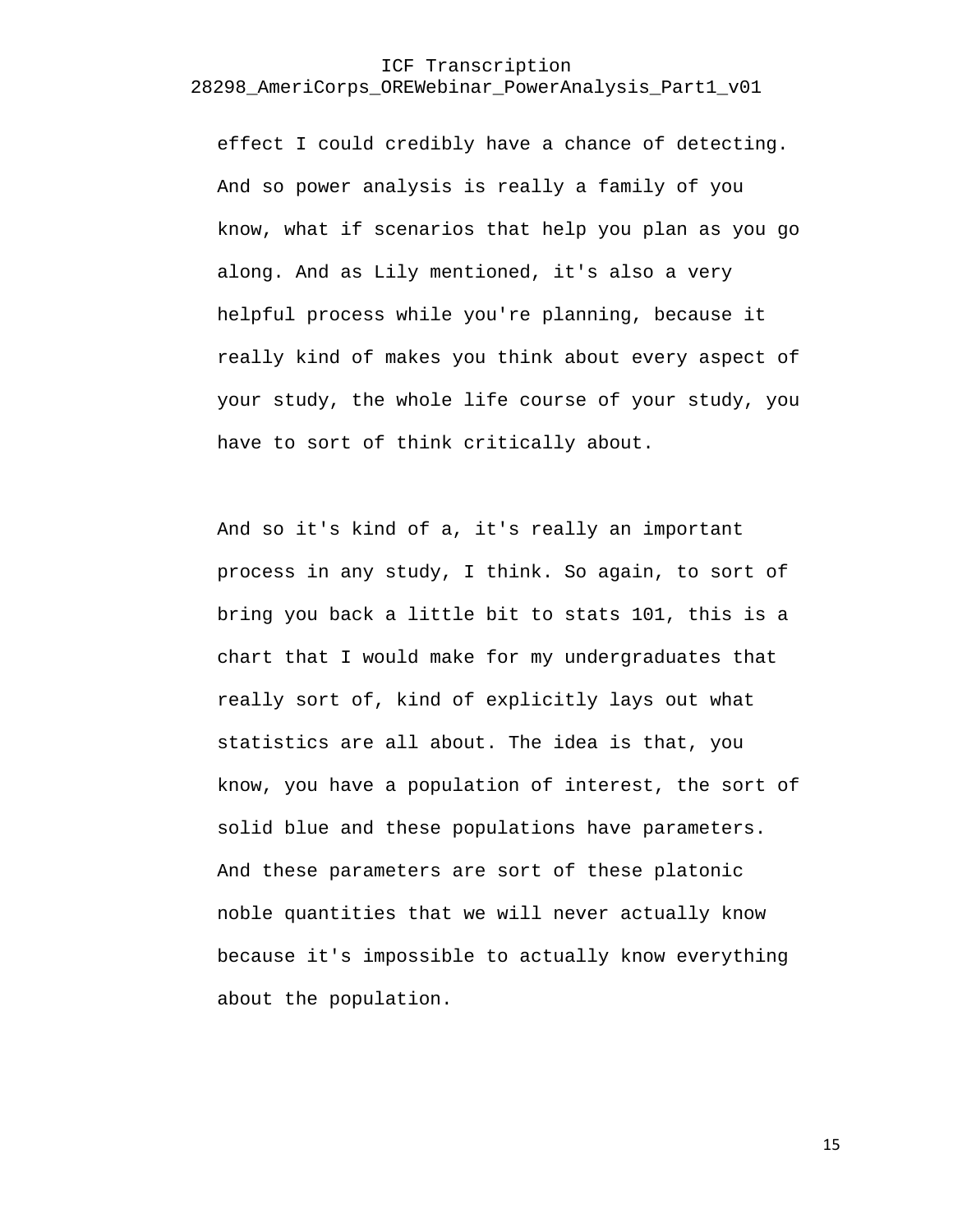So, what we're often left to do is to sort of draw this ignoble sample, a subset from this population, drawn in hopefully some systematic way from which we will estimate a statistic and estimate, you know, if we compare treatment to a comparison group, what's sort of the difference on average. And the idea is that this statistic drawn from this sample is supposed to help us infer something about the parameter, to which we'll never know.

And, you know, the whole a game with statistics is, of course, we actually don't know the parameter. We don't know what the average has income is. We don't know the average effectiveness of any particular intervention. All we know is our statistic and whether it's statistically significant and what is our sort of estimated size of the impact. And so power analysis is really a process through which we're trying to plan our study so that our estimated statistic from imperfect samples actually give us some information about these parameters.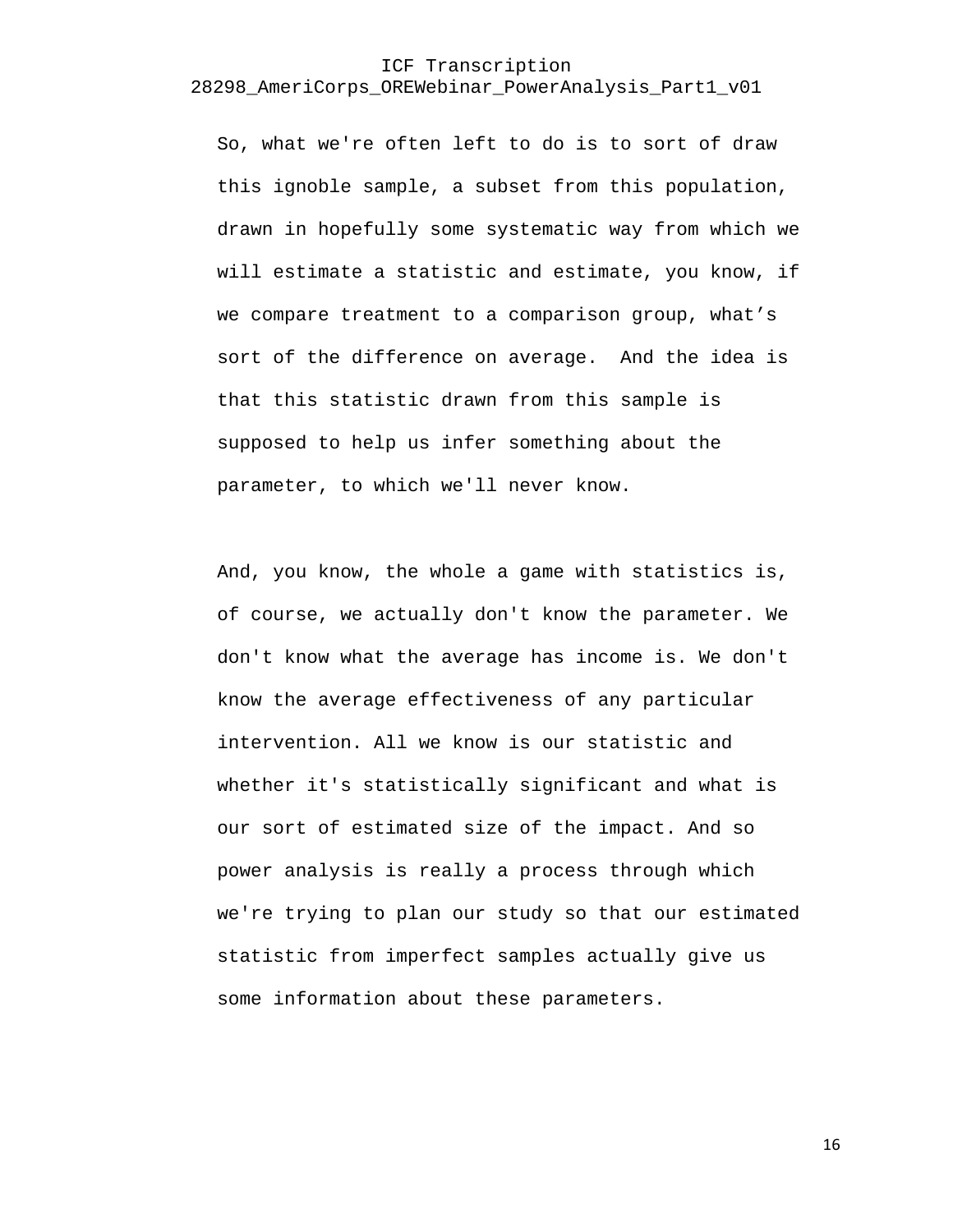And one of the things that I really want to emphasize in a lot of this is, you know, we all love our datasets and we all love our Excel sheets of information that, you know, hundreds of thousands of dollars were spent collecting. But we have to realize that this is one sample out of an infinite possibility of samples you could have collected. And so we have to keep thinking, not in terms of all one dataset, but that this one data set is sort of one jelly bean say out of this jelly bean jar. And so, you know, will our study be effective in showing the impact should it truly exist? And so we have to sort of keep thinking in terms of not one data set, but this is one data set out of a jar of many possible datasets that we could have done.

And so, you know, this lends us to hypothesis testing and, you know, typically in classic statistics, we walk in and we say the null hypothesis that the program is not effective. We're going to compare it to this alternative hypothesis that these treatment and comparison groups are different and, you know, the basically probabilities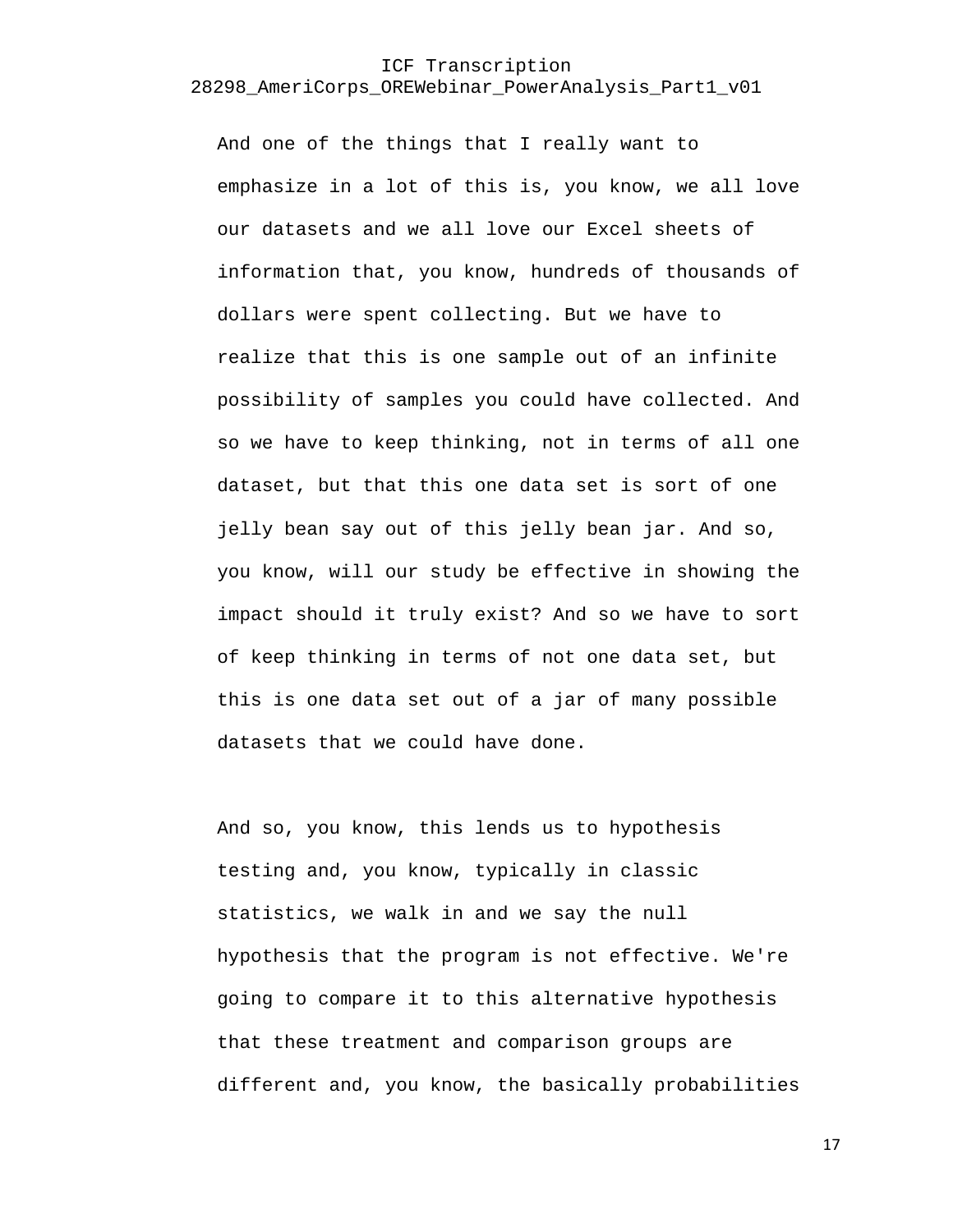that we'll talk about in the later classes you know, curves and sampling distributions, and all sorts of things that basically we draw for each of these hypotheses. And power analysis, numerically is ultimately cutting up those mounds of dirt or those areas under the curve to talk about what are our chances of finding a statistically significant effect or not.

So, with that in mind, you know, if somebody asks you, what is power? Power is ultimately a probability of rejecting the null hypothesis that you know, that there's no impact, that you can best expect from your study. So it's the chances, based on everything you know, that your study will actually deal the statistically significant result.

And so obviously this is looking into the future so power analysis is about planning and the power analysis is sections and paragraphs in reports or proposals are really, you know, estimates about the future. And it should force you to start thinking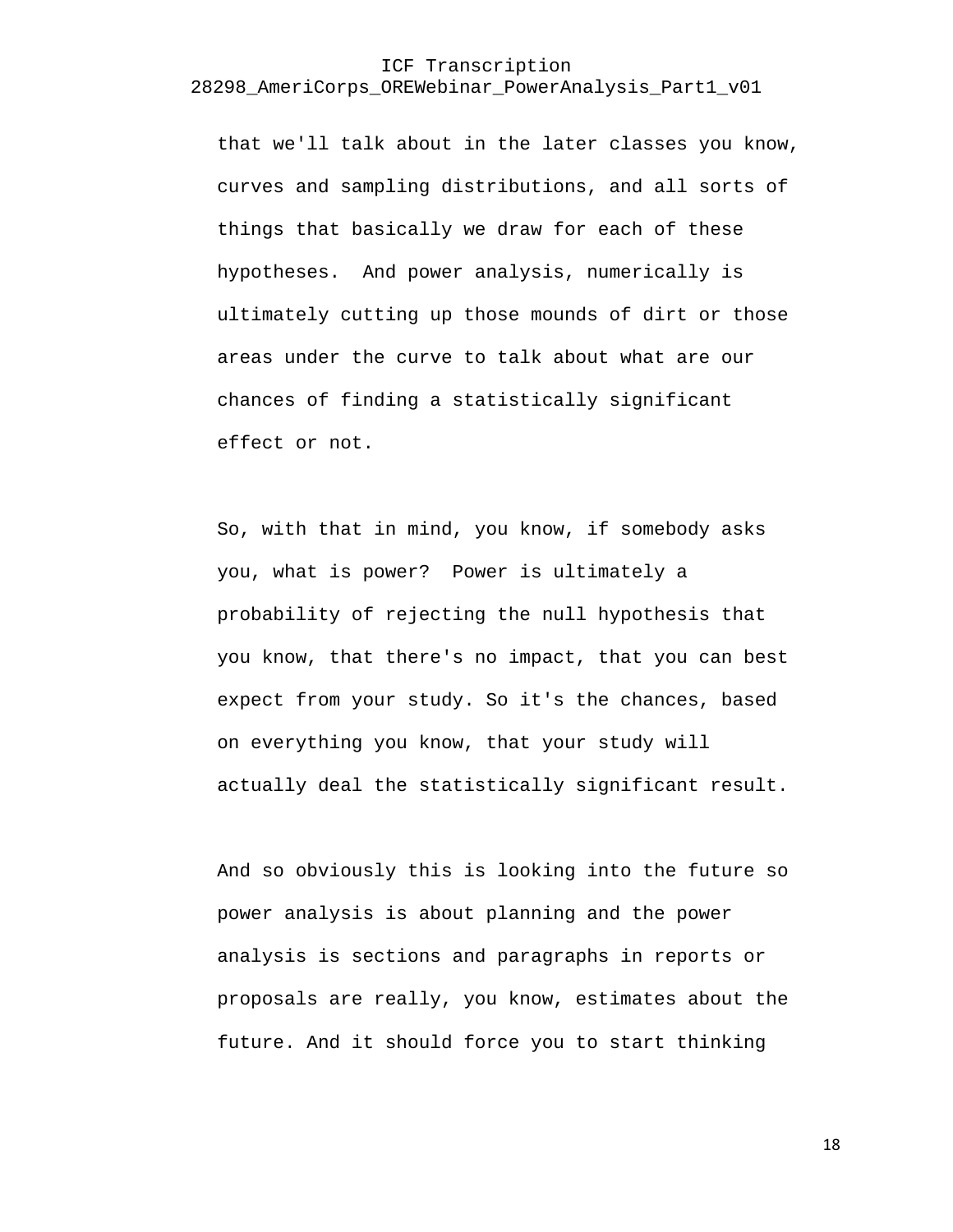#### ICF Transcription

#### 28298\_AmeriCorps\_OREWebinar\_PowerAnalysis\_Part1\_v01

about how you're using your evaluation resources wisely.

And this is something I'm going to hammer home a lot, but power analysis is really only useful when you're talking about planning a study. Once the study is done, a post-hoc power analysis are sort of saying, well, we got this effect but the power analysis is less helpful because it's actually only one of the jelly beans out of this whole jar.

So, you know, if everybody did have highly powered studies, if everybody did recycle, it has benefits for individuals and for the larger ecosystem of science and trying to make life better for people. For your grantees, it helps increase the chance of detecting the effects. For the funders, people who fund webinars like this and some studies it helps ensure that you're resourcing evaluations that are likely to produce reliable evidence. And then for researchers and science writ large, it helps increase the reliability and trust in study findings.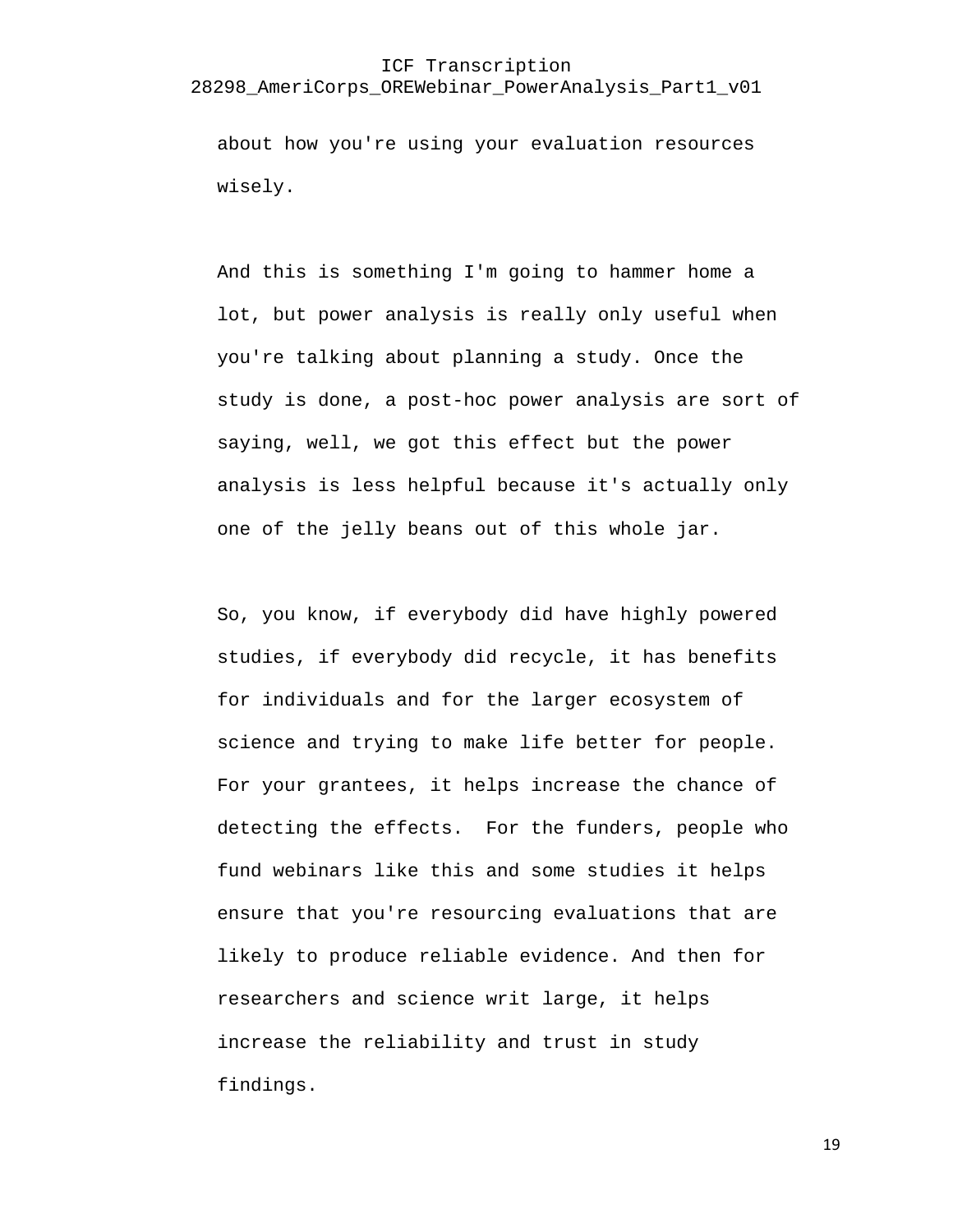Because if everybody has a poorly powered study, there's a chance some people are going to win the lotto, find an effect that doesn't really represent reality and go off and publish it. And so, you know, this sort of low level of power in science is what's led to a lot of replication crises in many sub disciplines.

So just to sort of, again, kind of hammer home this sort of idea is, you know, going back to this idea that there's this true parameter that we'll never actually know, this is what happens when we have a poorly powered study. Let's say there actually is an impact, this this program does, you know, increase outcomes for certain individuals. But we try to detect this true impact with a poorly powered study. It has a low probability of having a statistically significant effect.

So we can't say we detect the impact, and we have to tell the world that there's no evidence that the program was effective. So, this is sort of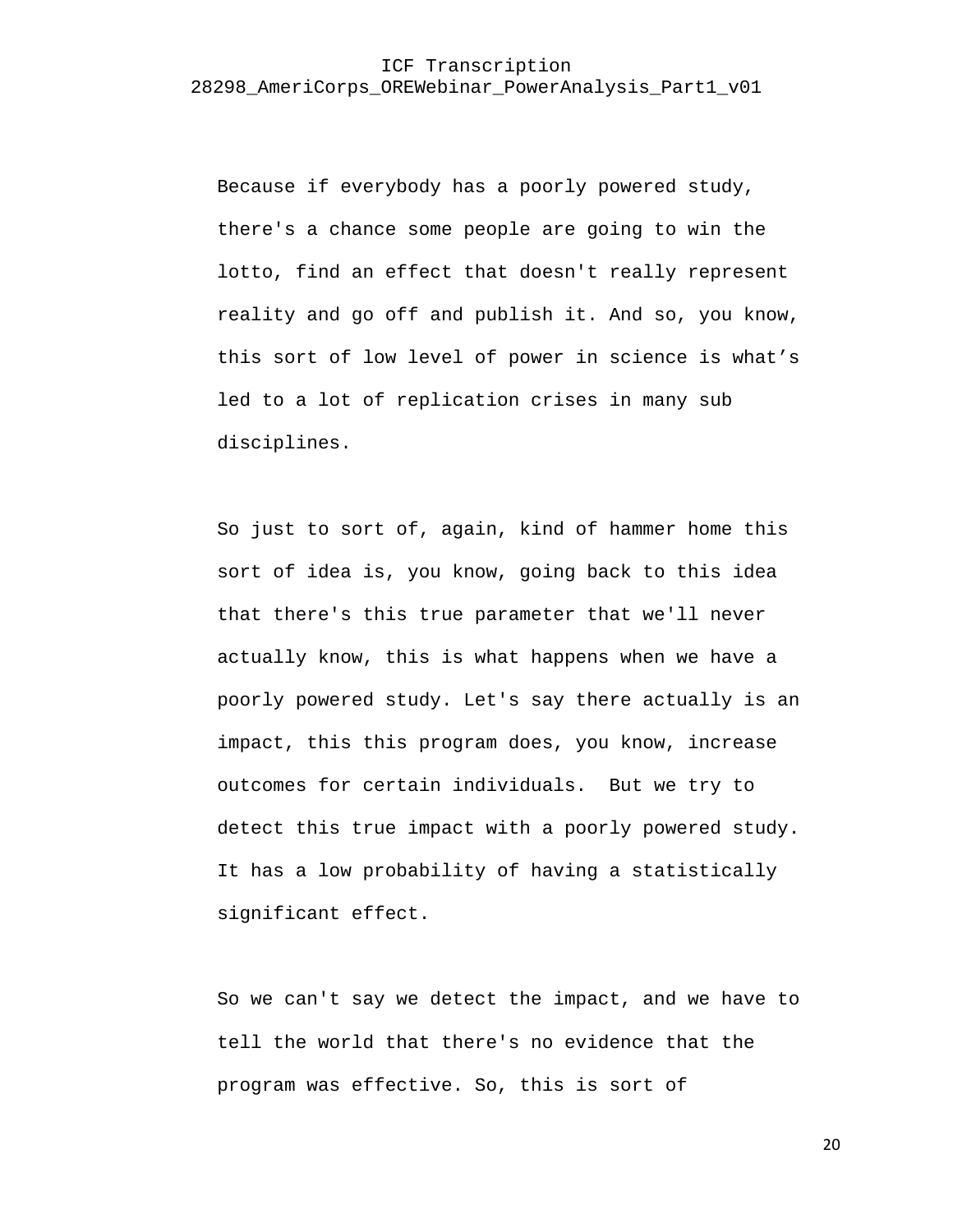ultimately a little cartoony example of what could happen if you have a poorly powered study. Whereas if you have a well-polished study, you are able to detect the actual true impact, and you get a little ribbon and a gold star, and you can report to the world that at least from your one sample, you have evidence of an effective program.

Okay, so hopefully by this point, I've sold you on the idea that it's an important thing to worry about and to worry about early. The probability that you have a statistically significant result is based on a number of things and they all kind of work together. One is the design of the study. And by that, I mean, how do you create a treatment group? How do you create a control group?

The amount of data and the structure of the data. Are you just going to randomly pick people at the mall or do these people go to class at particular schools, first pick the schools and then pick the people in the school. So, all of those sorts of things, you know go into power, but, you know,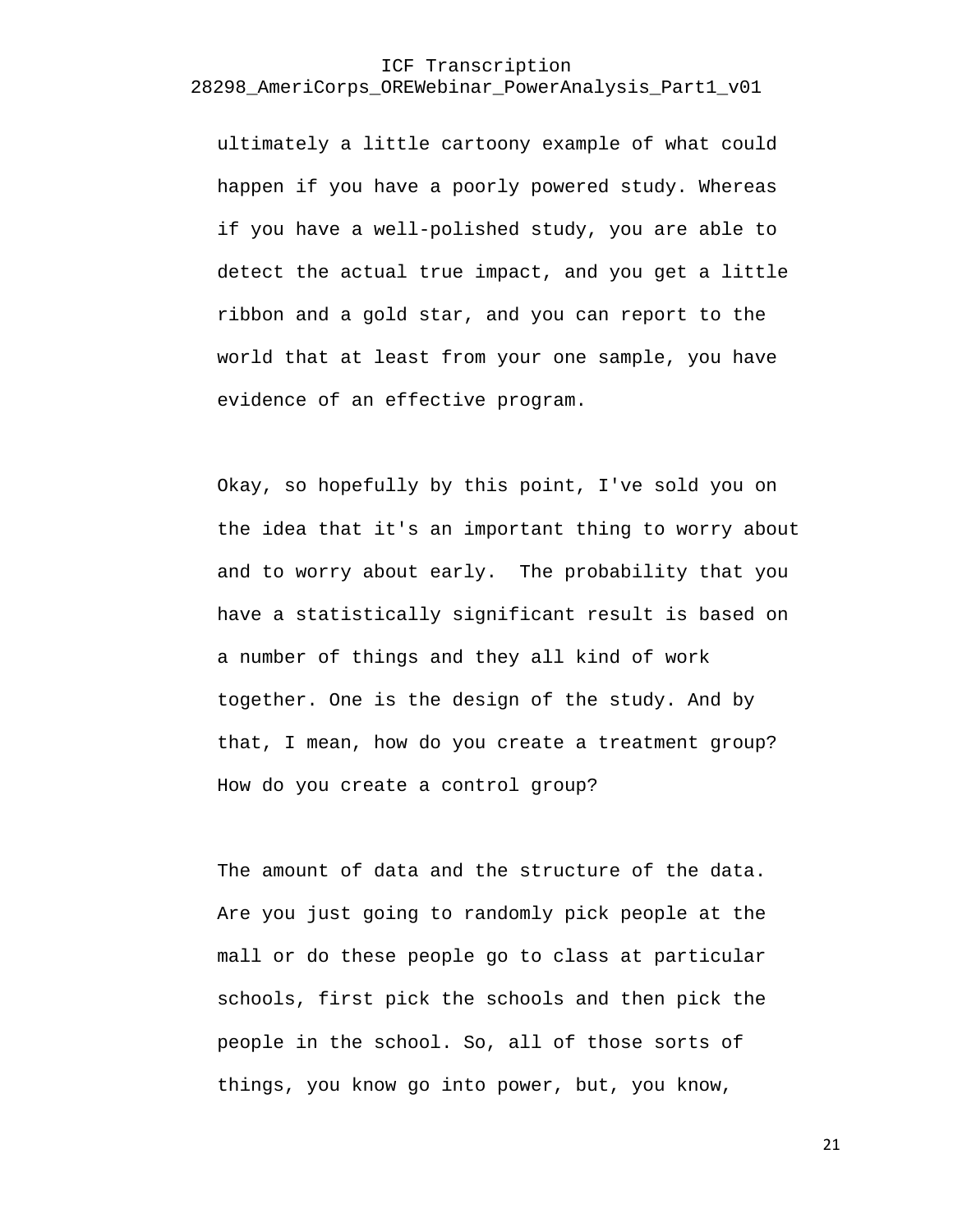# ICF Transcription

#### 28298\_AmeriCorps\_OREWebinar\_PowerAnalysis\_Part1\_v01

generally more data was more power, but not always and we'll get into some of those nuances in the later courses.

Power is also impacted by how you analyze the data. Do you just do a simple, independent samples T test, or do you do a regression with a bunch of covariates? You know, those will have an impact on power. And then power is also impacted by the actual impact that's out there in the world. You know, if that impact is rather large, then a good random sample is likely to pick that up. If the program is actually not effective, well, then if the sample is good, then you probably won't get a very big impact and you won't have a statistically significant result.

Power is also impacted by your significance level or sort of how many stars you're going for, for those of you who you know, write reports and put little key value stars. If you think 0.05 is great, you have more power than your colleagues who are being a little more strict and say, nope, we're only going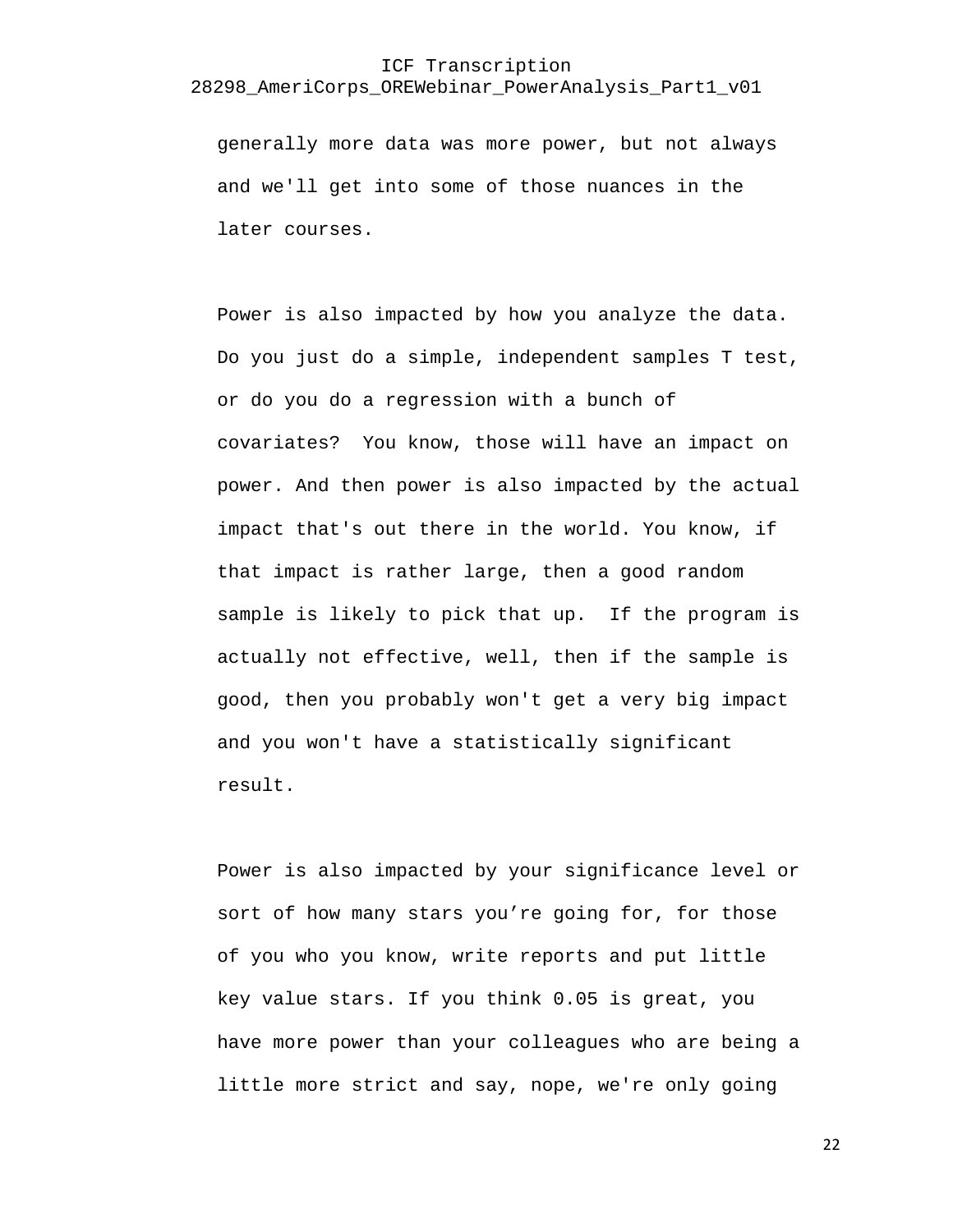to say a P value of 0.01 is important. Same test statistic has different levels of power, depending on those scenarios you walk into.

So, you know, the idea here is we're really kind of getting into this ecosystem of power analysis. And, you know, if you walk into a study saying, you need power of 0.9, you need a really high probability. Well, that's going to mean you're going to need a bigger sample and, you know, you'll have the ability to pick a certain effect size. If on the other hand you say, I know the effect size is this. I can tell you how much sample you need for a given level of power. You know, there's sort of a, it's like an IKEA shelf. It's sort of, you know, you bang one shelf and the other one pops out and so it's sort of a system that works together.

But broadly, you know, if you want to go home and tell your significant other what you learned in today's webinar, you can tell them broadly two things that the bigger the more power any given sample is likely to have. And I have an analogy to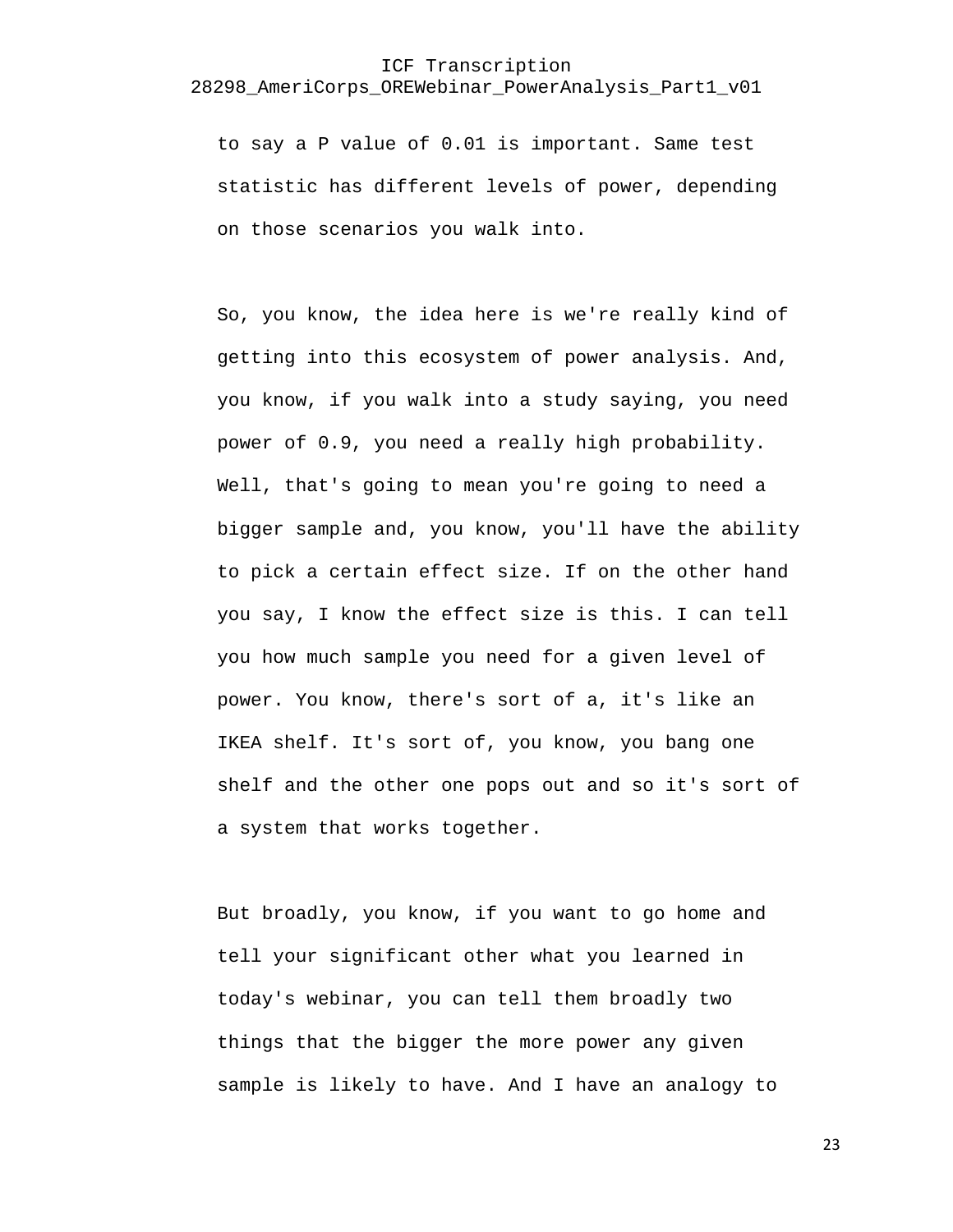kind of bring this home in a second. The other thing is generally the bigger sample will have more power. You know, more data is, you know more information typically. It's not always the case, but you know, this is sort of a broad thing that you can say over dinner today. You have my permission. Whereas the smaller samples tend to have less power.

One sort of analogy that I sort of like to use often is this idea of a microphone. I went to sort of an arts high school and I had a lot of friends who had bands and so I spent a lot of time sitting in basements while they recorded on 8-tracks for those of you who remember life before computers. And you know I often got into these deep conversations that the people who had the bigger microphones were able to pick up very quieter much more nuanced sound. Whereas, you know, the, you know, kids who had these little, teeny microphones, like the ones on your cell phone, they really had the rock out and play really large sounds in order for it to be picked up.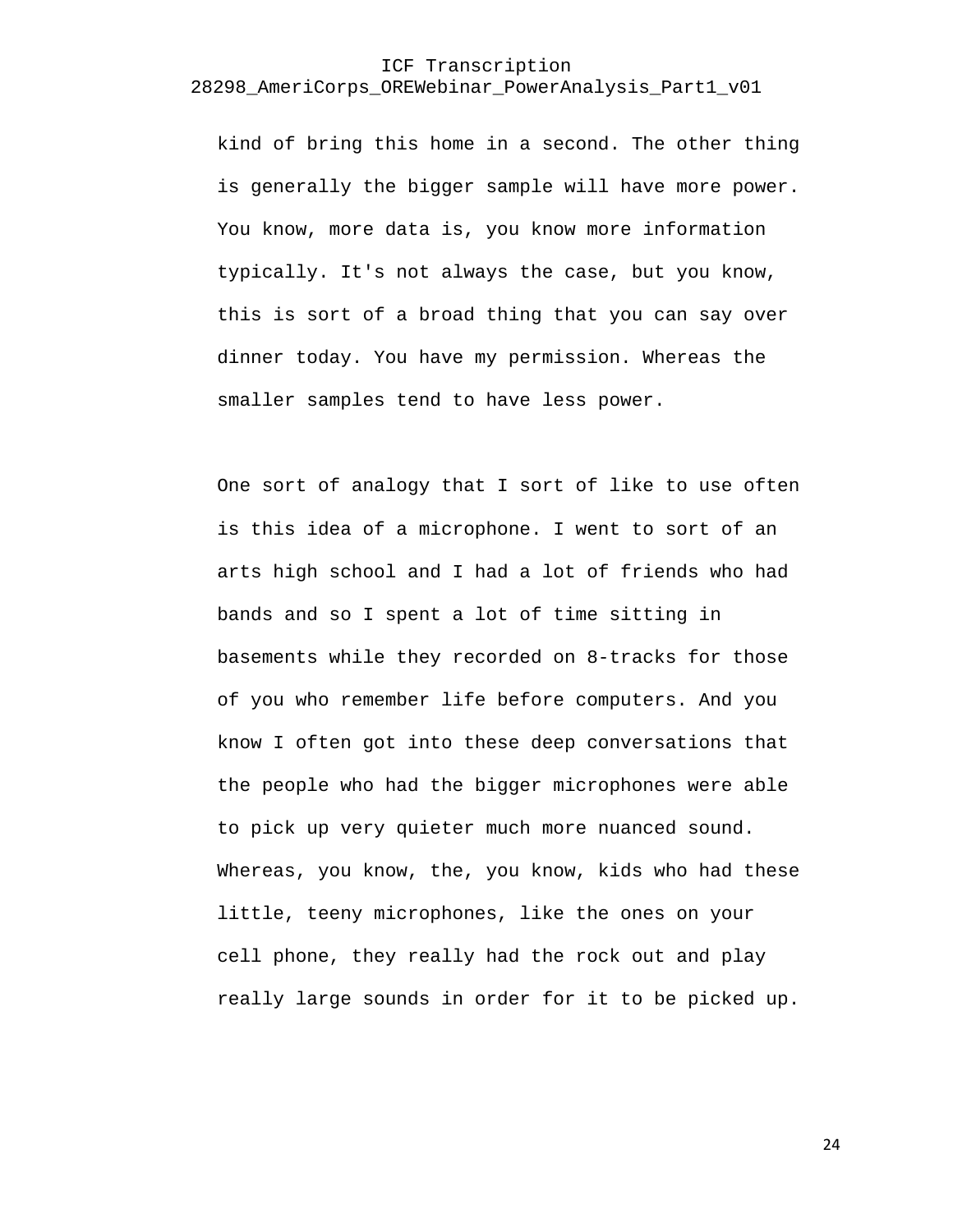Well, this is kind of a similar thing with power and your sample sizes. If your effect of the program, if your program is really effective, you don't need a very big mike, you don't need a very big sample to get a statistically significant result. If however, your program is effective and is meaningfully effective, but it's more nuanced, it's kind of a smaller effect. Then you grow to need more data in order to get that statistically significant result. And so, you know, we often want to think about our samples as sort of these tools of detection, much like a microphone is for sound.

And so you know, in thinking through all these aspects that I mentioned, how you perform your groups, how you analyze the groups, how you sample. Doing this power analysis early on is really going to force you to sort of do your taxes, it's really going to force you to look at all aspects of this study. And so I think power analysis, even if you are sort of, you know, have large samples that you can expect lots and lots of money, I think power analysis is still a good thing to do, because it's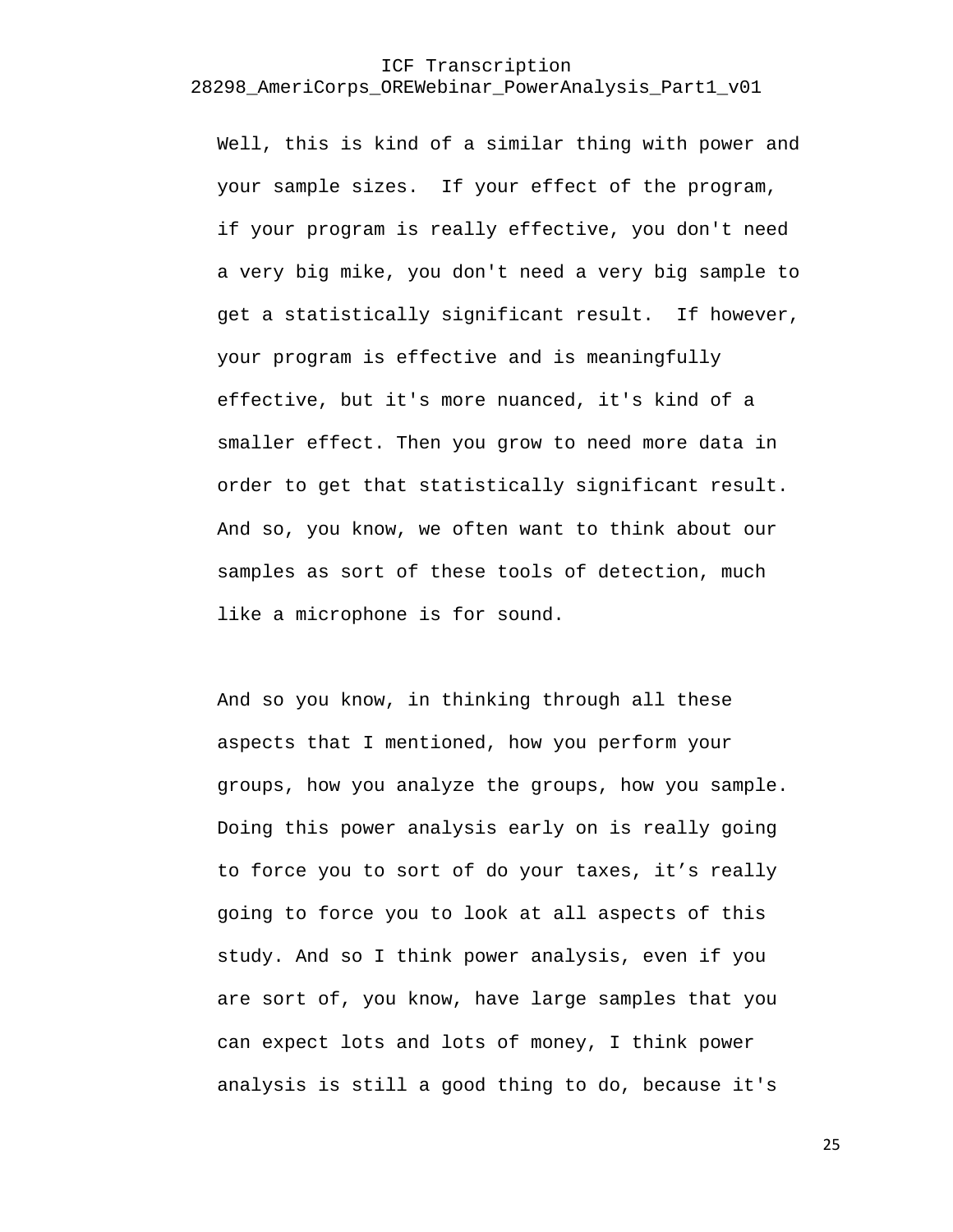going to force you to think these things through and sort of walk in with a plan. So, power analyses are very important for you.

So, what exactly does a power analysis tell you? Well, again, like I said, if you think of that triangle that are sort of different aspects that go into what you can broadly say are power analysis. But it typically boils down to two questions. One example would be you know, sort of how many students are needed to detect an effect size of X. So, you know, let's say I have a particular intervention that's supposed to increase number of students who take the AP exam or get a job or go to college. And many other people have studied this, so I can sort of say I think my program is going to have this kind of an effect.

Well, then I could use that information and say, okay, how many kids in schools do I need to put into my sample? Another way you could ask a similar question is to sort of say, you know, I'm doing this program in sort of rural Iowa and, you know, all the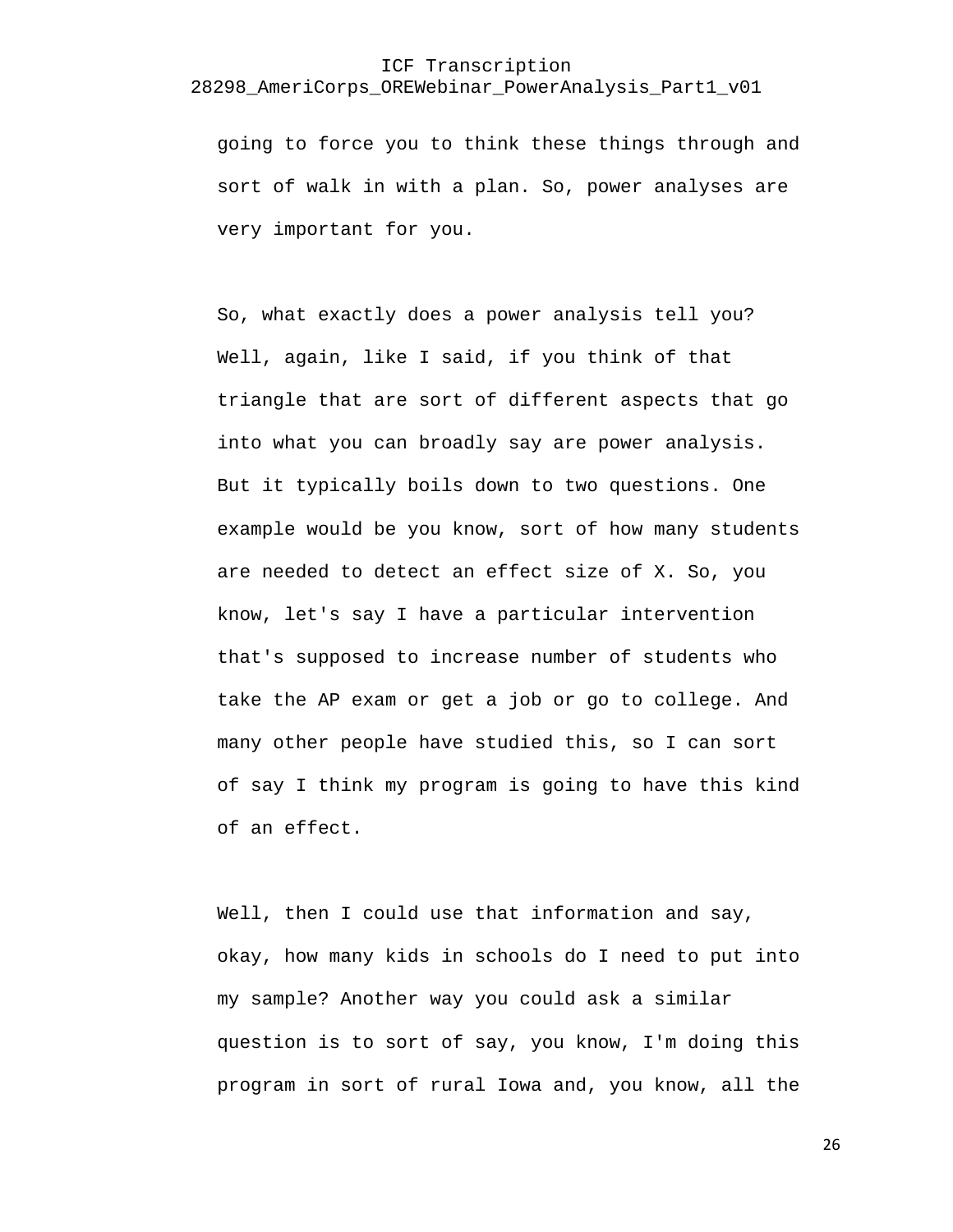schools that are being impacted by the program, or it could be a comparison school to sign up for this study. So my sample size is six. Well, the question then is, okay, well, what's the smallest effect I'll likely be able to detect?

And what you can do is then answer that question and say, all right, what's the sensitivity of the data that I do have, and compare that against other studies and say, you know what, this is actually in line with other studies, so I think I have a pretty good chance.

And so again, just to sort of really kind of drive this home, this is the one thing you're going to tell somebody over dinner or take out today is when to conduct your power analysis. It really needs to be before data collection. Because that's when you're working with these hypothetical jars of jelly beans and endless possibilities and you're really trying to say, okay, what's the probability that this might happen and what's the probability of that this other thing might happen.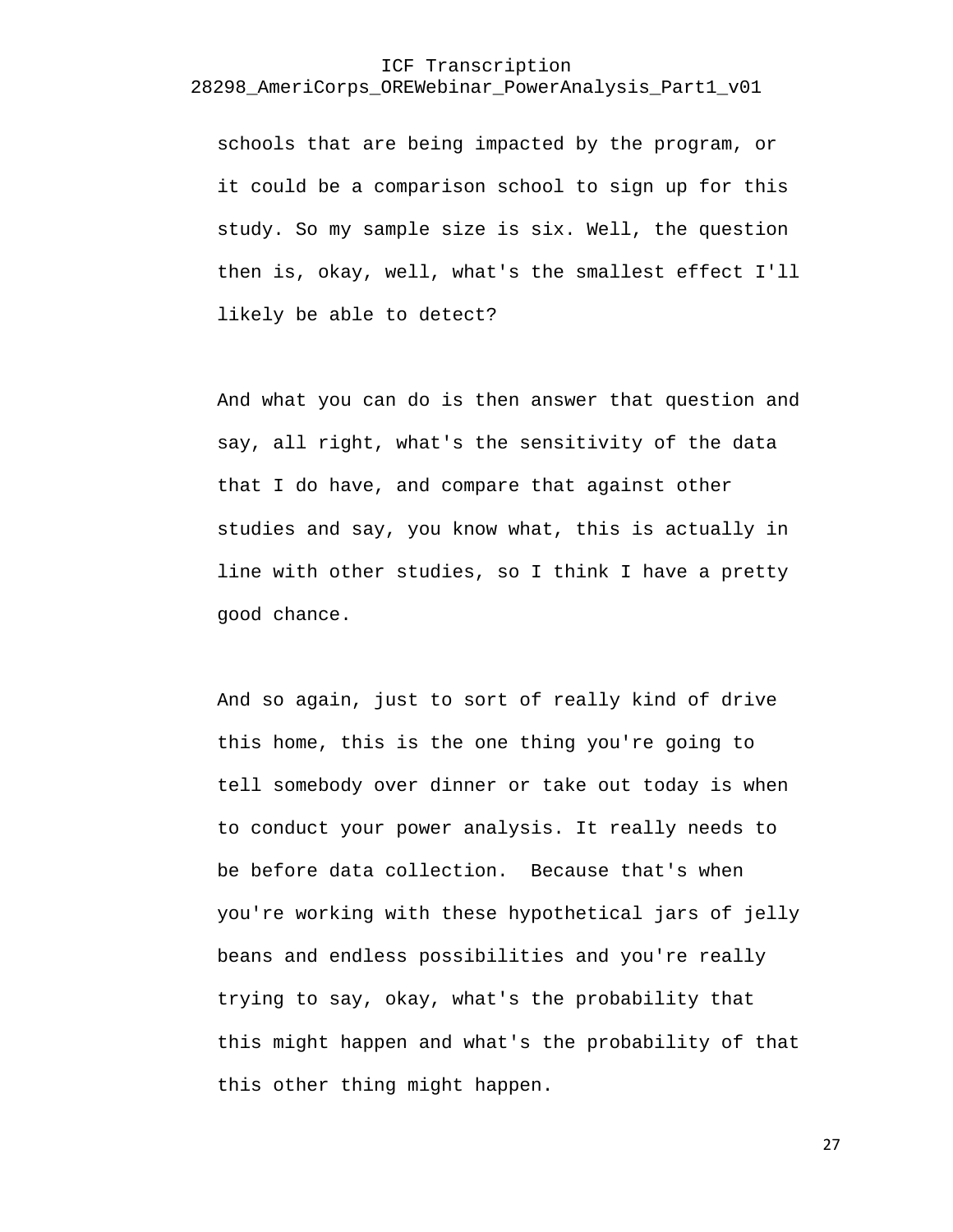Once you've collected your data, you're not talking about the jar of jelly beans anymore. You just have your one study. And so, the power analysis based on just that one sample that you actually did achieve, actually isn't very informative about sort of the broader range. And that's kind of what that paper below there is really sort of talking about.

And so if you are in a situation where you have done a study and your chances were not very high, well, the problem is, is I think a lot of you know, time and possibly money has possibly been wasted, right? Because you don't know if there really isn't an impact of the intervention, or maybe there was an impact. But you didn't have enough data to actually detect it and get that small p value that you need to tell the world that you have in effect. You just don't know and it's hard to tell even after you've collected your data. And so this is why power analysis prior to data collection is really, really, really key.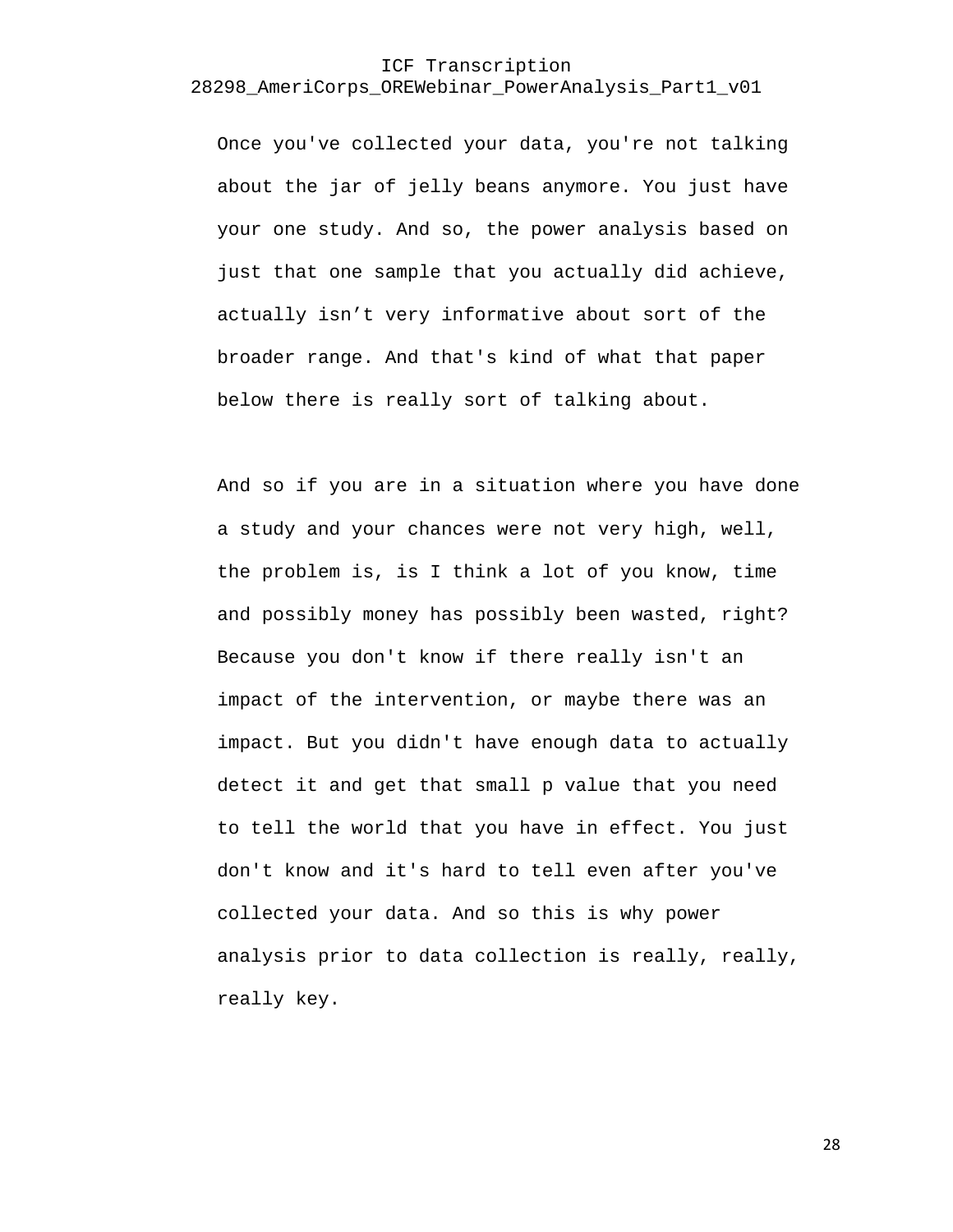So this is sort of a whirlwind and, you know, not a lot of equations, just sort of, you know mentioned stuff that's coming up in the other sessions that'll be recorded, but I just sort of want to sort of summarize what I hope the big takeaways from this session are. First that power is a chance. It's the chance of detecting your impact and for it to be statistically significant.

Poorly powered studies, you know, may not be able to detect the effect if the effect is a little smaller or more nuanced. And power really is the result of everything going into the study. It's not just a statistical analysis, but it's the design and everything. You know, if you're thinking of it in terms of your undergrad courses, it's both statistics and research methods. Both of those go into a power analysis.

Larger samples with larger impacts tend to have larger power. And then again, like I just sort of mentioned, our analysis must occur prior to collecting the data in a study.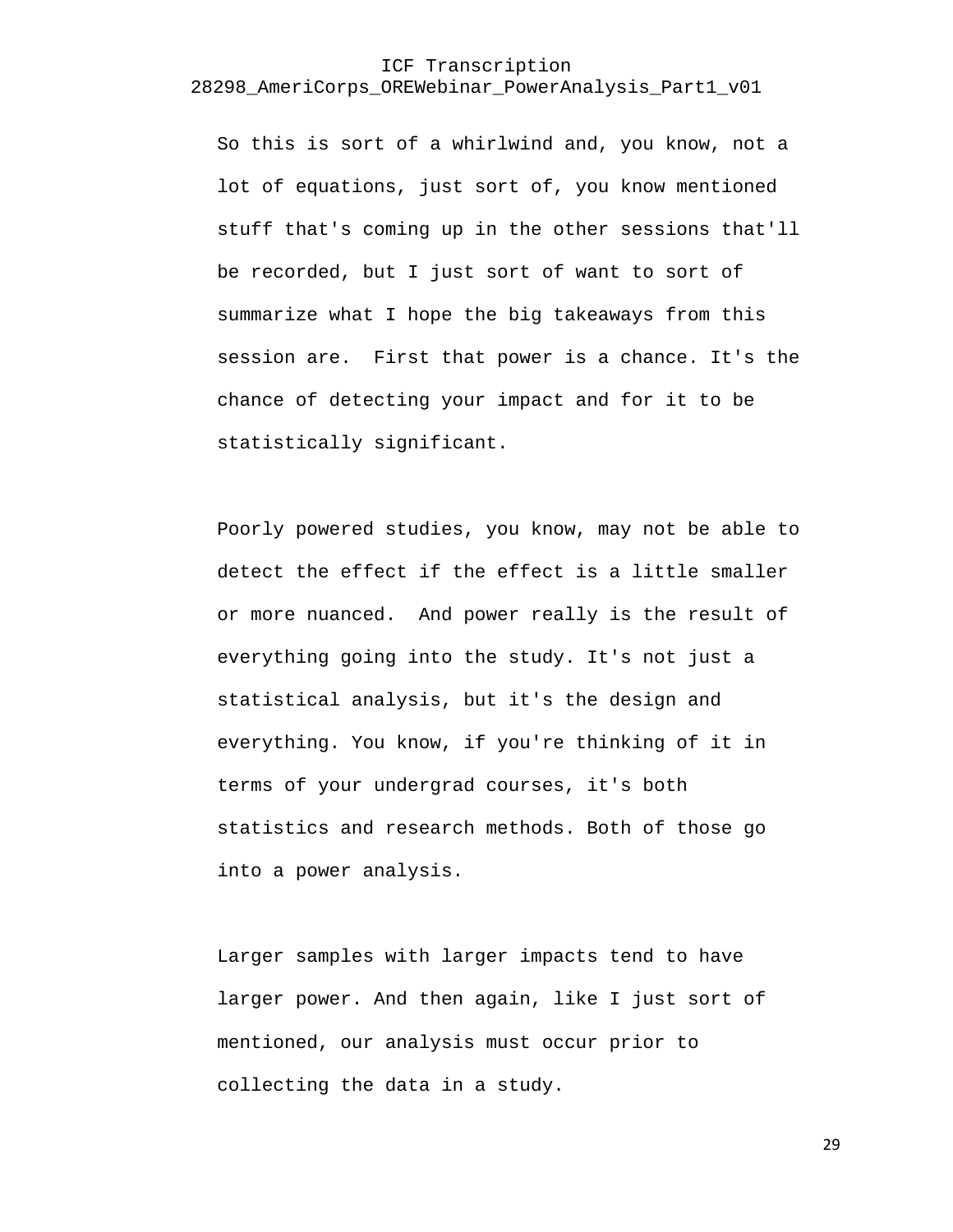As Carrie mentioned I wrote a book. So since these are my slides, I made mine bigger. But there's lots of really good resources at many different levels of equations and Greek and sort of advanced-ness. The little brown book, Jacob Cohen is sort of the classic in this area. It's kind of a phone book, you know, there's some text, but then it's just tons of tables because this was written prior to the software being out there.

Applied Power Analysis by Aberson is a really good on-ramp into the subject. How Many Subjects is another good book that kind of goes through a range of situations. And you know, the other book, the yellow book is really sort of a great phone book for all of, most of the designs that I see out there, so.

And then my book, of course to me is sort of an introduction, it basically takes your treatment versus control or treatment versus comparison paradigm, and really runs its paces. Whether it's a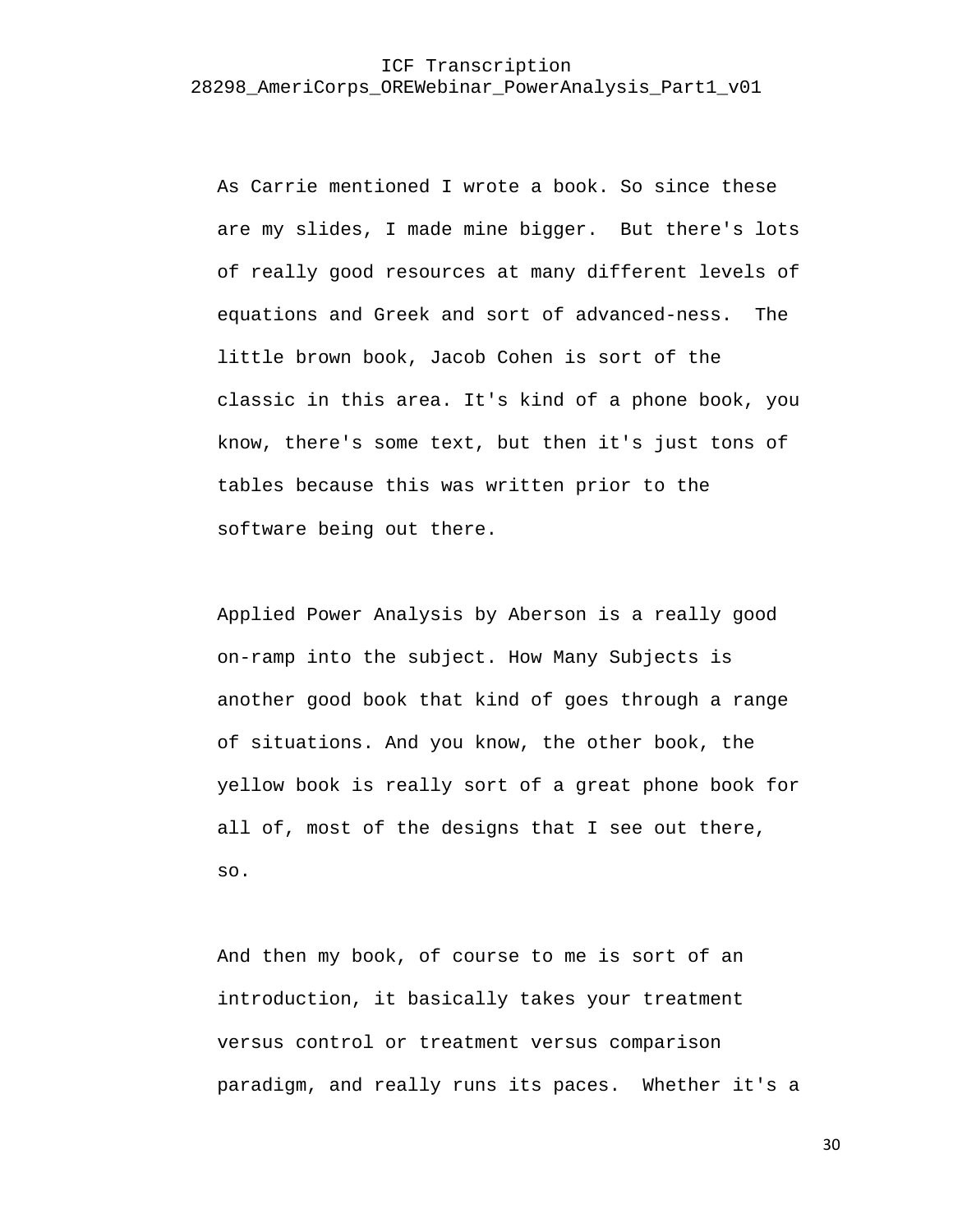simple sample, cluster sample and all the rest of that stuff. So, and there's lots of blogs and lots of resources that will be discussed in the other webinars. But I hope this has been helpful and interesting, and I'm happy to take some questions for larger discussion. So, thank you for tuning in this was fun. I love talking about this stuff, so thank you.

MARKOVITZ: Thank you so much, Eric, for this informative introduction to the concept of power and its importance in evaluation planning, and design. I hope everyone attending now understands both the role of power and its usefulness for informing evaluation design decisions.

> So, as I mentioned at the beginning of this presentation, this class is the first in a series of three classes on statistical power. So we hope you will take the time to view these additional two classes when they are available because they will provide more context and instruction on the process of estimating statistical power.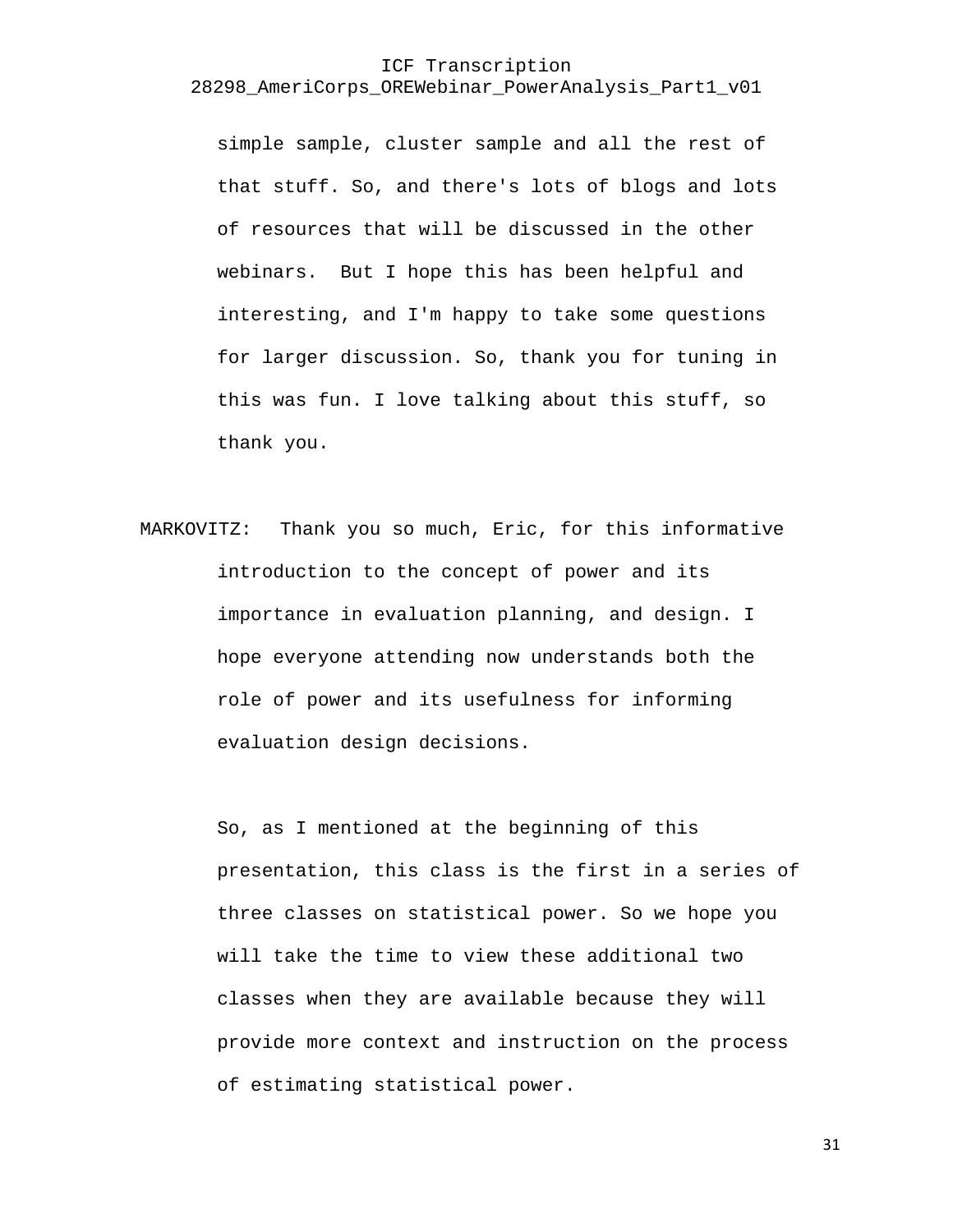However, still we would very much like to answer any questions you may have some going to pass this on to Dr. Andrea Robles who will facilitate our question and answer.

ROBLES: Well, thank you, Eric and Carrie, and as a qualitative sociologist, I want to say that this was great. I learned a lot and we do have some questions that have come in. So just to mention for our online audience, you can ask a question by typing it in the Q&A box or the chat box. You can also ask a question and we can hear from you using the microphone on your computer by selecting the raise hand feature from above, from the menu above and we will grant you microphone rights in the order the questions come in.

> So the I'm just going to pick up on some of the questions that were asked. So, Eric, are power analysis only necessary when you were using a sample? If I decide to include the entire population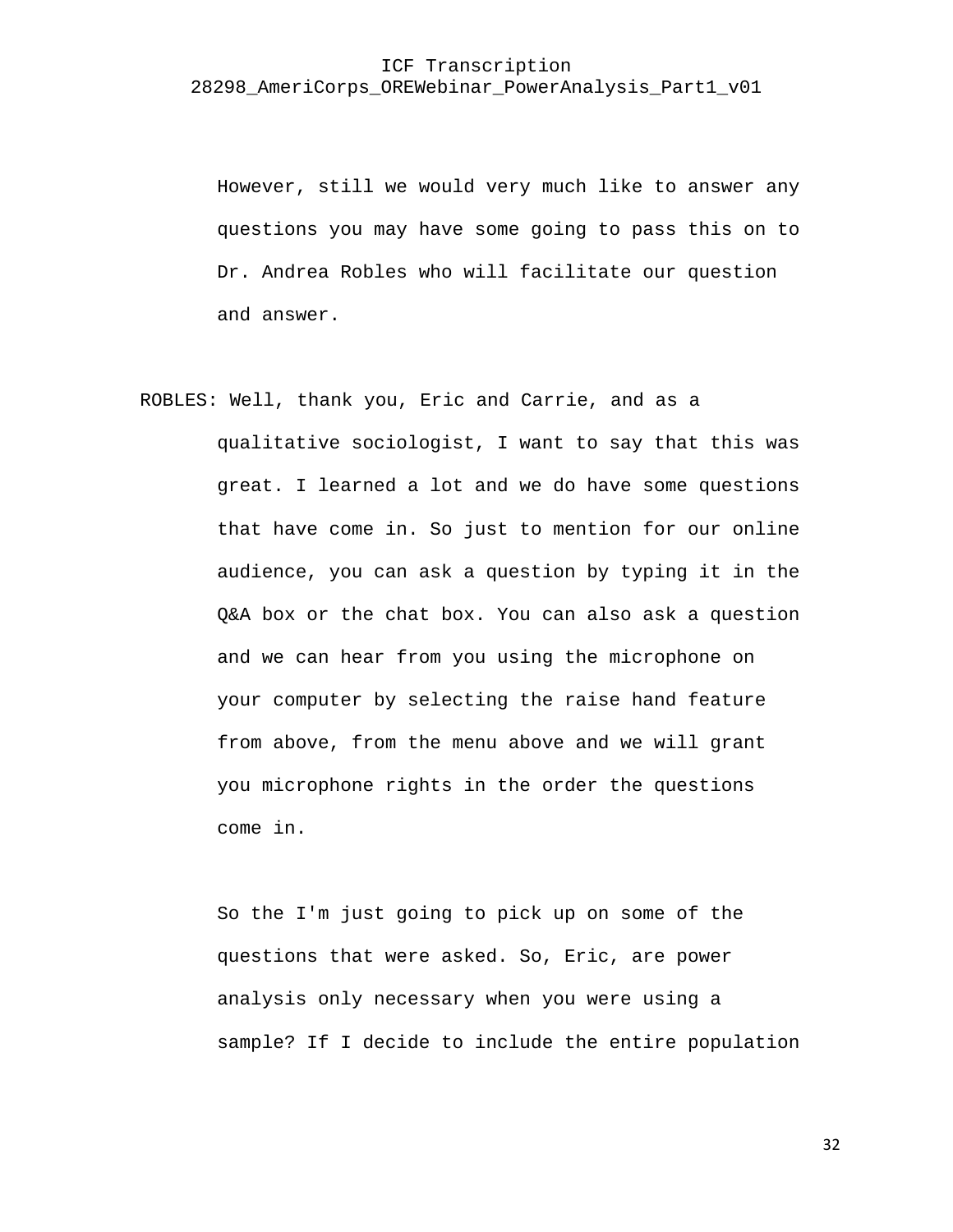of respondents in my study, then do I still need to conduct a power analysis?

HEDBERG: This is a great question. This is one that has been discussed with rigor and a little bit of [inaudible] among the statisticians over the years. So essentially just like, you know, James Coleman, a famous sociologist says that social capital is defined by its function, whether or not you need a power analysis for your study is really defined by what's the function of the study?

> As a general rule. I would say typically, yes, you want to do a power analysis for your study because typically you want to have a statistical test. Even if it's a census of the population. And I say this for a couple of reasons, one is if you are using treatment versus control or other covariates, you aren't imposing on the data. You're not going to explain everything in the data and thus you want to, you know, acknowledge the fact that you haven't explained every last bit of variance and so you're going to need to do a statistical task.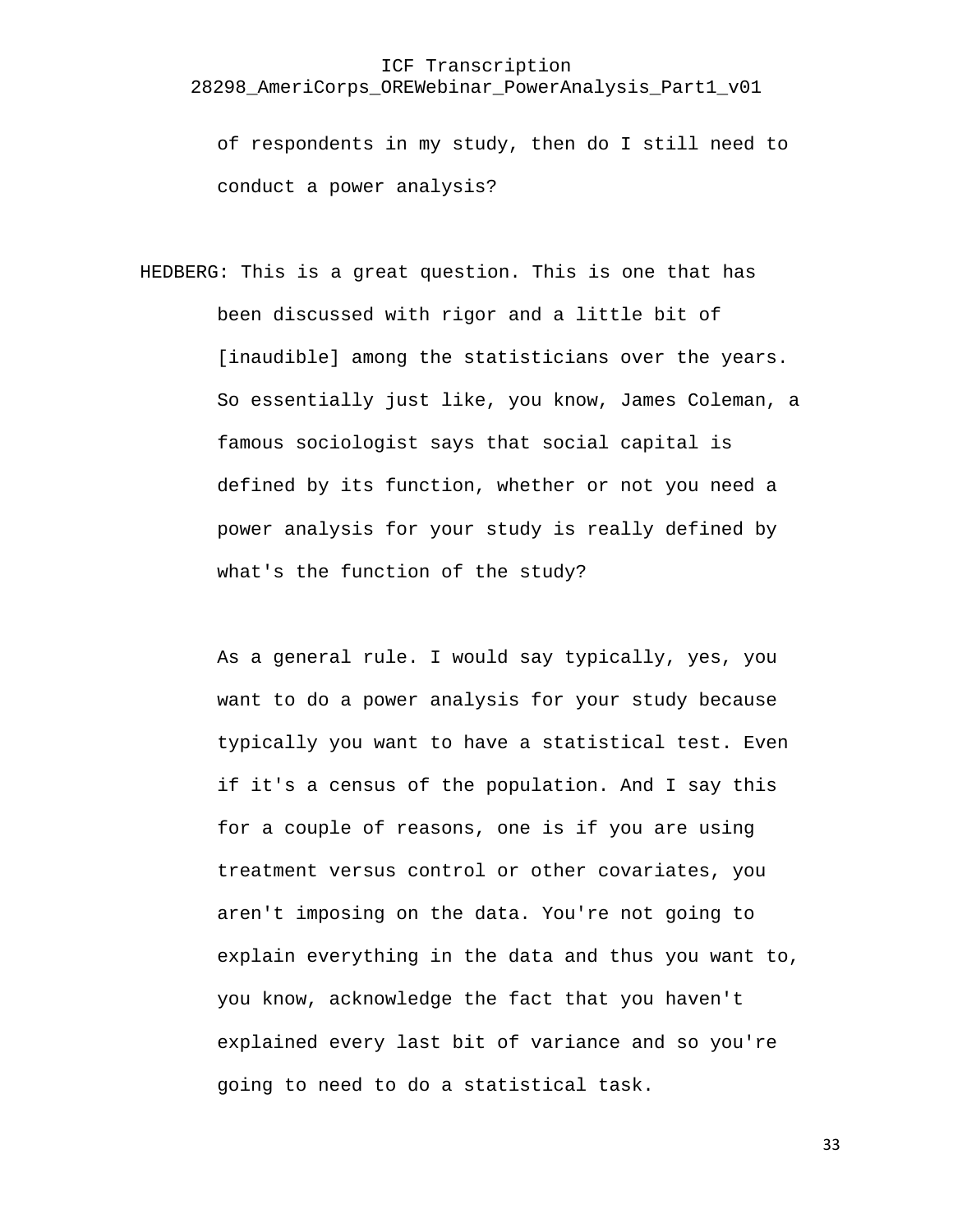Another situation, even though you have census data in which you want to do a power calculation is if you want to take these results and speak to the future or speak to other data, you know, unless you are only discussing the data sets that you have in terms of that state or that set of schools, or, you know, if you're just sort of discussing that data, if your analysis is really data reduction, just to give people averages, and you're not making any claims beyond the data, that's like the one situation in which census data may not need a power analysis.

But more often I would say you probably want to make sure that you can detect your effect. That being said, I just want to, you know, for folks doing, AmeriCorps grantees or for folks in other statistical agencies in education and out there, everybody has an opinion on this and all funders and scientific boards have slightly different opinions on that.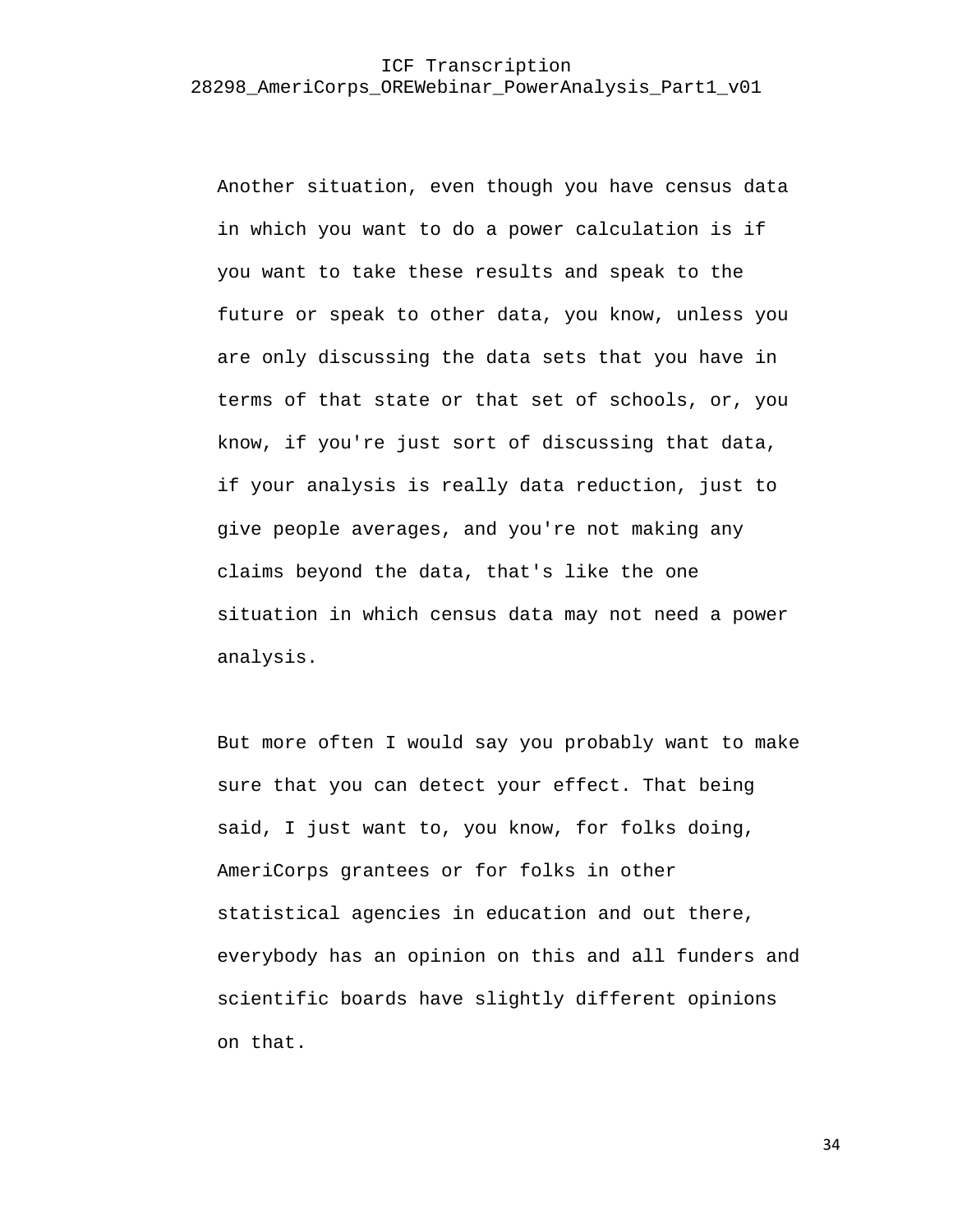So, with what I've just said, I just want to very clearly state that there's a big old "it depends" that I should preface any conversation about this way. So, I hope that's helpful.

- ROBLES: Okay. Thank you. Let's see just reading through these, how is power analysis different from confidence intervals? Don't they tell you how sure you are and your hypothesis is correct?
- HEDBERG: Ah, yes. So a confidence interval is taking information from any one sample and just you know, taking that information from the one sample and saying, you know, if I were to sort of repeat this sample many, many, many times, you know, what's sort of 95% of, you know, the range of what the answers could be. And so a confidence interval for any one statistic is taking data from your one sample and basically trying to say, okay, what do I think the balance are with repeated samples like this?

Whereas a power analysis is, you know, again, sort of thinking in terms of many, many possible samples,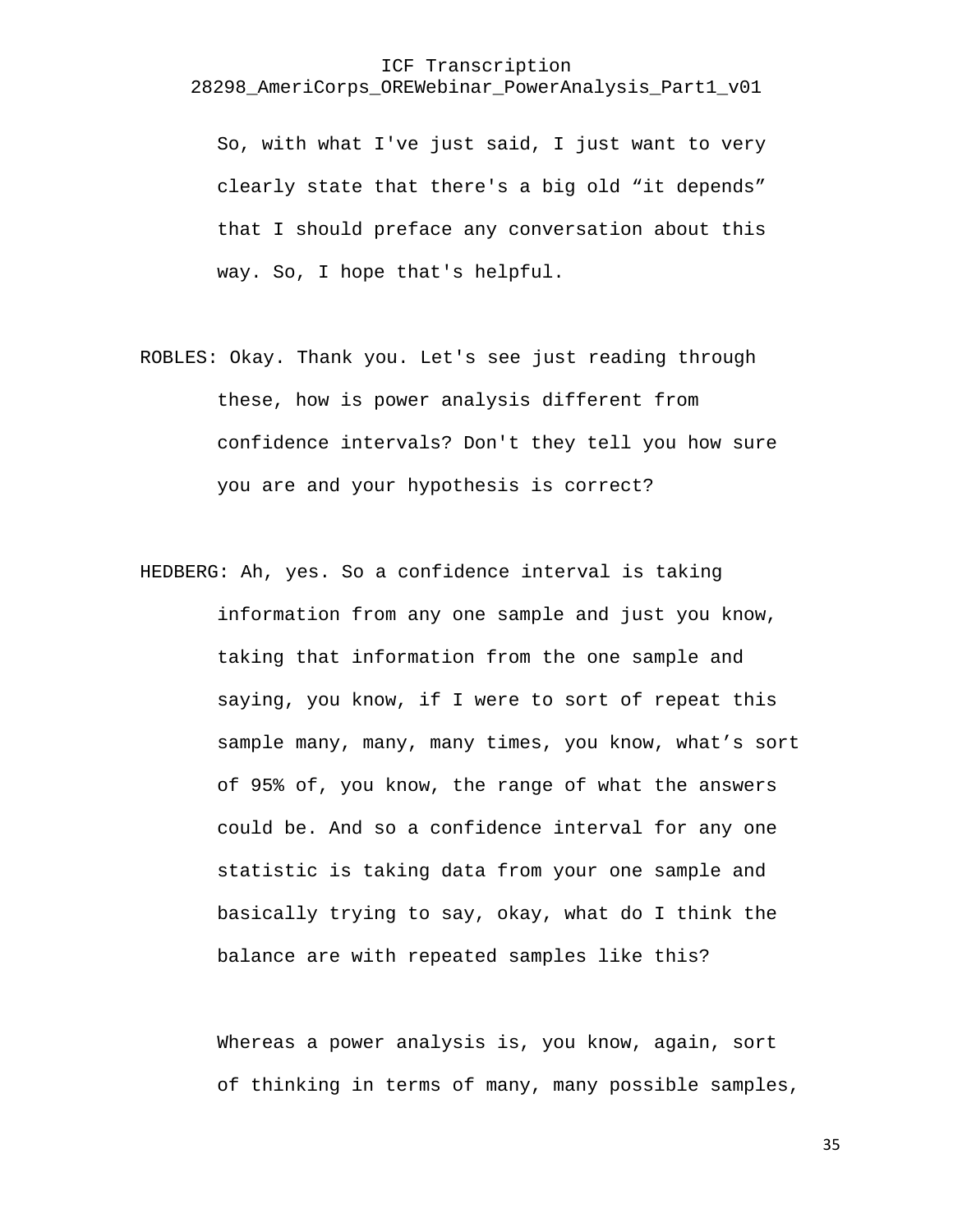but it's a little bit more future looking. It's a little bit more forward thinking. And the idea is you think, I think the impact that exists out there is on average this, which would be to assess a test statistic on average of this, and you're basically drawing a little curve around that and you're sort of saying, okay, how many of those possible future samples are going to be past that critical value, which would give me the small p value that I'm looking for. So they are very much related, but I think one is more forward looking and one is sort of more summarizing the results of any one study.

- ROBLES: Okay, great. Thank you. So onto the next one, if there is a small sample size and a smaller realized impact, is it possible to extrapolate and assume that a larger sample size would have realized a larger impact?
- HEDBERG: It's a good question. It's hard to tell. And oftentimes what I find is the smaller samples that do produce a statistically significant impact are the ones that got lucky. Whereas, and this is part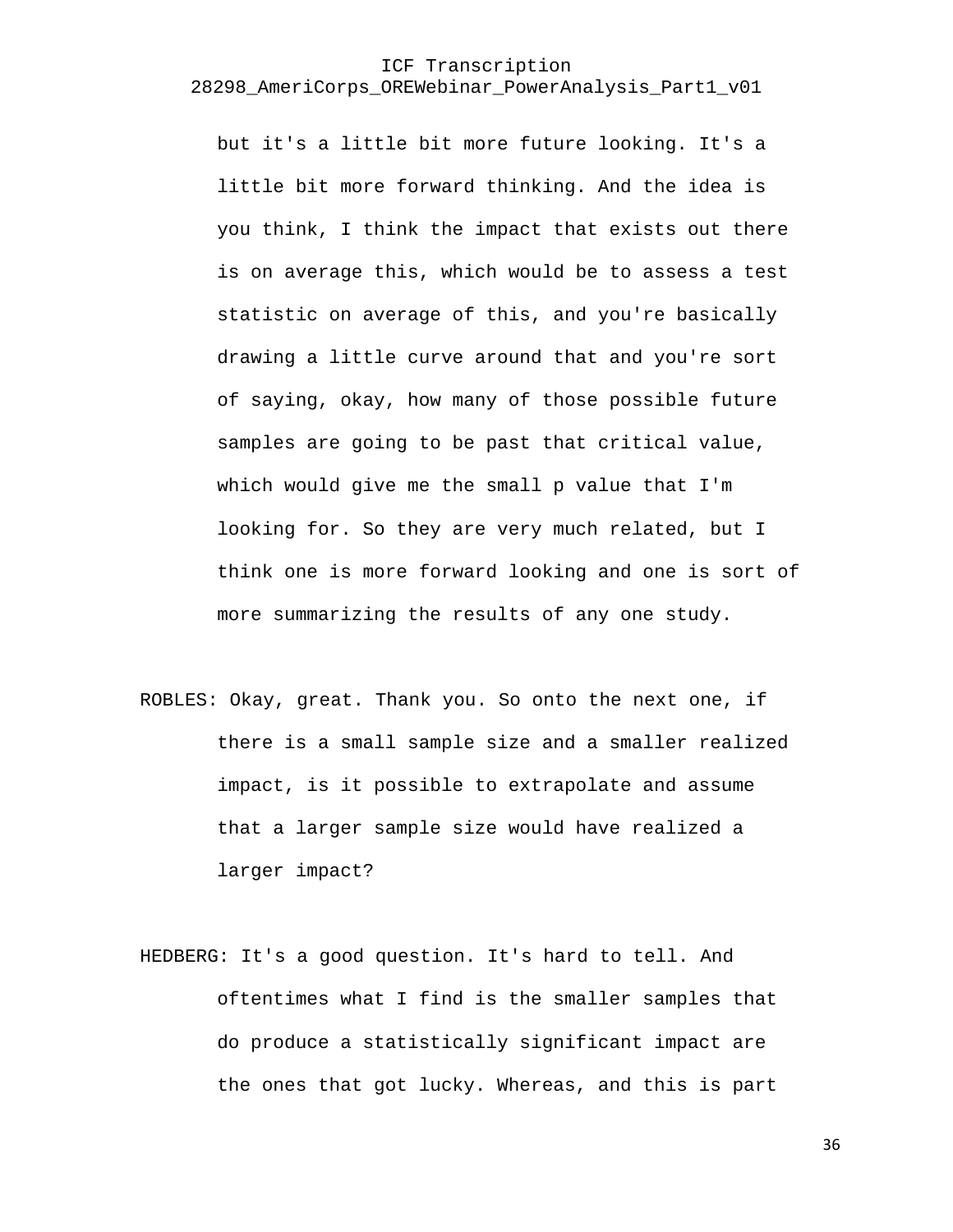of what led to a lot of the discussions of the replication crisis in say, psychology. For those of you who don't know, I'm sure if you Google it the papers will come up, but essentially what they did is they took about a hundred psychology experiments and they replicated them. They did everything they could to replicate the conditions and got new data, had new participants. And I think only about a third of them that were, one third of the 100 that were significant before wound up to be significant again. And so this sort of was, caused a little bit of a panic within psychology.

And one of the reasons was a lot of those psychology studies had smaller samples, which means that, you know, the ones that were small samples that did get effects got a larger than typical effect. And so when you go in, you kind of draw again you didn't get the effect. I had a similar experience with blackjack you know, I was younger and I played blackjack and I won and I'm like, oh, I'm a great blackjack player. Well, I went the next day and I lost and I went a third time and I lost again.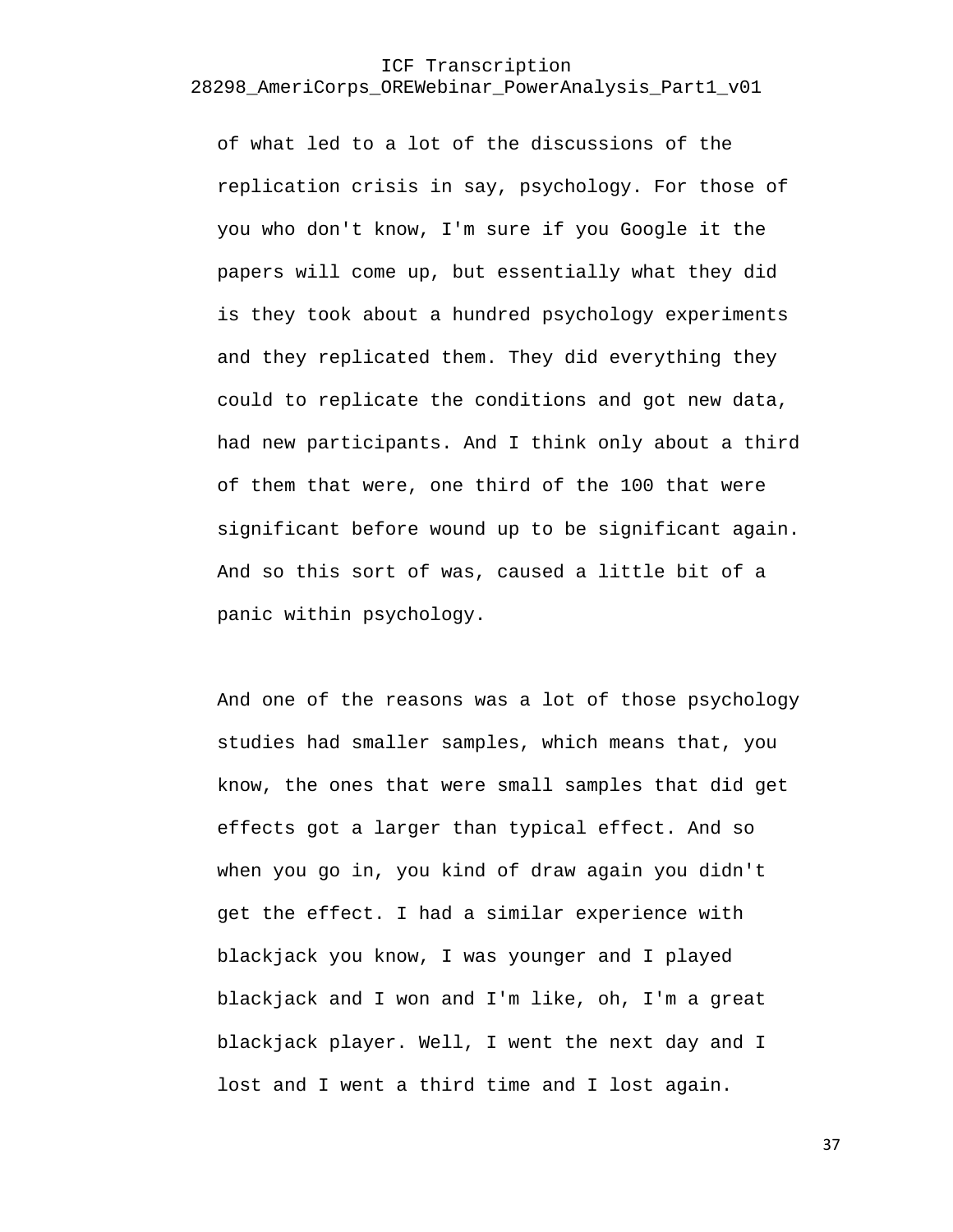So that first time I went to the blackjack table thinking I was some great blackjack player, I actually was just getting lucky. And on replication of my little study of whether Hedberg is a Vegas Maestro, I found out that no, I really wasn't.

- ROBLES: Thanks. So this one has a few parts to it. Let's see, improving the power of an evaluation is important. Are there methods to address social power and equity? Who defines the inquiry, who benefits engaging evaluations subjects, participants in evaluation design, avoiding extractive evaluation practices? So, does that make sense? Small phrases together yeah.
- HEDBERG: Yeah. When I hear that question, I see power being used in many different ways, not just a statistical power, but actually the social power that researchers hold and all the rest of it. You know, as a trained sociologist, not a ton I want to say about this, but I'll stick to sort of the statistical power. And mainly just to sort of say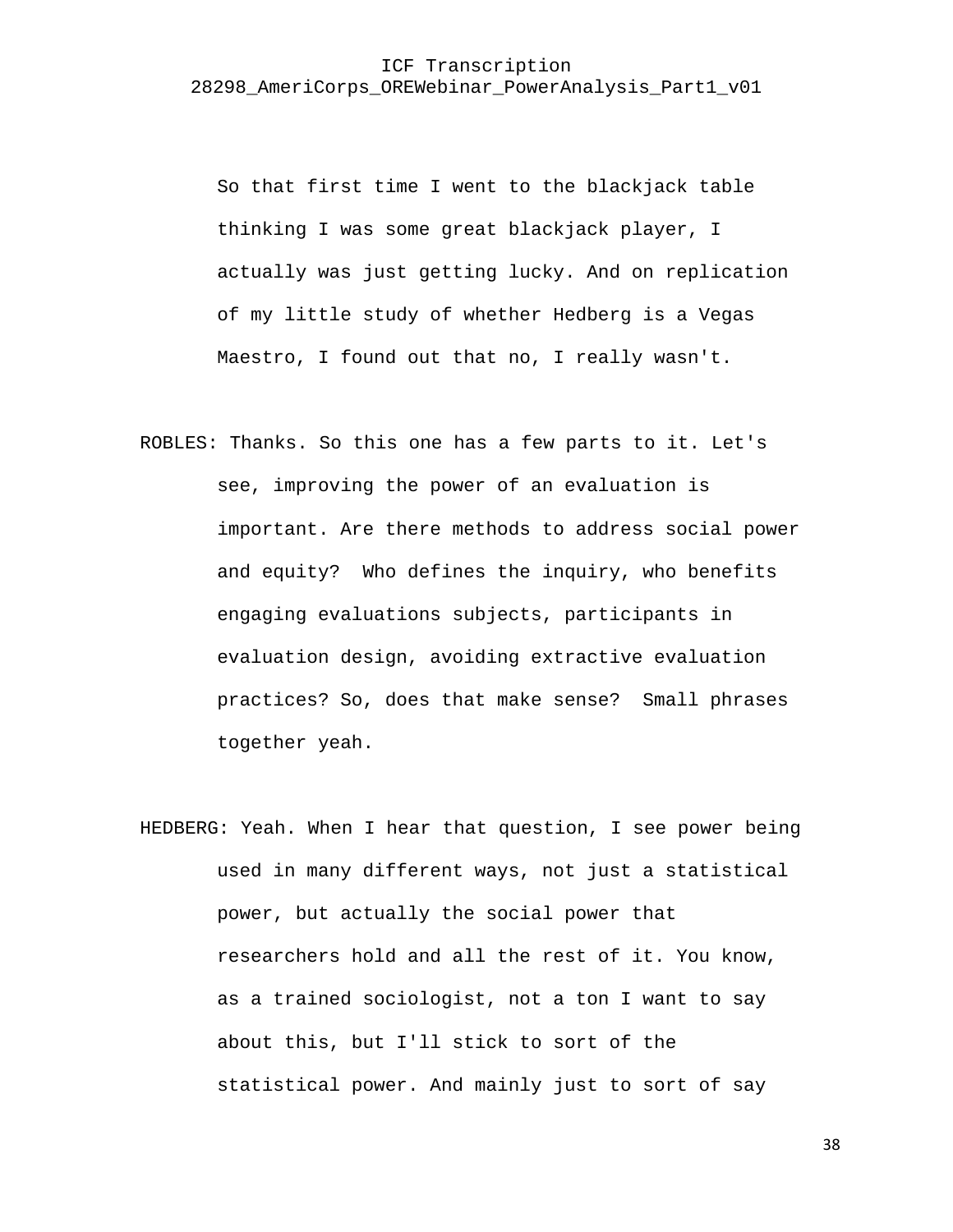that a lot of times when people are planning their study and their sample sizes, they tend to be pretty monolithic and what they're expecting. And obviously the world is far more complicated than that and so if you are going to do a study, and you do want to say see how effective a program is for a particular subgroup, not just everybody.

Well, a good rule of thumb that I like to tell people is every analysis has a corresponding power analysis you want to do. So your power analysis for the overall effect of everybody does not provide information about the power for the effect for the Latino participants in your study or the males or females or any other subgroup that you would want to create. So, if you are planning to do those studies and you have reasonable expectations as to how the impact may vary across those groups, you can do it. There there's a power analysis for that. Kind of like there's an app for that.

And so I think it's really important again, that power analysis is a chance to really think through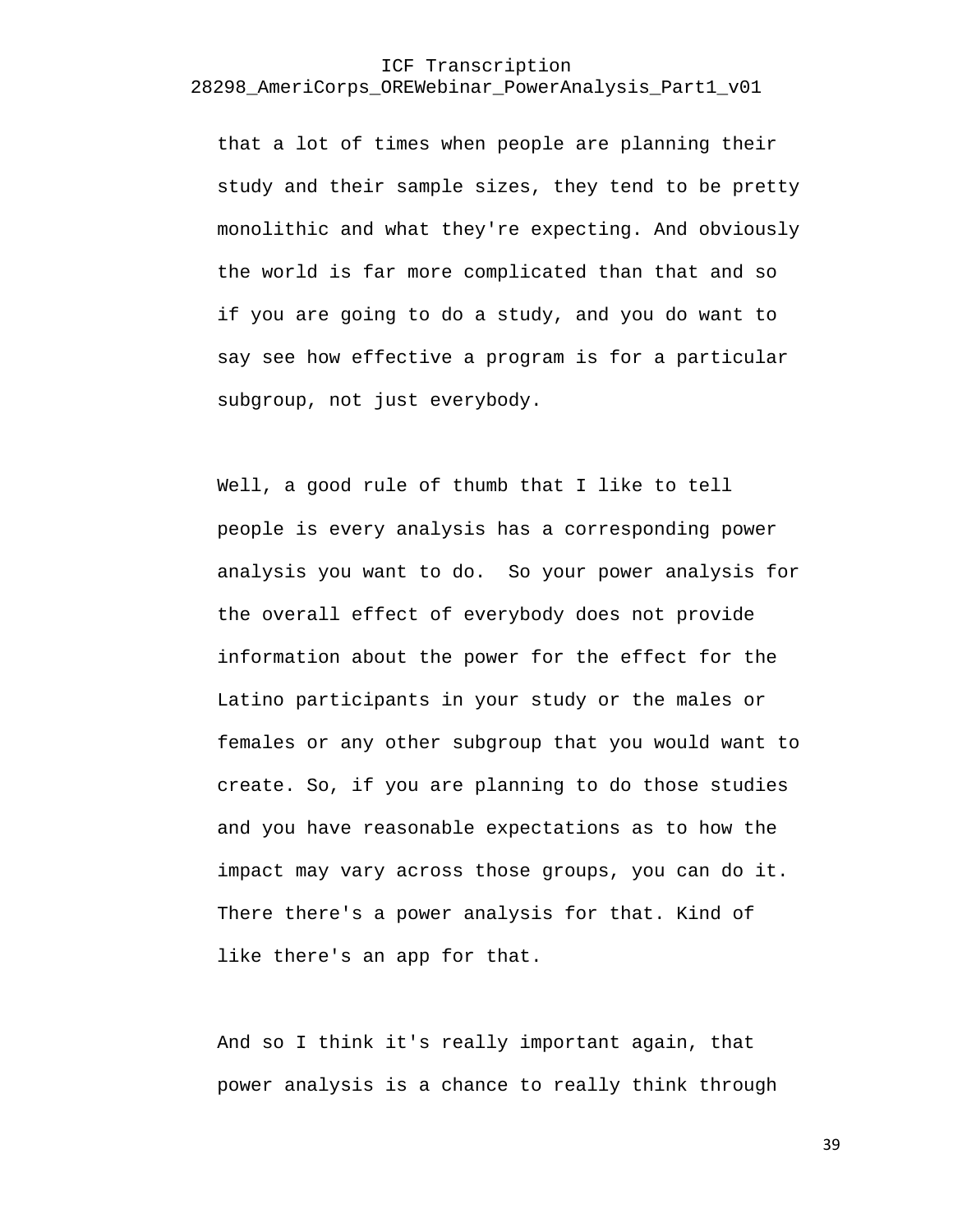all aspects of your study and plan on them. Because a lot of times what people do is they'll plan a study for the overall effect and they may not get it and then they'll just start doing all the interactions, no subgroup stuff, even though they were planning on it the first place and they may get lucky a couple of times and all of a sudden, oh, you know, it doesn't work for everybody, but it works for this one group.

Well, I can go back to my Vegas story again, where, you know, you could've gotten lucky with that one particular sub analysis, so.

ROBLES: This next question is you might, it kind of feeds off of what you mentioned a little bit, but how does the movement against statistical significance impact the need for or use of power analysis?

HEDBERG: Okay. So, to summarize sort of for everybody, there is a large movement in many research discussions and in the statistical agencies and the American Statistical Association that are really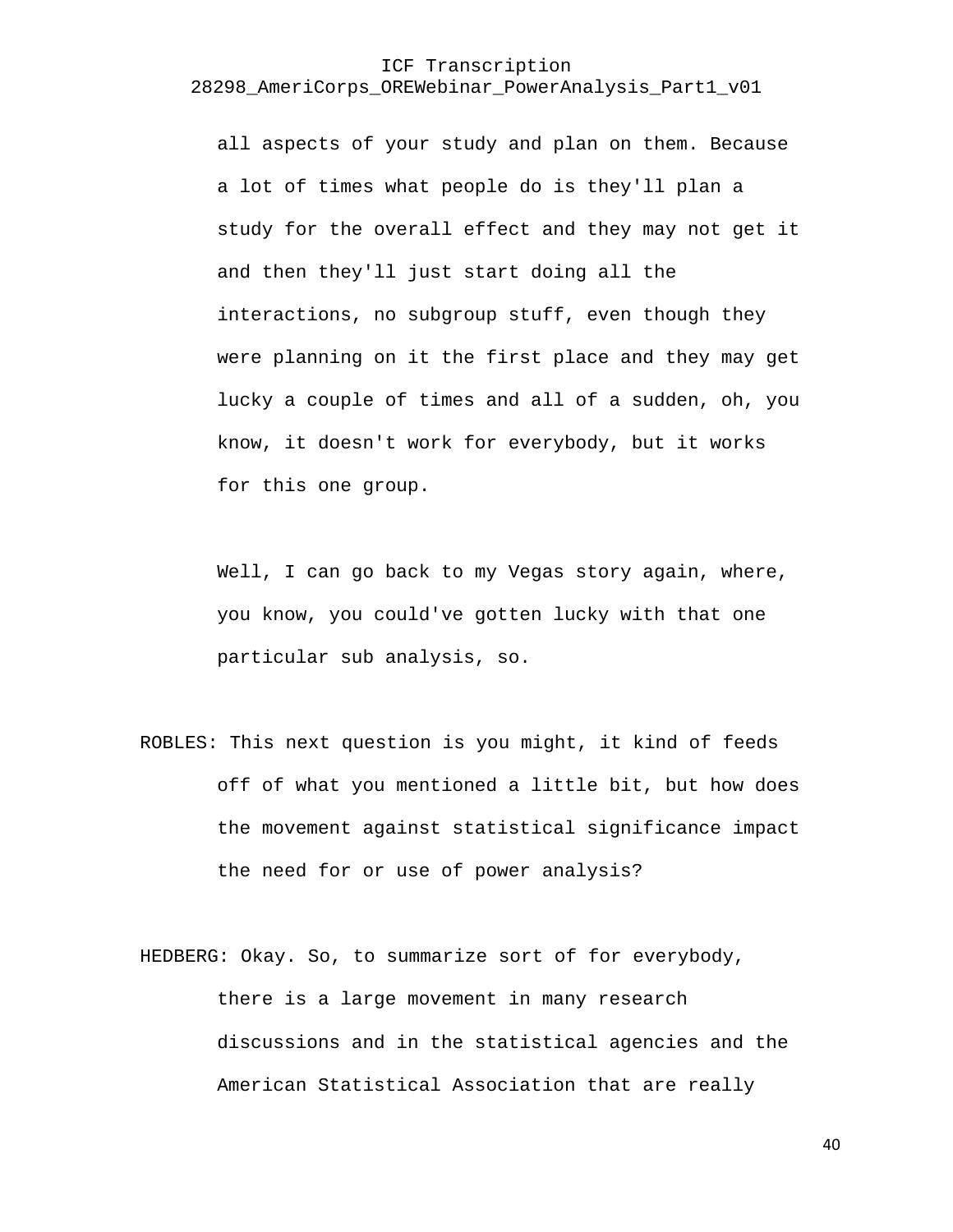trying to rail against p values and significance testing writ large.

I can say that from my point of view, not speaking for any organization on the phone, that a lot of this is being driven by what's ultimately, it's sort of a misuse of p values and a feeling among a lot of the statisticians that nobody's using p values correctly so let's just stop and do something else. And so in that context, yeah, I think the sort of connotation of the question is right in that, you know, power analysis is a little less useful.

For a lot of the remedies that people put forth to, you know, moving away from statistical significance and p values, whereas it's a discussion of effect sizes, a discussion with confidence intervals. Power analyses can be very informative towards those things as well. Another thing, and I won't, I'll just throw the buzzword out there for people who want to Google it, but a lot of people want to sort of move towards more Bayesian analysis as sort of the standard and move away from this sort of school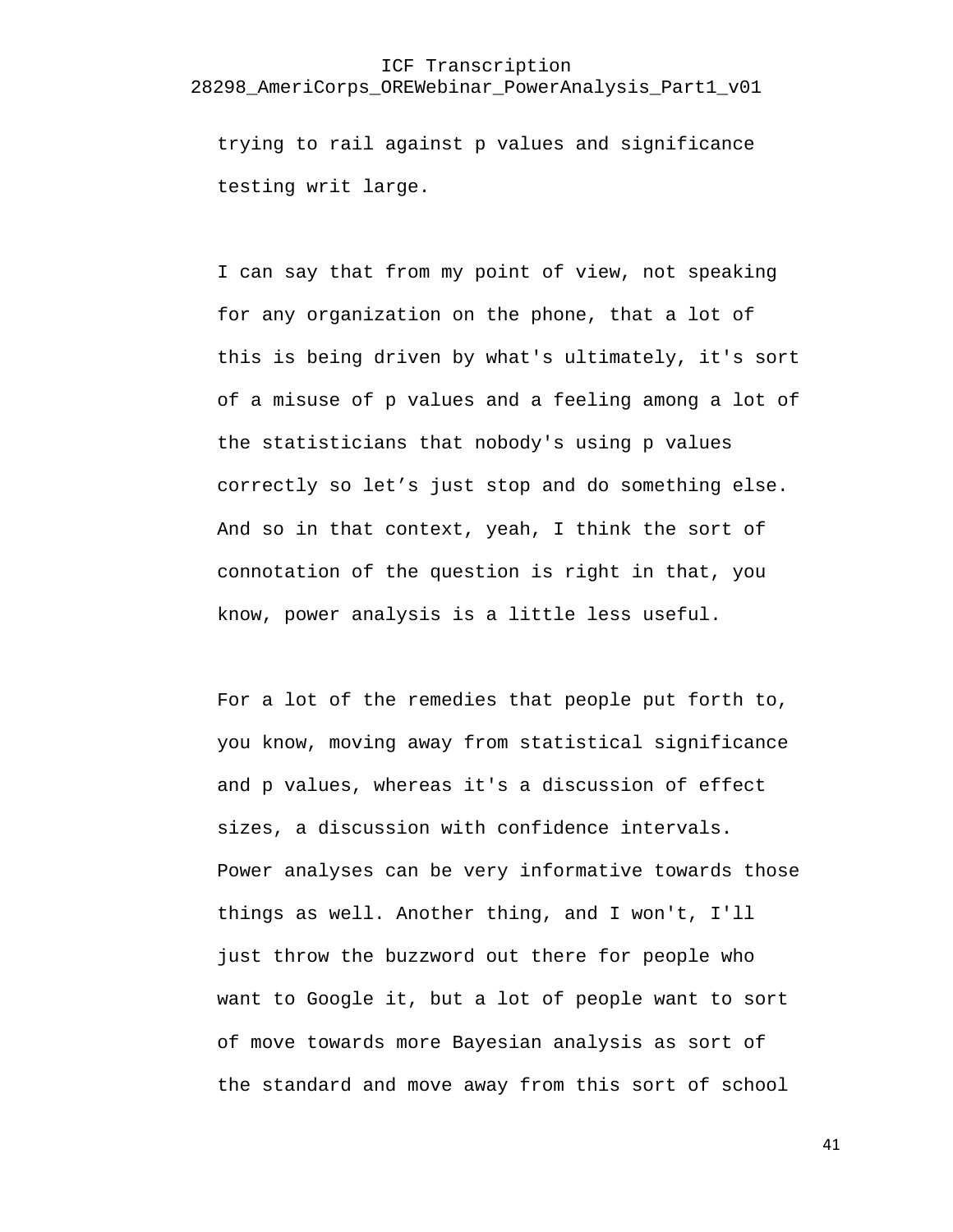#### ICF Transcription

#### 28298\_AmeriCorps\_OREWebinar\_PowerAnalysis\_Part1\_v01

of significant. And I think there's a lot of use in that too.

But I also think that, you know, looking up what you think your effect is going to be, how precise, what's the variance going to be around that effect, which are all the activities that go into a power analysis are useful, whether or not you're chasing stars or not.

- ROBLES: Okay, thanks. So here, I see a couple of questions on small sample sizes, so I'll start with one, and then I'll look at the other ones. Please someone who already asked a question and they say, thanks so much just to follow up on my prior question about smaller sample sizes and realized impacts what constitutes a small sample size? Is it a percentage of respondents or beneficiaries?
- HEDBERG: So this is something that I hear come up a lot and unfortunately while the sampling literature in statistics has you know, a lot of things as far as, you know, finite population corrections and stuff,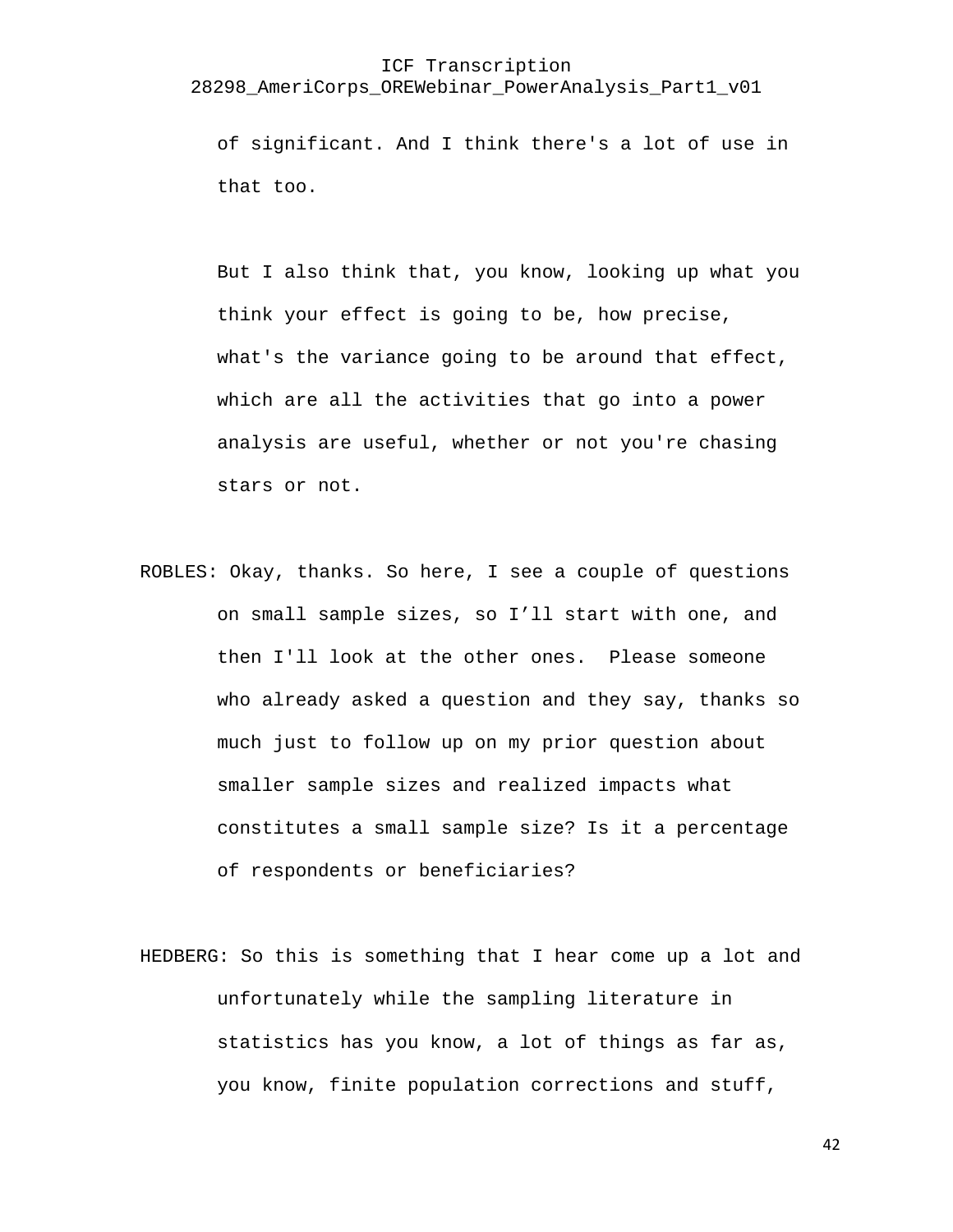if you are working with a limited group of individuals that could ever possibly be impacted by the study, the math is less forgiving as far as statistical significance goes.

You know, if there's only 10 people that are being impacted by your study, and you can only have 10 people in your study, you know, you're going to have a lot of statistical uncertainty with regards to your estimates. That being said I would lean personally, you know, and again, every institution has different approaches to this, but you know, it may not be statistically significant, but highlight the effect size. And we'll talk about that in later videos.

And, you know, sort of say, okay, it's not statistically significant, but boy, these people did a heck of a lot better than the control. And that's useful, if, in other situations, if you know, my cartoonish example of 10 people possibly being impacted by the program, well, then I think we need to stop and say, okay, why are we evaluating a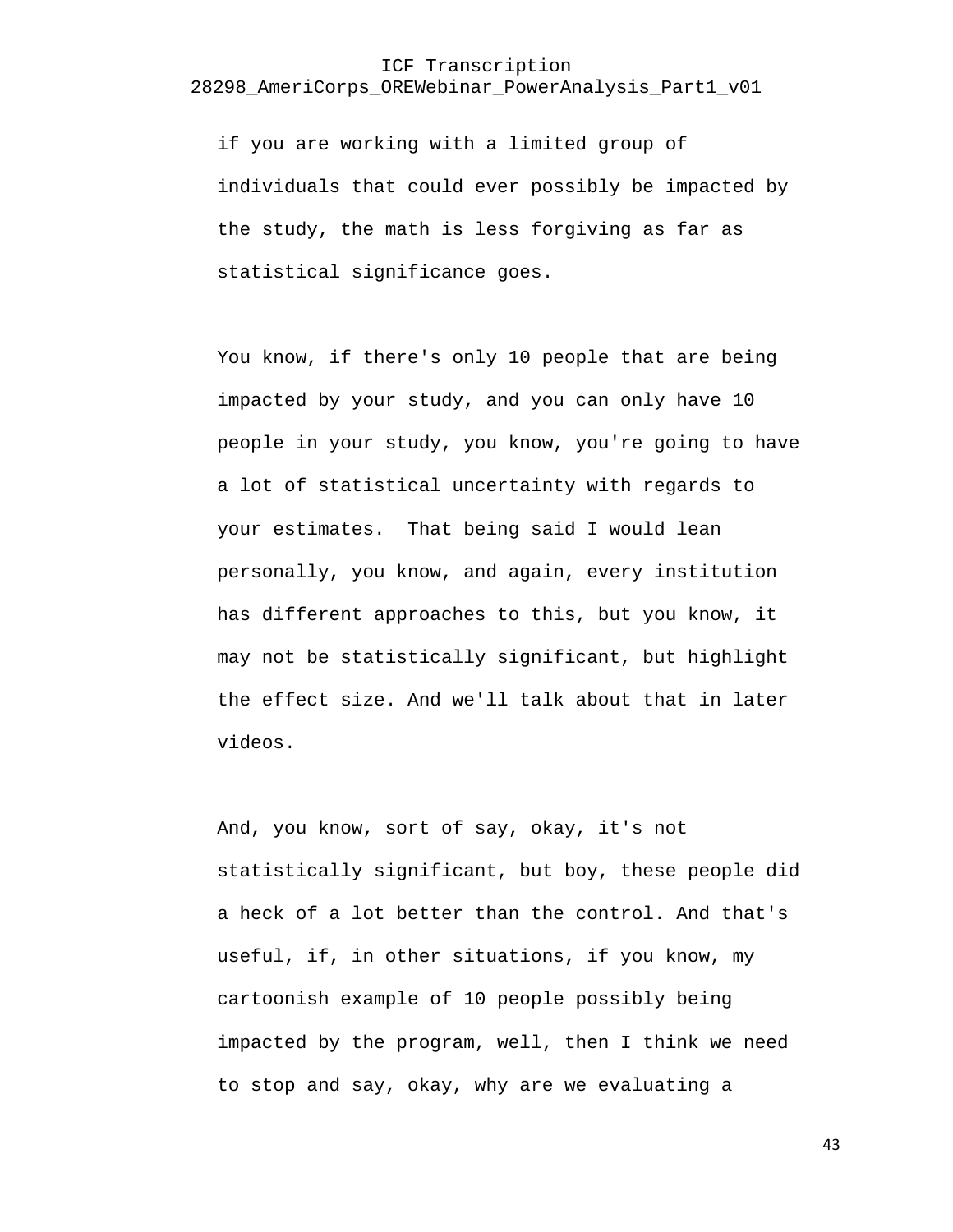program that could only possibly impact ten people? And so on and so forth, and so that's less power and more sort of broader issues. But you know, I think you know, evidence takes many forms and I think it's worth talking to your stakeholders about it.

- ROBLES: So this is asking a similar question, but I'm going to ask it and see if there's anything more. What if you're constrained by your sample size or the population size?
- HEDBERG: Let me think about this. I mean, again, if you're so constrained that it's, you know, a very, very small number of individuals that could even possibly be in the study, then I think you know, it's worth having a discussion with your stakeholders and sort of really talking about is this the right avenue for some statistical inference. You know, again, effect sizes, other sort of measures you know, might provide useful information.

But, you know, at the end of the day you know, the SPSS or R or state or stats or whatever you're using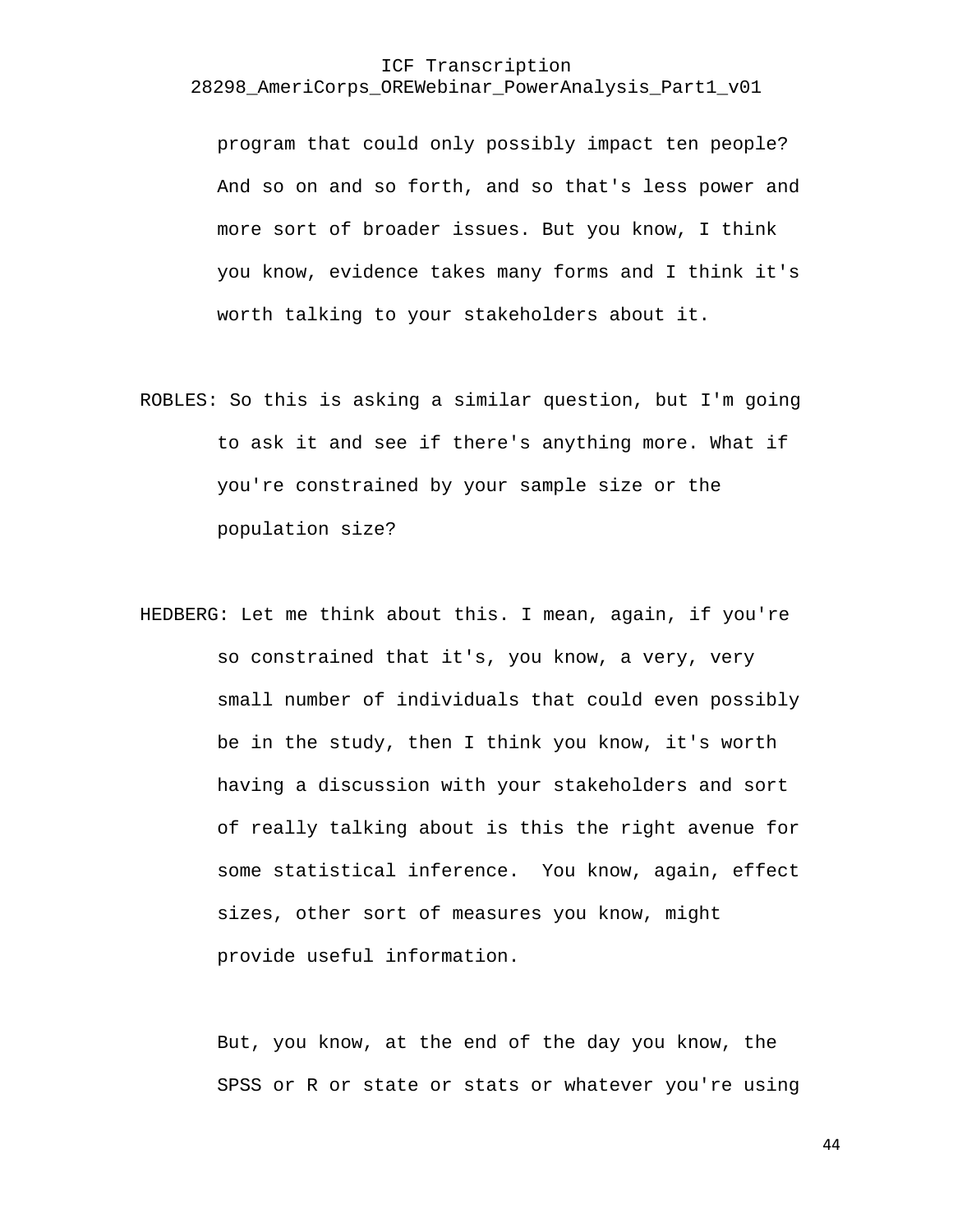is going to be ultimately not as forgiving as you would hope it would be if you know, you're ultimately working with a small population and you have to infer beyond that small group of individuals.

ROBLES: Okay, thanks. Have questions in a few places, so I'm looking to make sure we have all of them. Do I need to conduct a power analysis if I'm only collecting information on the people in my program? In other words, I don't have a comparison group.

HEDBERG: If you are only looking at people who were impacted by your program and, you know, you want to do some kind of statistical tests, a lot of people will want to do a pre/post analysis, sort of a pair sample tests and my messages yup, there's a power analysis for that too. It's a different power analysis and this is one of the things we're going to really hammer home in the later studies is, you know, every button you have at SPSS there's actually an associated power analysis you can do for it.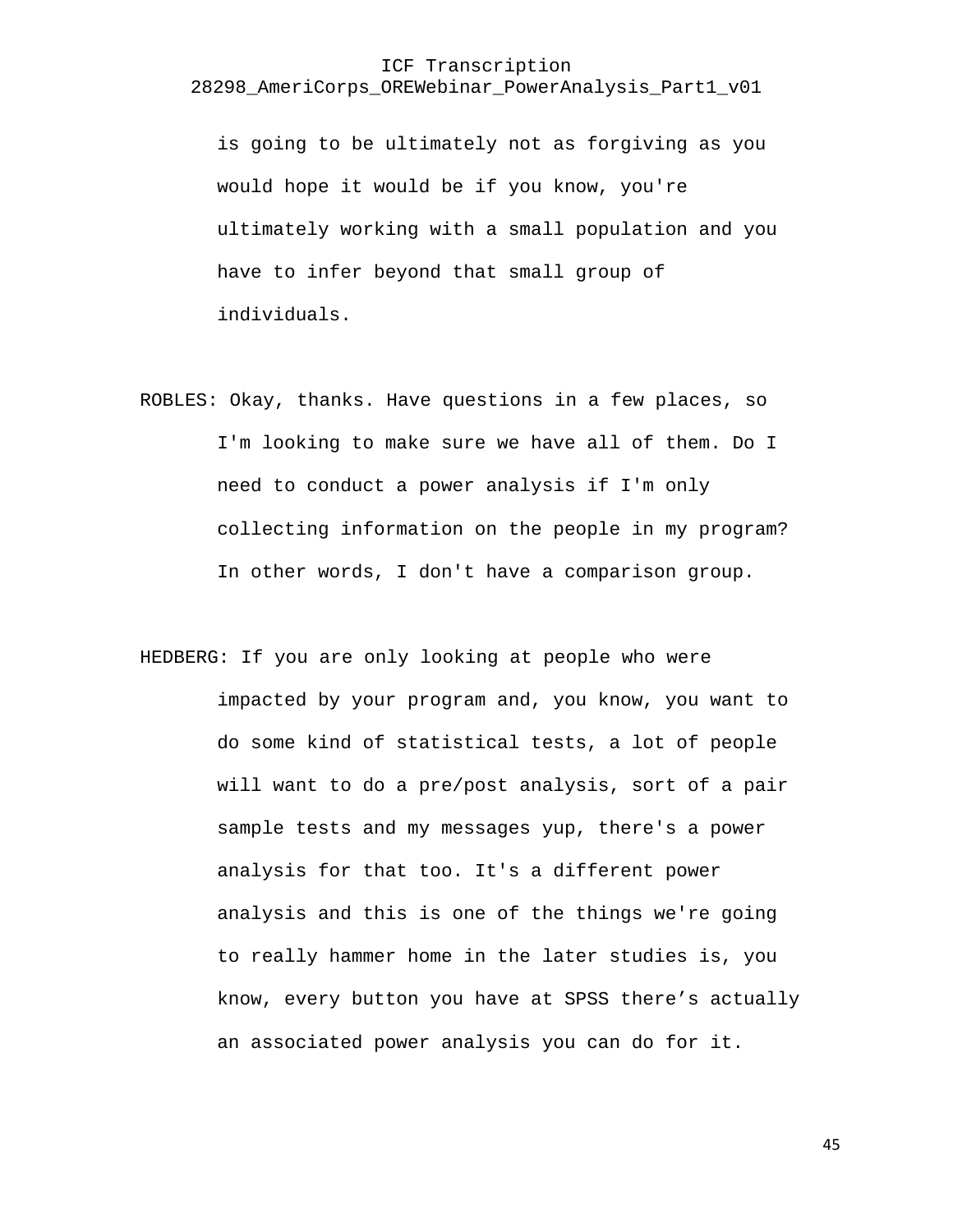Sometimes it has to be really complicated where you make up all the data yourself, but, you know, the general rule is every little type of analysis you have, there's a way to do a power analysis for it. So even if it's a pre/post with a single group, there's a pair of T tests. In fact I think I have a paper on that that I'd be happy to share with folks.

- ROBLES: Thanks, let's see., this follows up the question on consent. What level of consent is required for power analysis? Should the program design a generic consent form, use an existing consent form from the school site, or is a more rigorous process used like IRB?
- HEDBERG: This is a great opportunity for me to remind everyone that power analysis is best done prior to actually collecting any data. And so the power analysis is not so much an analysis of your data, but it's an analysis in that you're using formulas and software to plan for what the chances are that you're going to detect the effect with the data that at that point doesn't exist.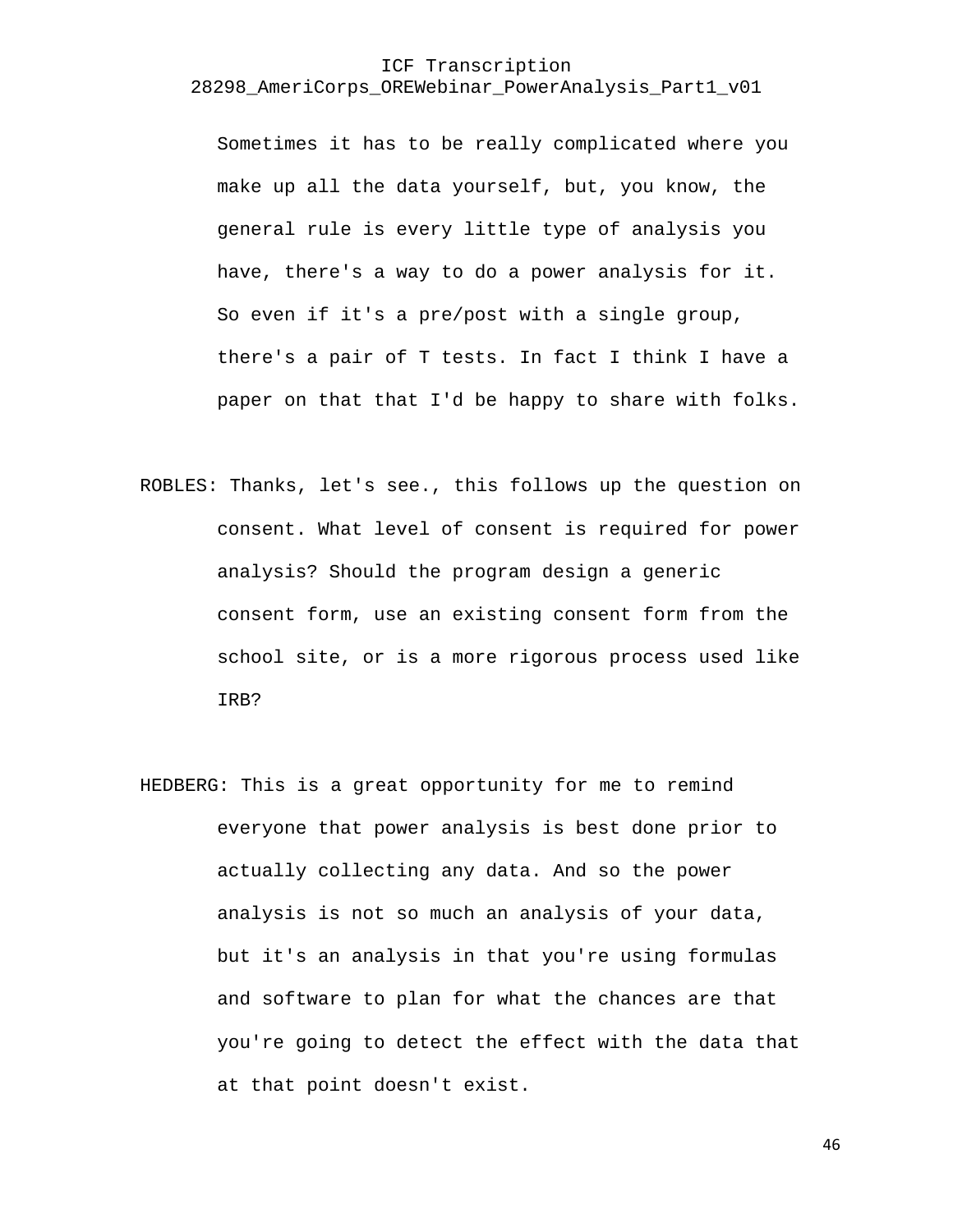So you know, the data you need to collect for a power analysis is typically on academic reports and papers and library work and less actually collecting data from participants at that point.

- ROBLES: Okay, thanks. And I'm again, reading some of the comments. So we have a Rebecca Shaftner [ph.], I'm sorry if I mispronounced your name, who is on and she said, thanks for bringing up the issue of reproducibility. This is actually my study, for folks who are interested in the reproducibility project, you can read the article and she has the article here. I don't know if you want to say anything to Rebecca.
- HEDBERG: I love that paper. I use it all the time and you're doing a higher power's work for sure. And I think it's an issue that affects, I can't think of an issue that is analyzed statistically that the reproducibility crisis hasn't impacted. So it's great, it's a great piece. I don't think it's behind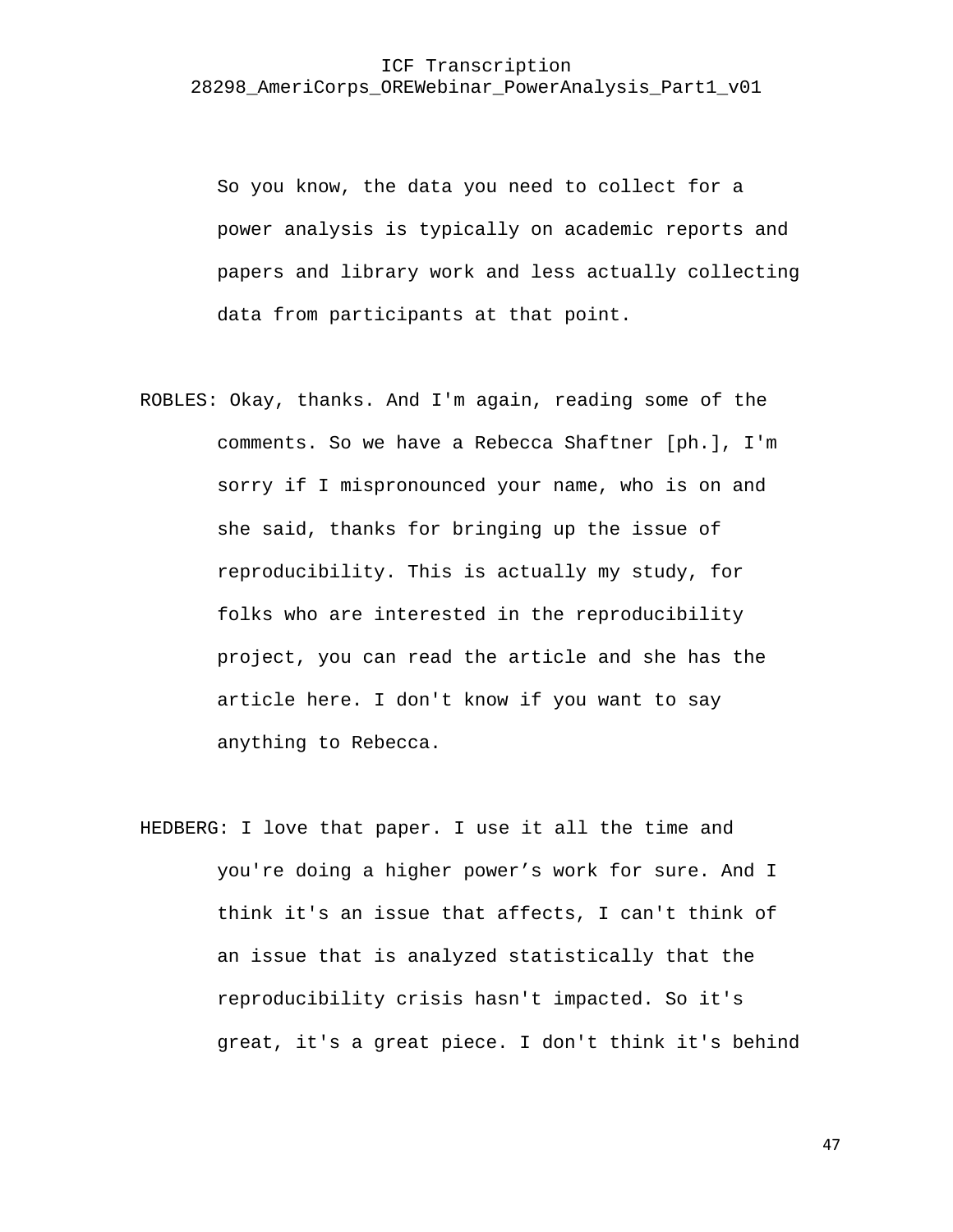the paywall. I think it's easily available from that link and I encourage everyone to pick it up.

And then there's other papers where people are arguing about p values and other things and The Economist magazine a few years back did an article about reproducibility in science and I don't know if they still have it, but they have a cute little animation that kind of goes through the logic of what I was lightly touching on as far as some studies getting lucky and so forth. So, thank you, Rebecca. I appreciate you being here. You know, please let everyone know in the chat, if I said something or misrepresented something.

ROBLES: And also people could raise their hand and speak up. So just in case for everyone who wants to say something rather than write it in the chat box. Okay, so here's another question. What if I don't know the effect size of my program? How can I calculate the power level?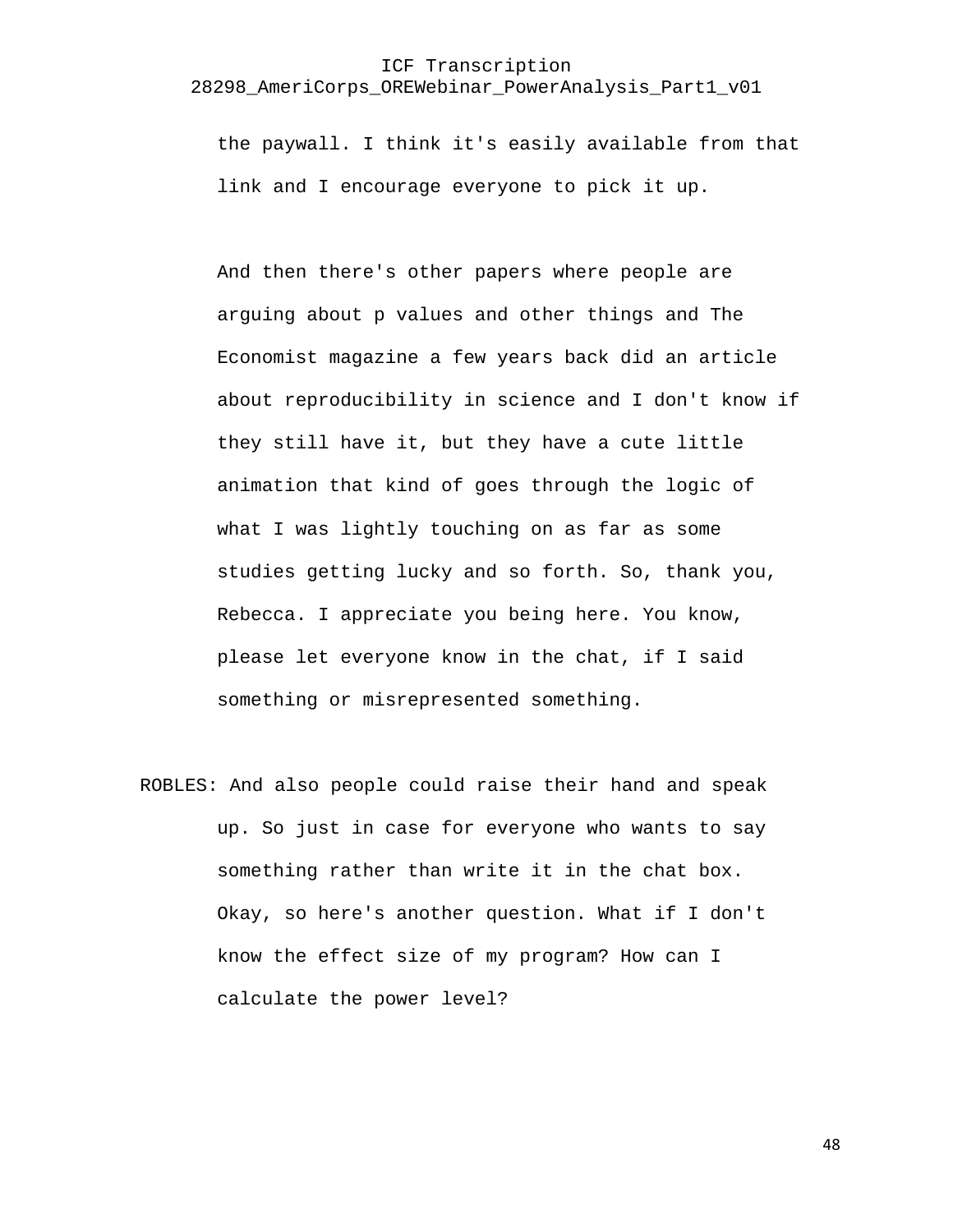HEDBERG: Another good question. So this is where some solutions is really helpful. I go into this a little bit in the book and I think there's actually a couple of slides in the later classes about this, but, you know, given our discussion with Rebecca about the reproducibility crisis, then, you know, we can infer that not a lot of reproduction has actually been happening over the past few decades of research. And so unless you are evaluating a program that's been evaluated you're probably not going to find good resources as far as what you can expect for an effect and so on and so forth. So what do you do?

> My broadly unscientific, but sort of practical, approach that I talk about in my book and others is you want to kind of go at it from two angles. First is look at studies about your dependent variable, whether your dependent variable is increasing test scores and academics or getting jobs or not dying or whatever. Look at the outcome and look at how other interventions that are even remotely in the same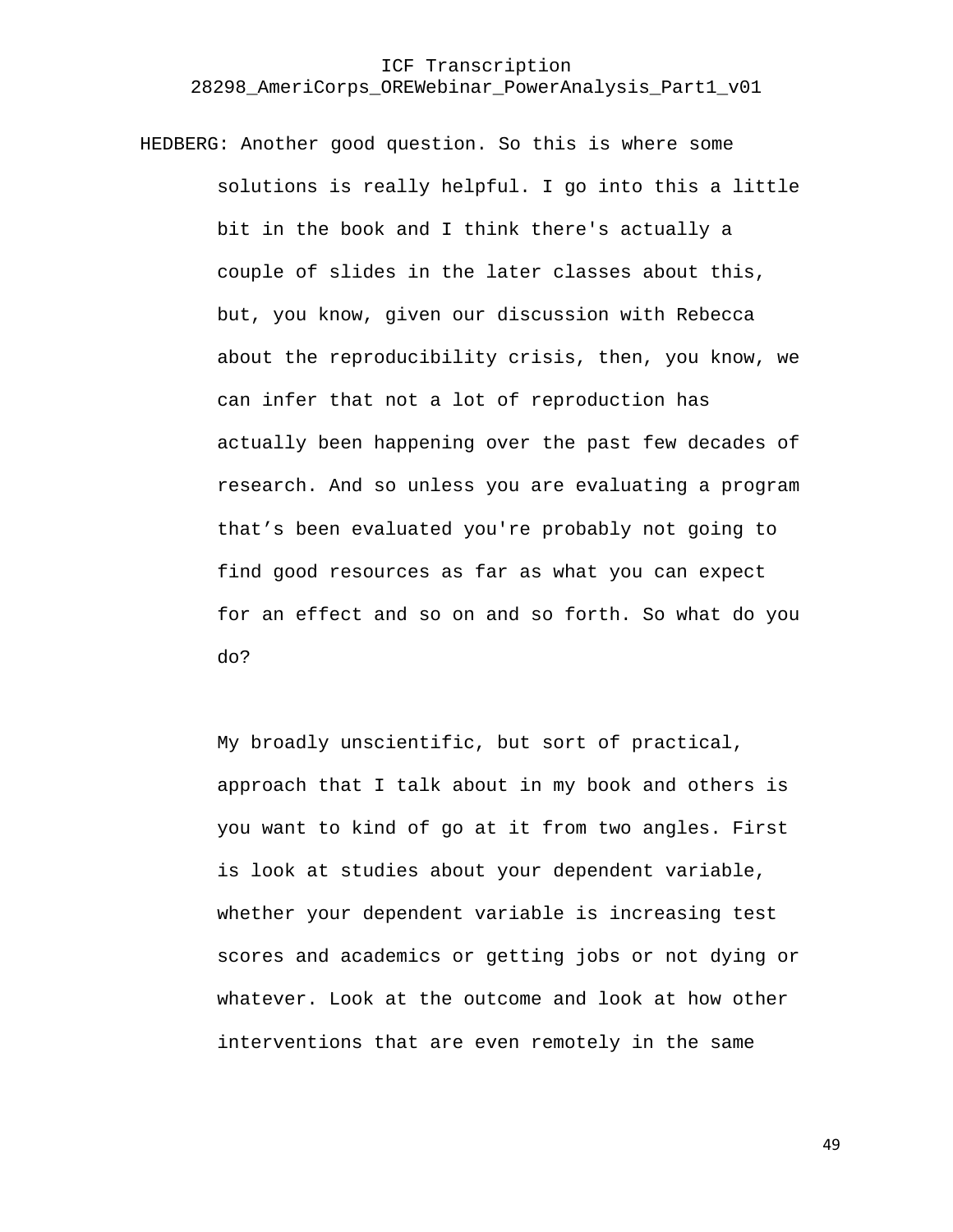#### ICF Transcription

#### 28298\_AmeriCorps\_OREWebinar\_PowerAnalysis\_Part1\_v01

neighborhood as yours, how they have moved that needle.

That'll give you a sense as to sort of how much can this needle be moved on this outcome. And flip it, and then you do another set of a set of studies and literature reviews where you focus not so much on the outcome, but you focus on interventions like yours. Is it a coaching, is it a tutoring is it youth, is it a curriculum? And see how that's altered and impacted other outcomes. And so by looking at how much does your outcome change and how much does your intervention change other outcomes, between the two, you typically start to get a sense as to sort of what you can expect.

Like I said, this isn't a scientific approach, but this is the best thing I can think of to sort of, you know, get reasonable expectations.

Other things you can do with some academic outcomes are people have looked at how much students typically grow from say here to here on academics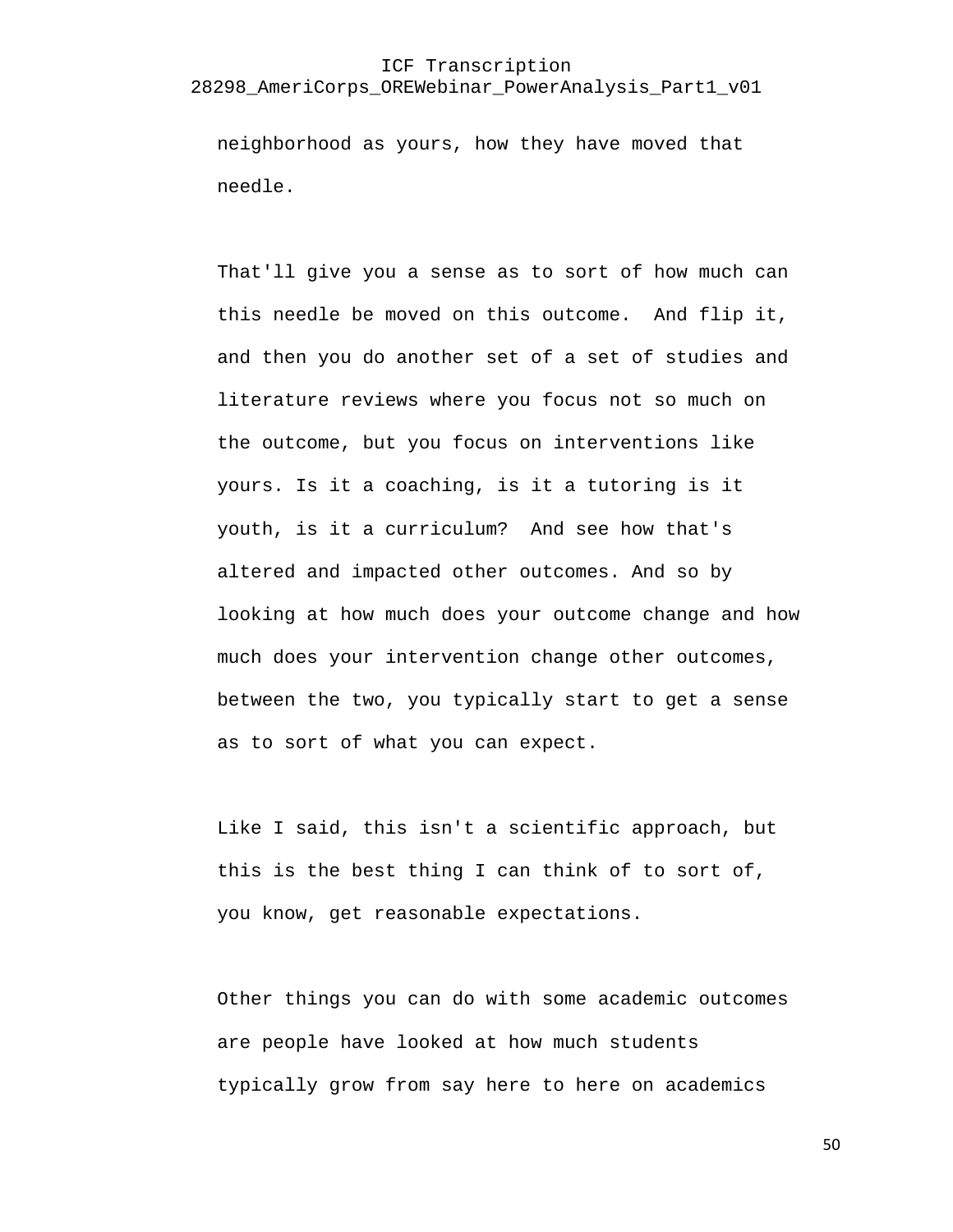and this sort of natural growth benchmarking and it's something I've been playing around with and doing for criminology too, this sort of natural growth benchmarking. It kind of gives you sort of, this is the upper limit.

For example, kids, young kids grow one and a half standard deviations in reading from kindergarten to first grade. And so somebody comes to me saying, I powered my study to detect, you know, a 10th of a standard deviation, okay, I'll bow my head and say, I think he got a good shot at that. If however, the same study says, I'm going to pick up a 10th of a standard deviation on high school reading in which natural growth is, you know, a 20th of a standard deviation, I'd say, are you going to double the amount of reading they're going to do in high school? And so I'd say that's less plausible. And so those three avenues are sort of where you can start to put many hands on the elephant to kind of get a sense as to what you can expect.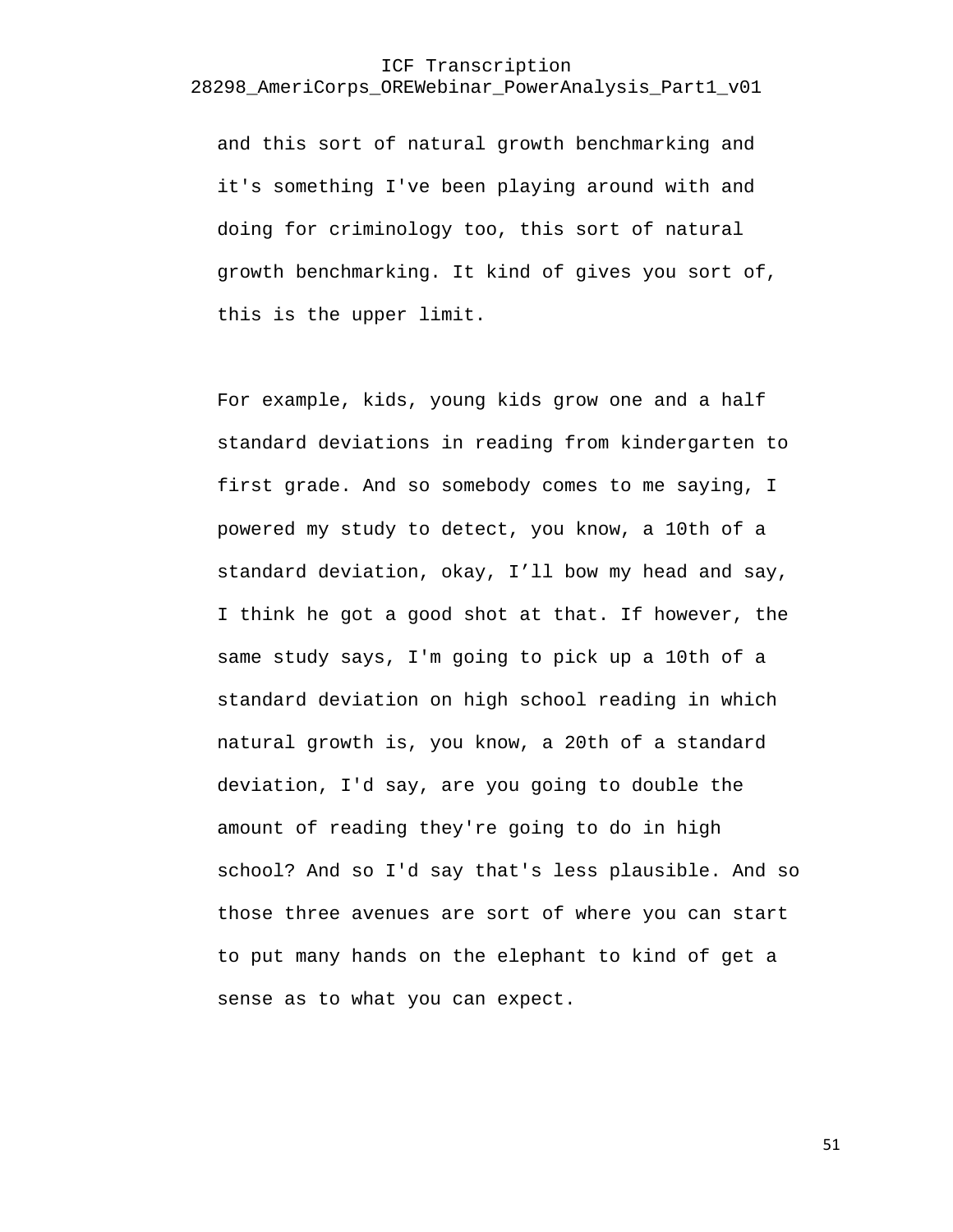- ROBLES: Thank you. Okay, I have another question. I just want to ask everyone to please go ahead and if you have any questions, just to put it in the chat box. But are there power analysis with statistical matching techniques for non-randomized studies? For example, not just looking at the size of your sample, but how well your comparison group matches to your treatment group?
- HEDBERG: Ah, yes, it's a great question. I actually was able to get IAS [ph.] to give me a grant to study this and come up with some advice. So I'll give you a preview. If your sample is exactly matched, then you know, like with courses exact matching or you've actually, you know, exactly matched your treatment and comparison groups, the buttons you ultimately push on your software to analyze it are the same buttons you push as if it was a randomized design.

So really causal inference comes more from the design and from the statistical analysis. If you do other ways of matching, say it's not quite perfectly matched and there's a little imbalance, you know,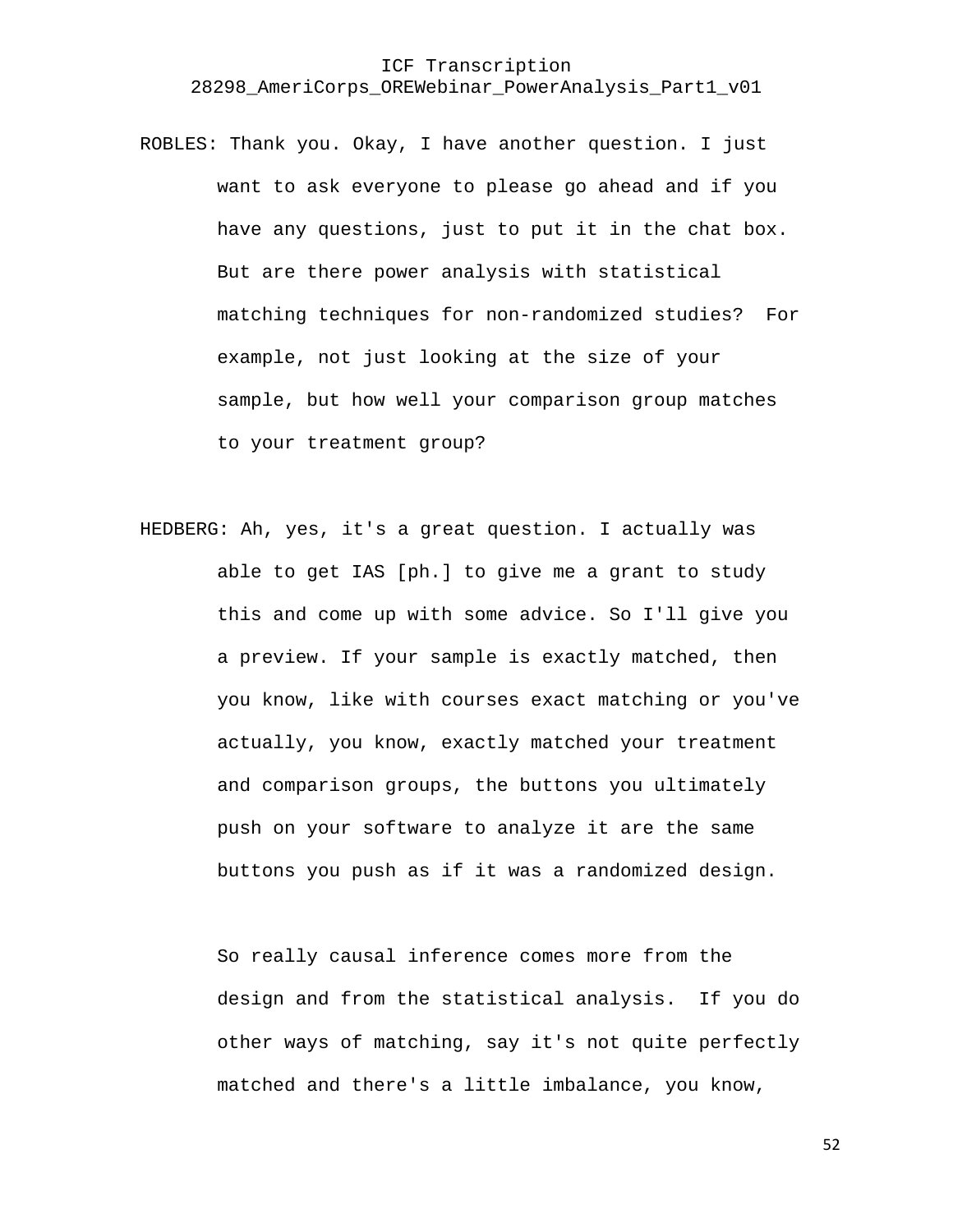your treatment group's a little lower on the pretest than the control group that will hurt your power a little bit. If you do, and I'm just kind of throwing things out here, but if you're doing things like propensity weighting, well, then you're now introducing weights into your data set and the same kind of design effects that you know, my friends at NORC worry about when you have, you know, wildly weighted to data also will influence your outcome as well.

I'm also looking into other situations for quasiexperimental designs, like time series, you know, if you're sort of following, you know, a bunch of schools for five years, something like say COVID happens, and that's not really an intervention, but you know, something happens and you want to see how that's changed. Well, there's a certain auto correlation there. If you have enough time points, power is going to be impacted by that as well.

So ultimately I really appreciate your question, Catherine. I used it as a moment to pitch my own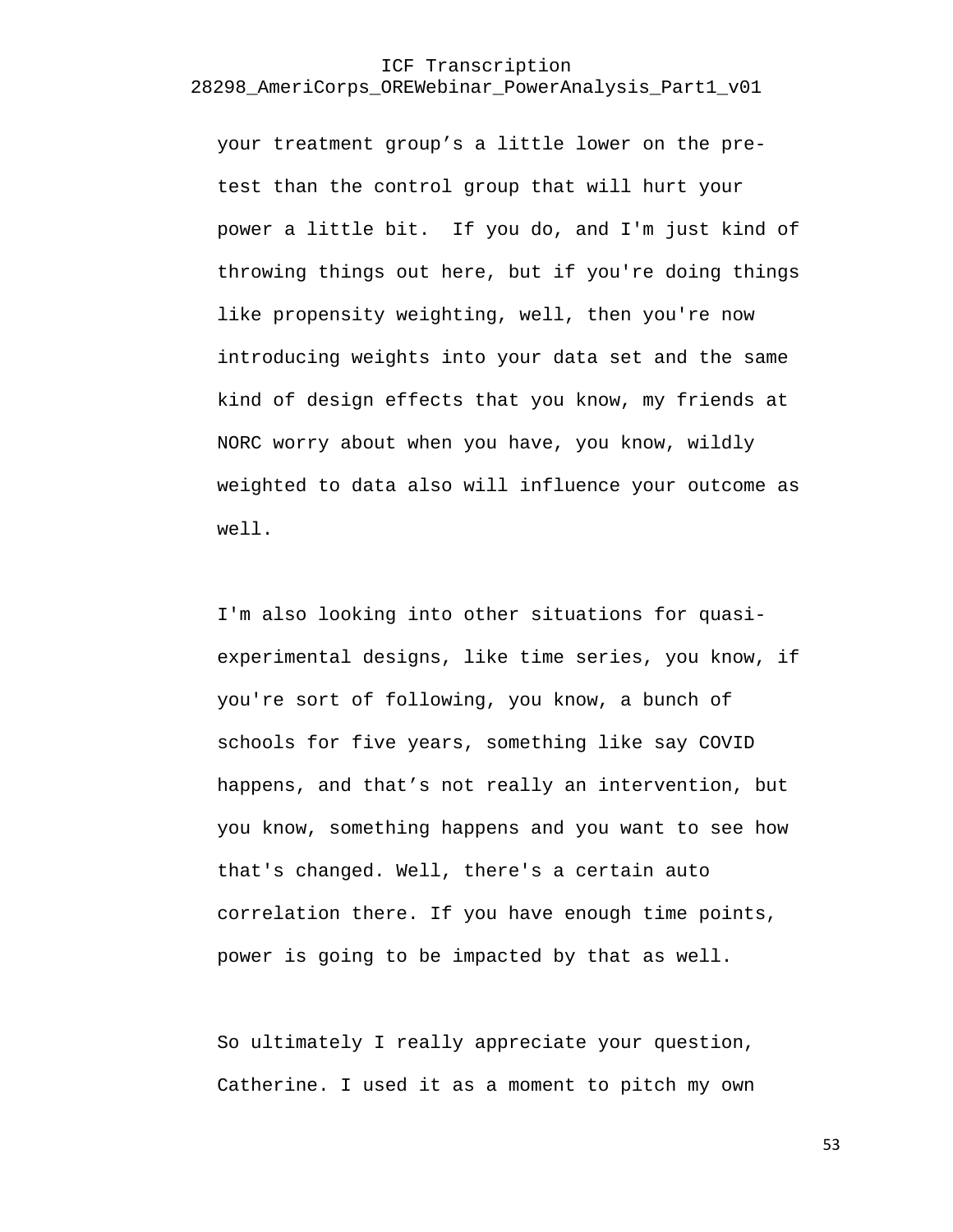## ICF Transcription

#### 28298\_AmeriCorps\_OREWebinar\_PowerAnalysis\_Part1\_v01

work, but ultimately I hope I was able to give you some answers and that if you've matched your groups, you pretty much, you know, assume the power can be what you think it can be.

My one small caveat with that is a lot of times when you do match the effectiveness of your pretests or your covariates changes a little bit. And so there's a lot of other sort of buttons and dials that go into power analysis for some of these things. And so when you start matching groups and you're using information from the population to plan your studies, you want to take a quick look to see if that information still applies.

ROBLES: Okay, thanks, just a couple of questions to all of you. I mean, you Carrie and Lily, I know you have seen our grantees evaluation plans and evaluation studies and obviously power analysis probably come up as an issue. So what advice can you give to people who are doing this kind of evaluation work for some of the lessons learned that you've seen by looking at these studies?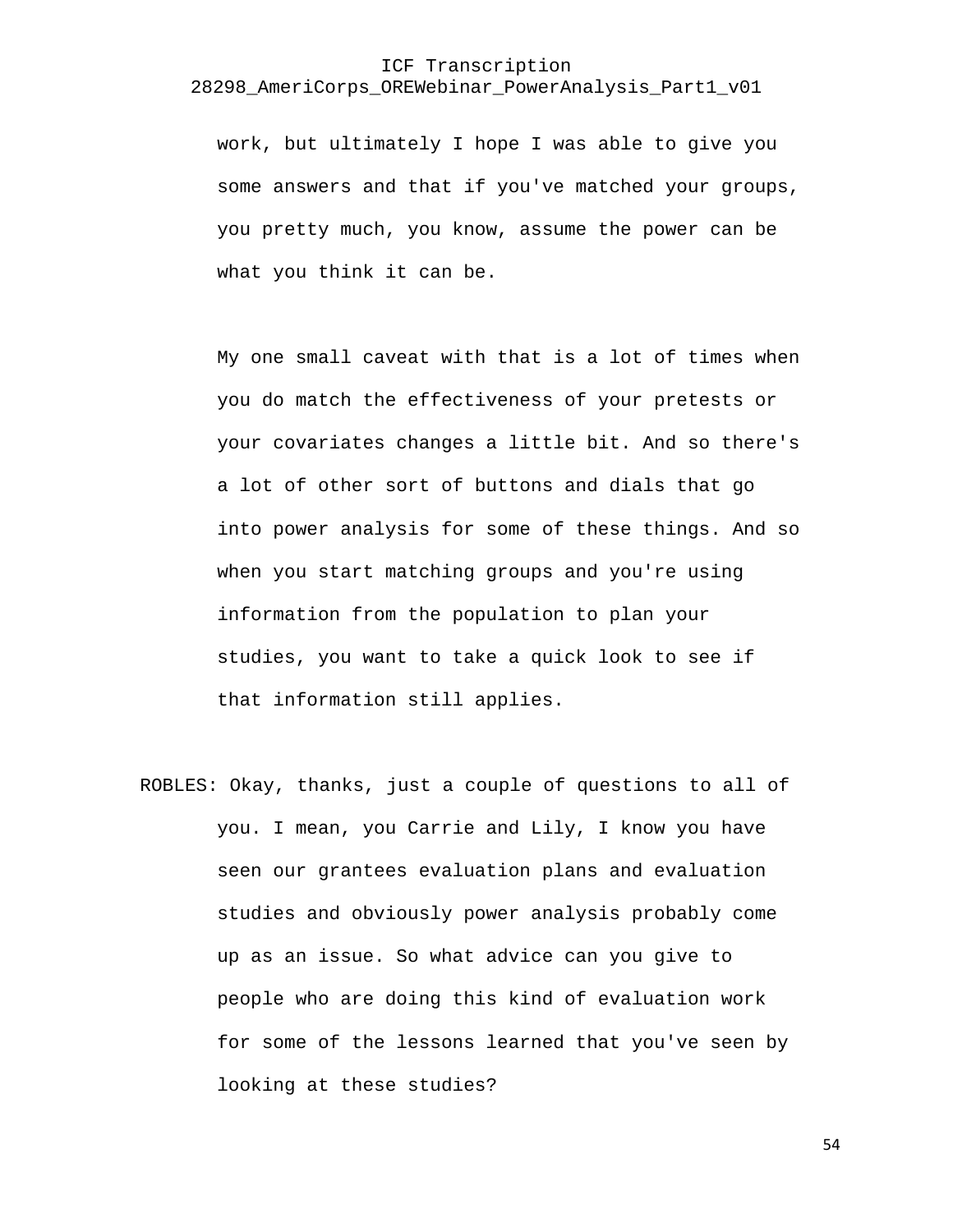ZANDNIAPOUR: This is Lily. I just want to just point out as Eric said, and everyone, Carrie also emphasized, you know, it's really important to do this pre-work in the planning phase. So, I think one of the things that is of concern to us is it's really a shame if you sort of invest resources in an impact evaluation, which as all of you know, it's not necessarily kind of cheap to really go down the path of doing and investing resources in it, if you really will not be able to really draw conclusions or inferences about the results at the end of it. So my takeaway is definitely try to do this ahead of time. And I don't know if Carrie, you have other points you want to make.

MARKOVITZ: Well, you know, that is definitely an important point. And when we work with grantees on their design, especially when they're doing impact evaluations, because that's such a large investment of resources and time. We always work with grantees in a way that we want to set up their design in such a way that if their program is having an effect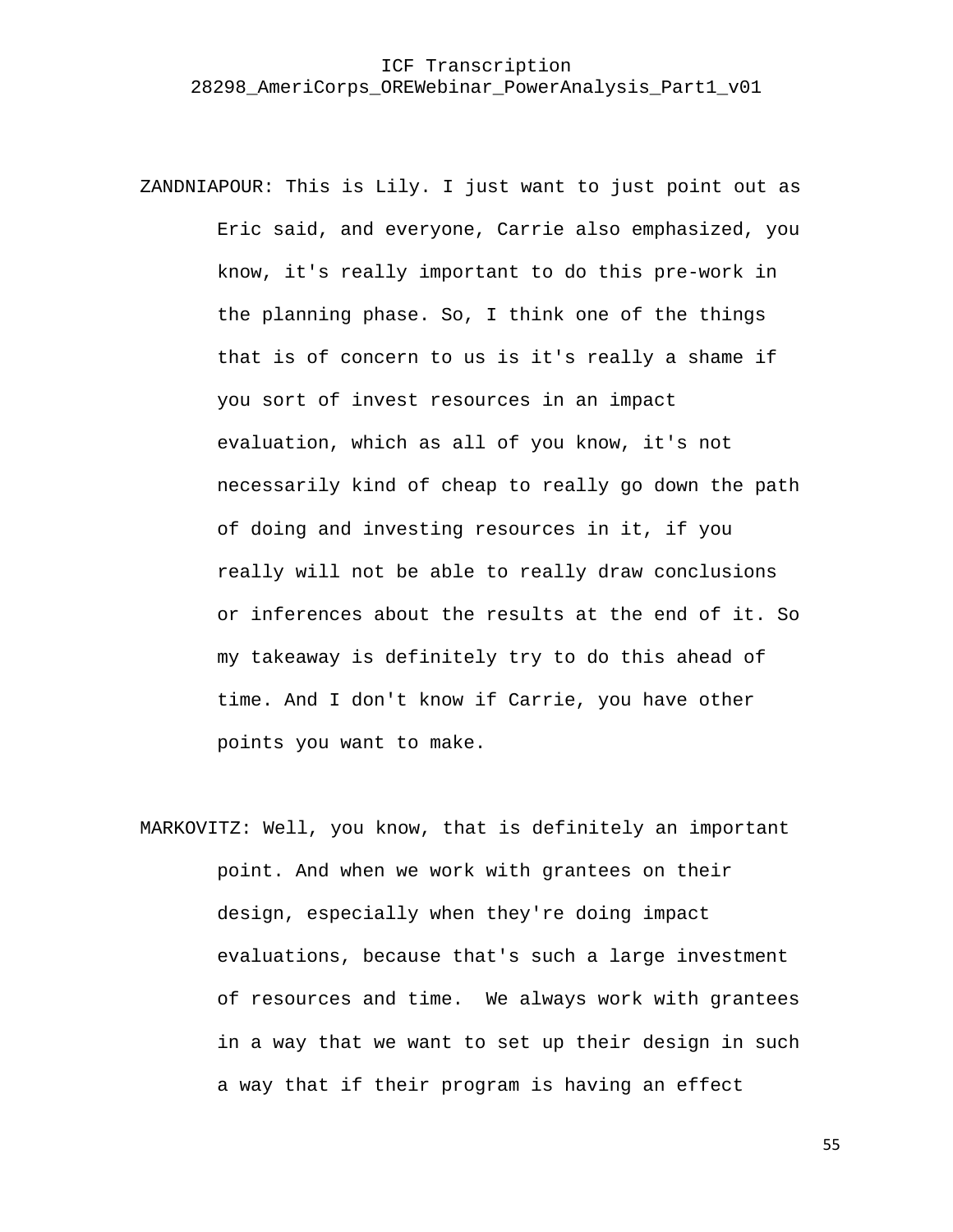#### ICF Transcription

#### 28298\_AmeriCorps\_OREWebinar\_PowerAnalysis\_Part1\_v01

that, you know, we maximize the ability of the study to be able to detect that difference or detect that effect.

And so the power analysis, like Lily said is a very important component of that, and it should be done during the design stage. It helps programs understand if they have the adequate sample. Also if, you know, somebody asked the question about, you know, what do you do if you don't know the effect size? And there's a lot of work that can be done prior to doing an impact study.

You know, at this point I'd like to mention, you know that AmeriCorps has this evidence continuum. And so, we oftentimes say when programs haven't done much evaluation work on their program, we start with a process evaluation to confirm that a program processes, that the program model is being implemented as intended. And then we may do a number of pre/post evaluations. A lot of times programs will do an annual evaluation of their program,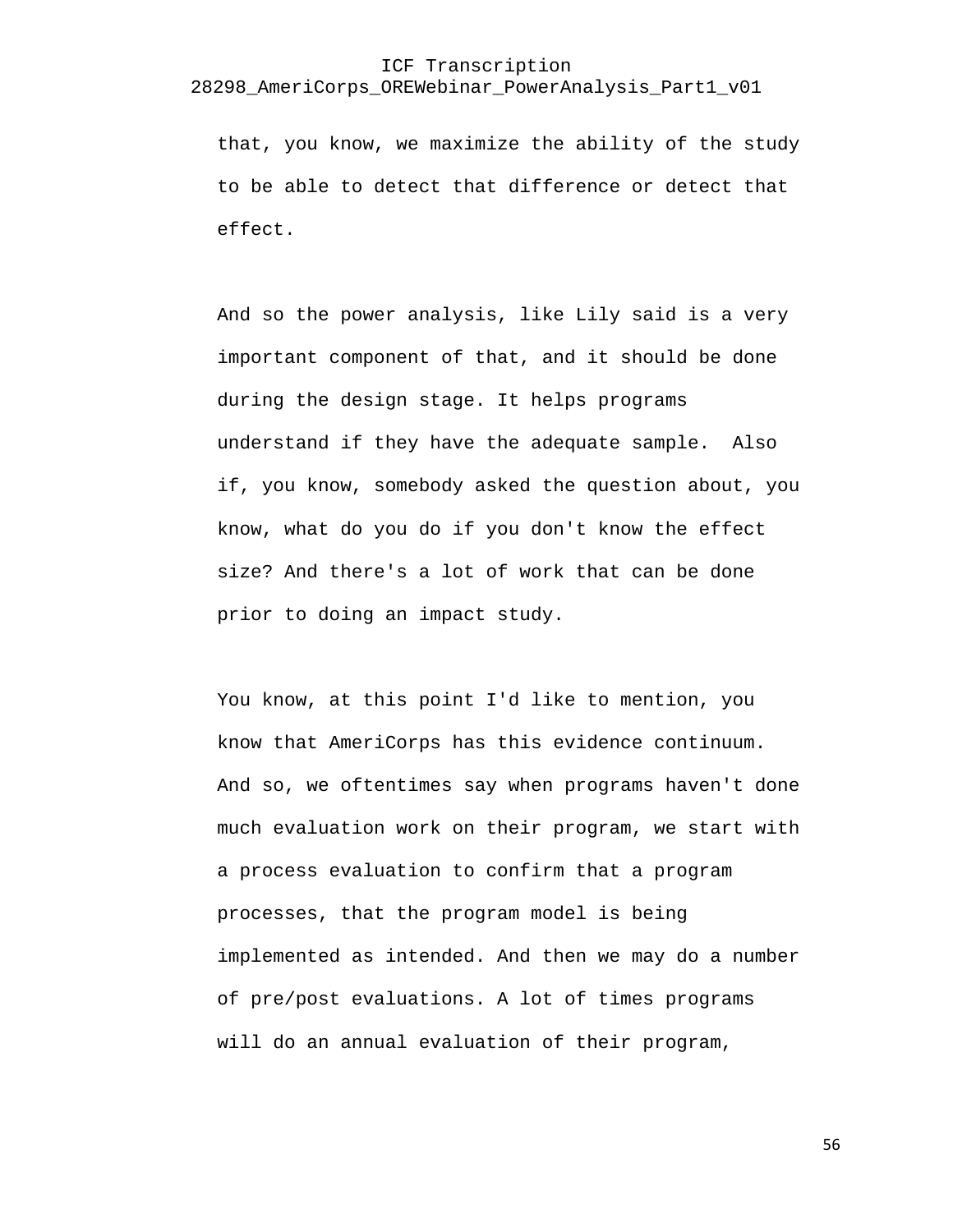looking at a pre and post measures to see how participants or beneficiaries have changed.

And if they see an improvement, and then based on that information, you can estimate an effect size. And then after you've gathered that type of evidence on your program, then you may be at a point where you're ready to conduct an impact evaluation. So I think a lot of times I talk with programs that are in a hurry to do the impact evaluation, to do the more rigorous work, which is terrific that they have that attitude, but there's just a number of steps I think and people need to think of evaluation as a continuous tool that can be utilized by programs to help with program improvement and documentation, and to help expand opportunities and funding.

And so as your program grows and changes, so too can your evaluation activities. So, I guess that's just what I would kind of emphasize in general, and then the effect or the power analysis is a component of the design process in designing these evaluations.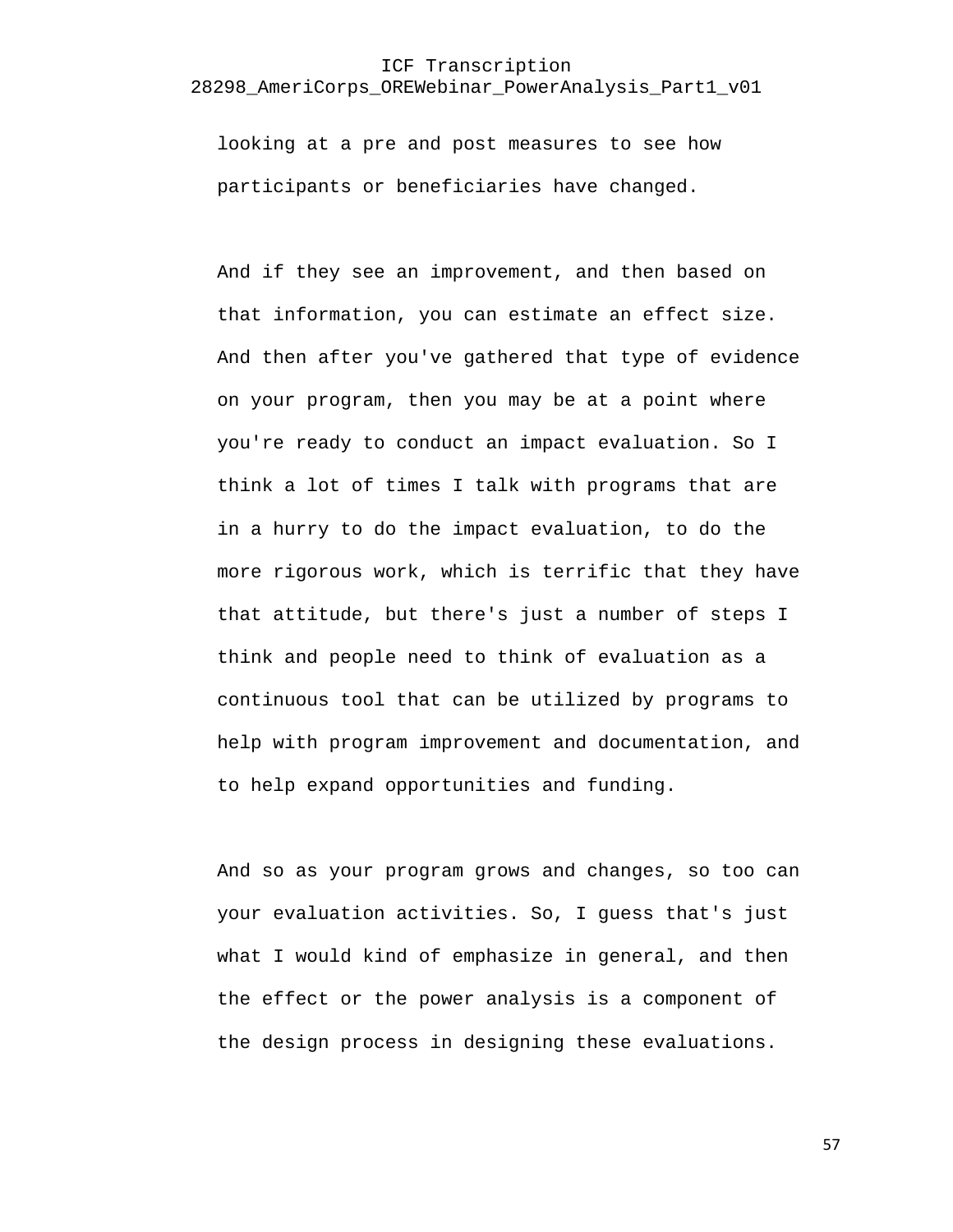- ROBLES: Thank you. So back to Eric, I have another question. Would you say the pandemic has affected what a typical year's growth would be? How should comparisons be viewed in light of how challenging this year has been?
- HEDBERG: I have a lot of thoughts that I'm not going to explicitly share because they're sort of thoughts and not based on rigorous analyses that I've done, or that others have done that I probably haven't read yet. I will say likely going to have an impact. I think in my own experience I have a twelve-yearold that the sort of socioeconomic status that my wife and I enjoy has impacted a lot of the decisions that we've made and so on and so forth.

And so I think all I can say at this point is just rejecting the null hypothesis and say, I'm pretty sure it's going to be different. I think it's going to be a lot lower for some, I think it might actually be higher for others. I just don't think we know yet. And I think all of the resources that are out there, including a lot of my own that I've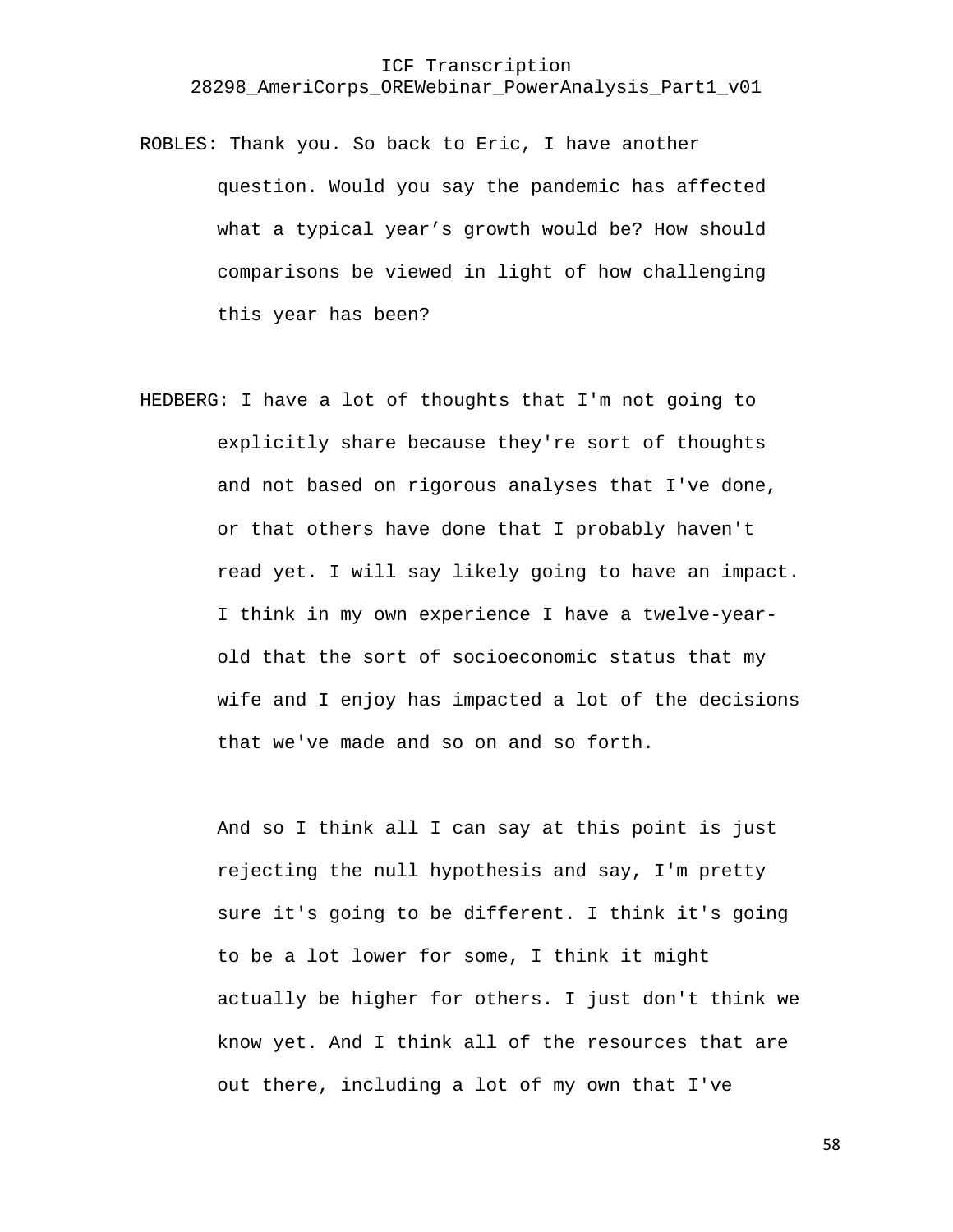published, that help people sort of you know, power their studies and plan their studies. I think after a couple of years of the post COVID world, we're going to have to recompute all those numbers and just sort of see what the, how the world is today.

Prior to the pandemic, I could say a lot of the sort of impacts that I, well, not impacts, but sort of parameters that I examined set tended to be pretty stable, you know, from year to year. But obviously the pandemic has been a major shift in all the social aspects of our existence. And so, you know, there's no reason to think that you know, a typical year's growth is going to be the same after the pandemic as it was before. Which way it's going to go, I don't know. So that's why the folks in the field now should definitely publish their effect sizes and provide as much information to others as they can. And then my last, yeah, so anyways, I'll end there and stop babbling about the COVID stuff, but yeah.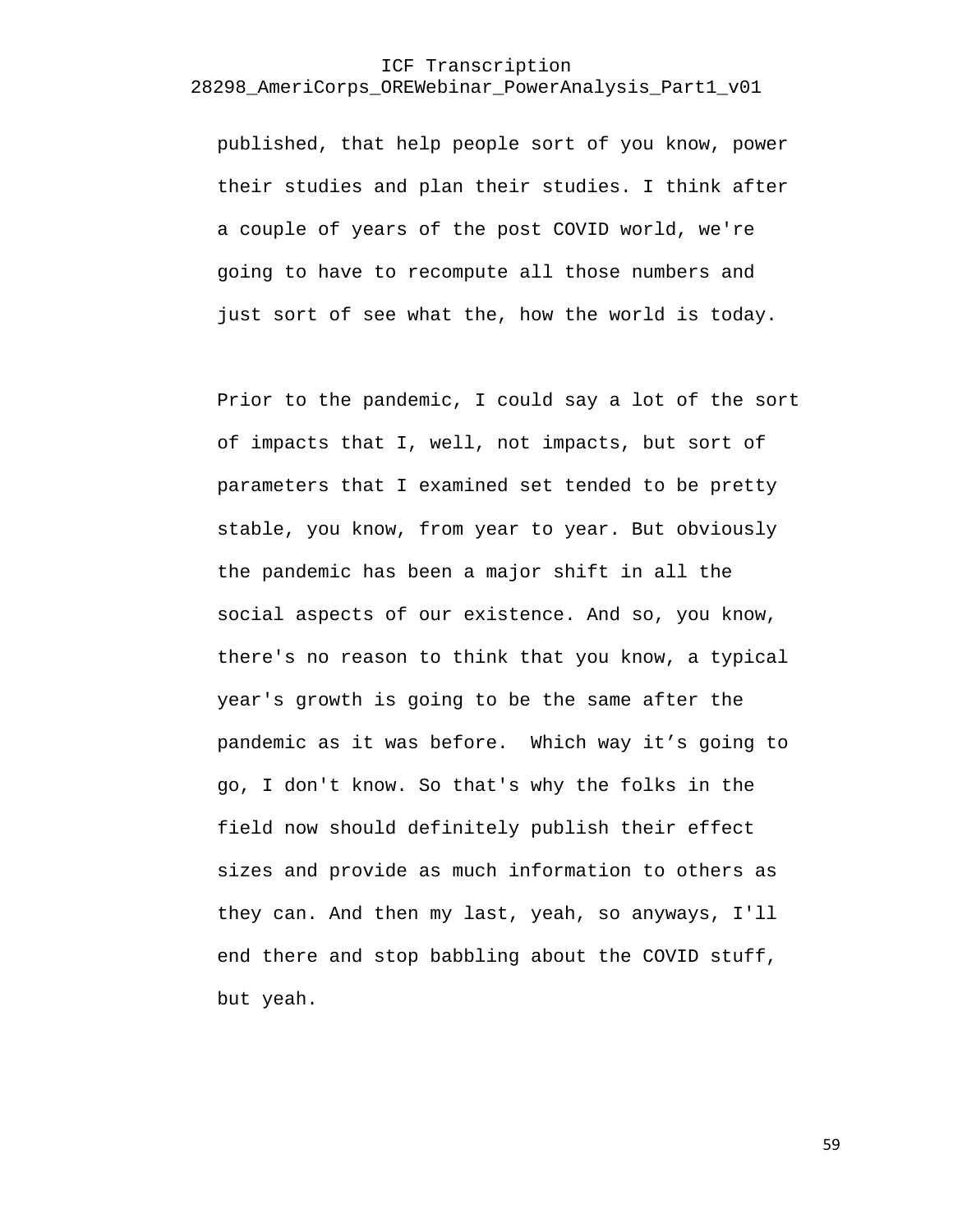ROBLES: Okay, so from listening to the conversation, Eric, and the different questions are there any other things you want to add that, you know, or something you want to touch on?

HEDBERG: Ultimately, I think you know, the best power analyses are ultimately arguments and the best arguments are based on some real information. And as you plan your studies, as you power your studies, you know, you're going to be asked for lots of parameters, whether it's what you expect the effect is going to be, or how much a pre-test will help you out.

> You know, there's always an intuition to sort of move the dial on the power analysis software until it gives you the answer that's within your budget and then say after the fact, I really think I'm going to have a big effect. And so that's a temptation that everyone faces. And so really just every argument that you make in your power analysis you know, just try to back it up with something you've seen somewhere or pilot data that you have.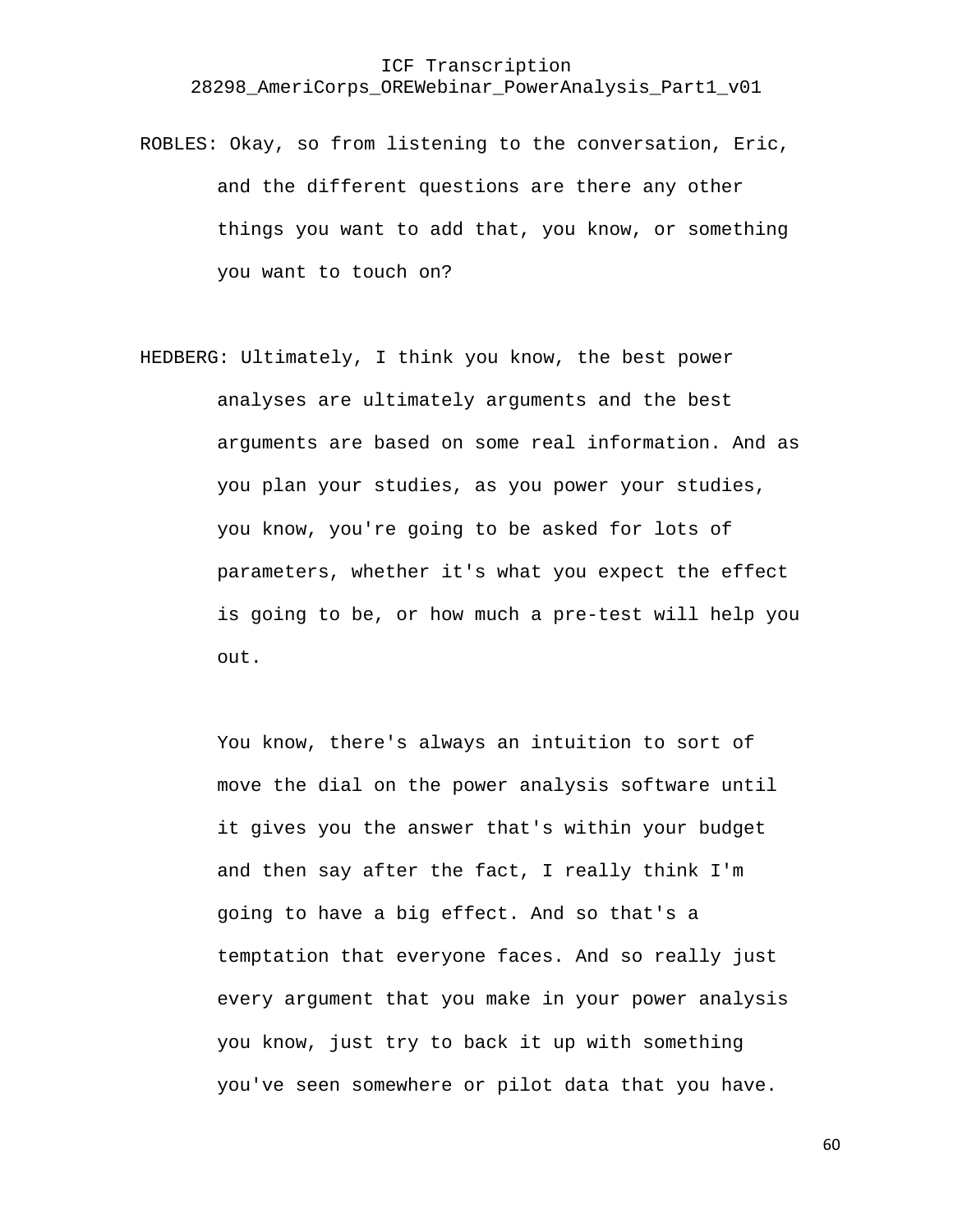- ROBLES: Thanks. I'm getting a note here that let's see Gwendolyn and Julia rose their hands. I don't know how to be able to listen to what your question is. So, if you don't mind writing it in the chat box, that would be great. Okay. Carrie and Lily any other comments from hearing the discussion?
- MARKOVITZ: I would just add one more comment for the AmeriCorps state and national grantees that are out there. I just wanted to point out that in the notes at the bottom of the screen, there's information on how to contact us. We have an email address and there's also a TA portal where you can put in requests for technical assistance on the topic of evaluation. We help grantees with all types of needs and sometimes we can even just be a good bridge between grantees and the program staff, if there's a specific issue around evaluation, we can help facilitate an answer to that.

So, you know, we just encourage everybody to use the TA portal. We're happy to talk with people and help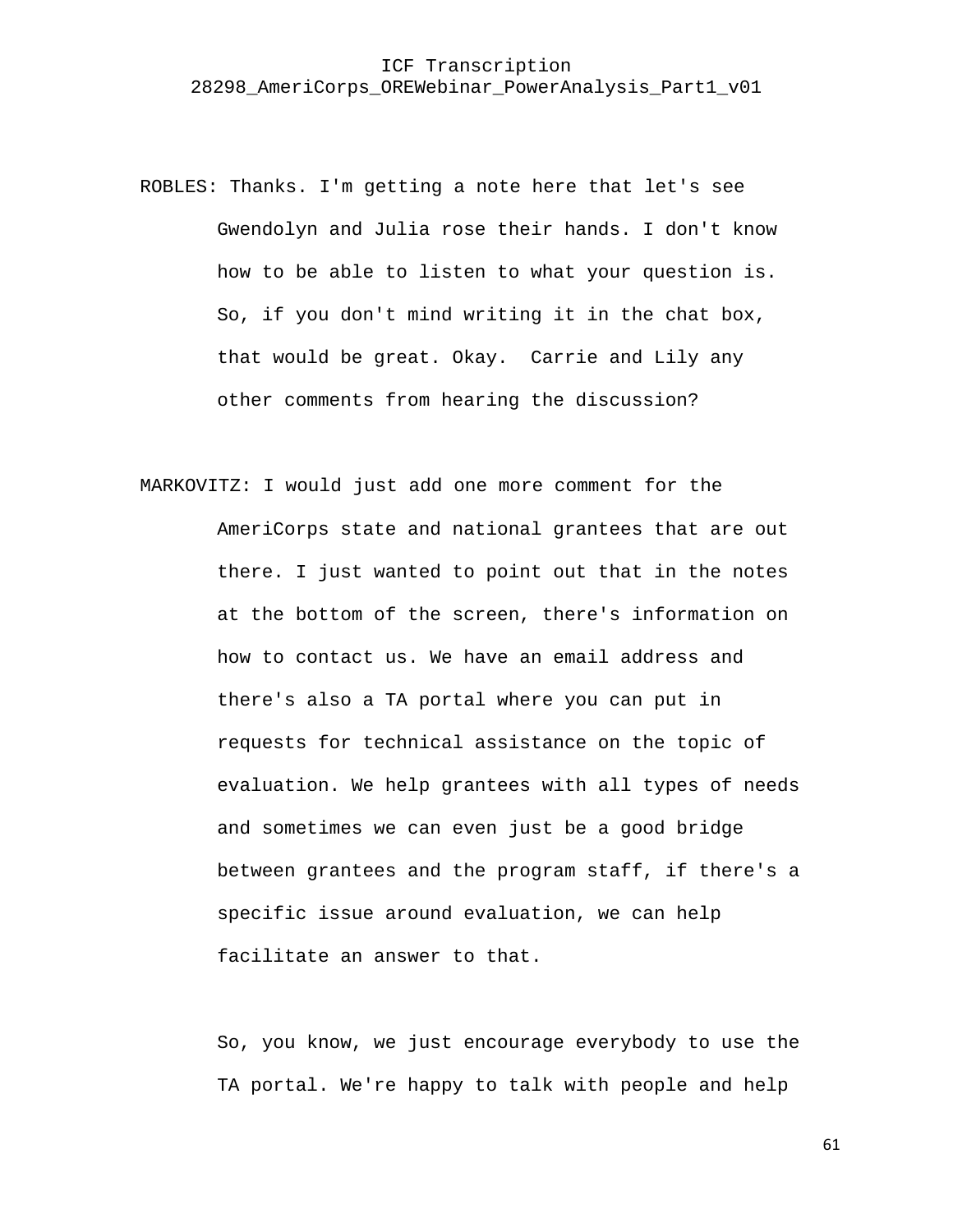them. We provide a lot of one-on-one hands-on TA and we provide it to all different types of state and national grantees. So I hope everyone will take advantage of that.

ROBLES: Thanks. Lily?

ZANDNIAPOUR: I don't have any other comments.

- ROBLES: Okay. and if I don't hear from Gwendolen and Julia, I don't think I haven't seen their questions. Eric, any last closing questions as I look at the chat box for any last-minute questions?
- HEDBERG: Just keep watching your emails for the next video if you are further interested in it and thank you for coming.
- ROBLES: Okay, thank you. So yeah, I just want to remind people again, for those of you who tuned in later, that this is part of a three-part series on power analysis, and we will be sending out an email to all of you when we have level two and three and this one